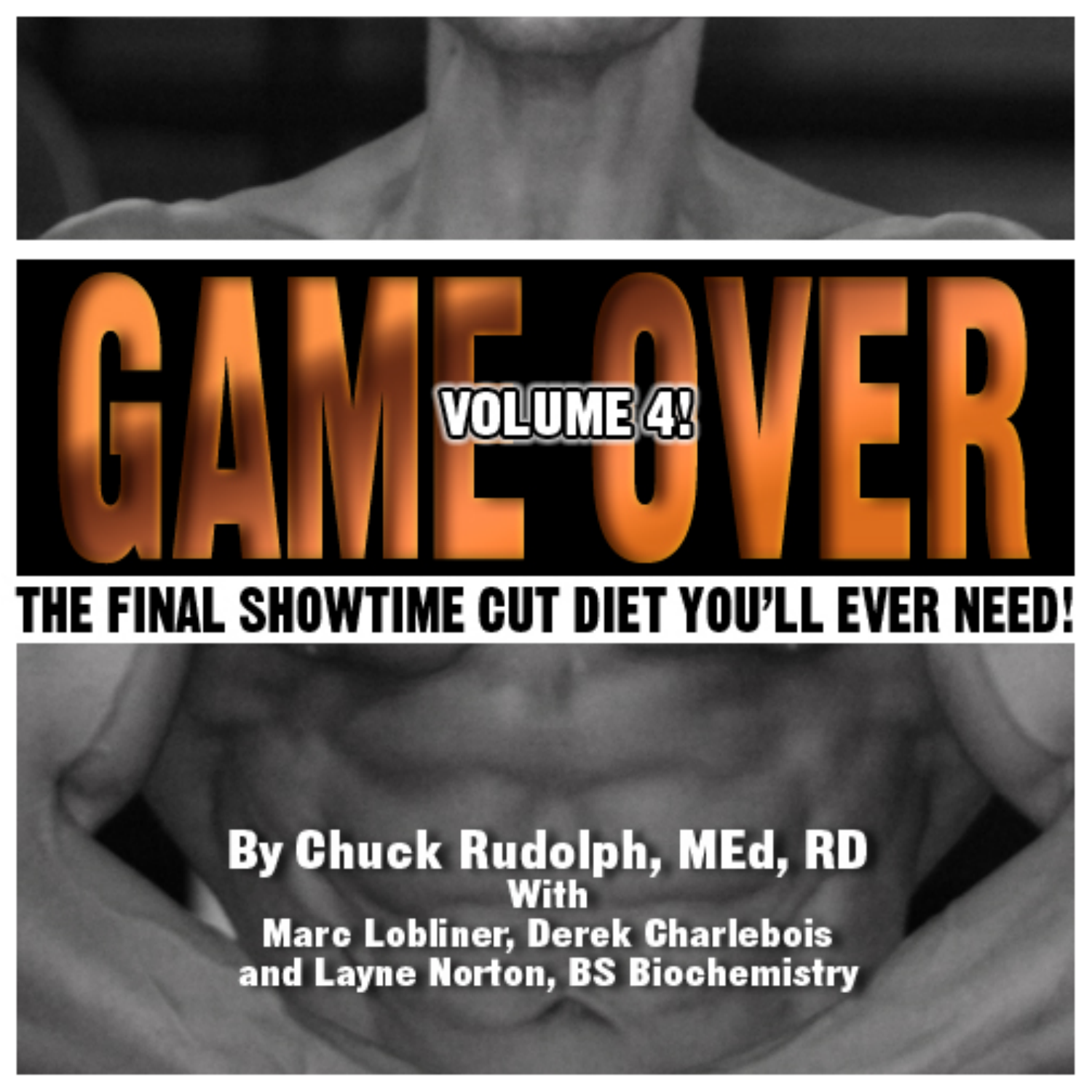# SCIVATION

# **WWW.SCIVATION.COM**

# **WWW.SCIVATIONBOOKS.COM**

©Copyright 2008 Scivation, Inc. All rights reserved. No duplication or reproduction on "The Cut Diet Volume 4" is allowed in any form without written permission from Scivation, Inc. The opinions expressed are not necessarily the opinions of Scivation, Inc. No claim or opinion in this guide is intended to be , nor should be construed to be, medical advice. Please consult with a healthcare professional before starting any diet or exercise program. The food and drug administration has not evaluated any of the claims made in this book. The information or products mentioned in this book are not intended to diagnose, treat, cure or prevent any disease. The respective authors of the book and Scivation, Inc. make no representations about the suitability of the information contained in this guide for any purpose. The entire risk arising out of the use of its contents remains with the recipient. In no event shall the respective authors of this book and or Scivation, Inc. be liable for any direct, consequential, incidental, special, punitive or other damages whatsoever. By reading and following the principles in this guide, you acknowledge that you have read, understand and agree to be bound by these terms and conditions.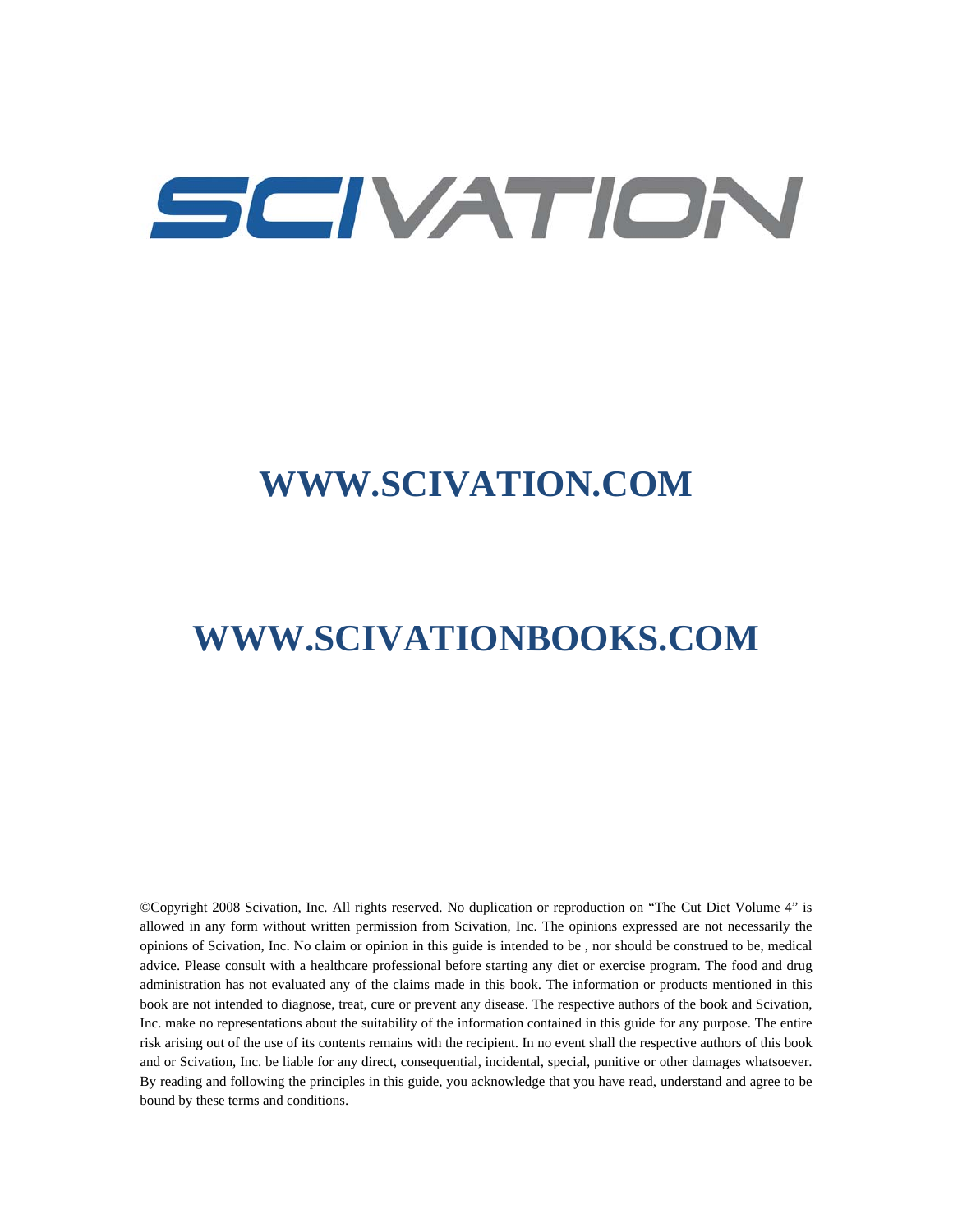# **Chapter 1 Building Your Best Body** *Efficiently*

#### How I Found the *Cut Diet*

I was a division-one college baseball player ("D-1") and what most would consider a top-level athlete. When I injured my elbow, I was a mess. I was living the easy life; drinking beer, eating fast food, and was quickly becoming, for lack of better terms, a fat mess. I knew this had to change because my family had a history of high blood pressure and diabetes. To get back into playing shape and rehab my elbow, I knew something had to be done.

I started to research nutrition thinking this could help me get back into playing shape in six months. At that time, I was doing volunteer work at a renal care center (a center for people with kidney disease) and a center for diabetics. All of this was volunteer work required on my resume to apply for Medical School. This is where the most fundamental part of how to diet became clear to me. There was a dietitian there who put patients on a meal plan with five to six meals per day. Some of these patients on insulin (Type I Diabetic) as well as not on insulin (Type II) were very lean and were obtaining these results with no exercise. Within 6-10 weeks, patients with controlled insulin levels would reduce their body fat percentage and lose very little muscle mass or no muscle mass at all. I was amazed at these results. I thought, "What if I could eat this way and get back into shape?" I did just that. Then the thought occurred, "What if this response to balancing insulin levels via proper food intake could be duplicated in all healthy populations, athletes, exercise enthusiasts, and even bodybuilders?"

By eating small, frequent meals that are low in starchy carbohydrates and high in healthy fats and lean protein, you create adequate insulin release. By eating infrequent meals with high carbohydrates and loaded with calories, you cause a drastic insulin spike that results in excessive bodyfat storage and an insulin crash that halts fat loss. The goal is to balance insulin throughout the day and provide frequent, smaller meals to keep your metabolism revving because your body is like a furnace—if you don't keep coal in it, it will stop burning.

At Scivation, we believe in high lean protein (2.0-3.2g/kg body weight), high healthy fats and low glycemic carbohydrates (mostly fibrous ones) with timed carbohydrate loads to keep your thyroid happy. The problem with eating all low carbohydrate all the time is that your thyroid responds to not only total calories, but also carbohydrates. When there are no or very low carbohydrates in the diet for too long of a period, the thyroid senses that the body is starving or dying and its natural response is to slow down your metabolic rate to preserve bodymass. Not only do the carbohydrate loads replenish glycogen to the muscle, they also keep your thyroid cranking and burning all day long.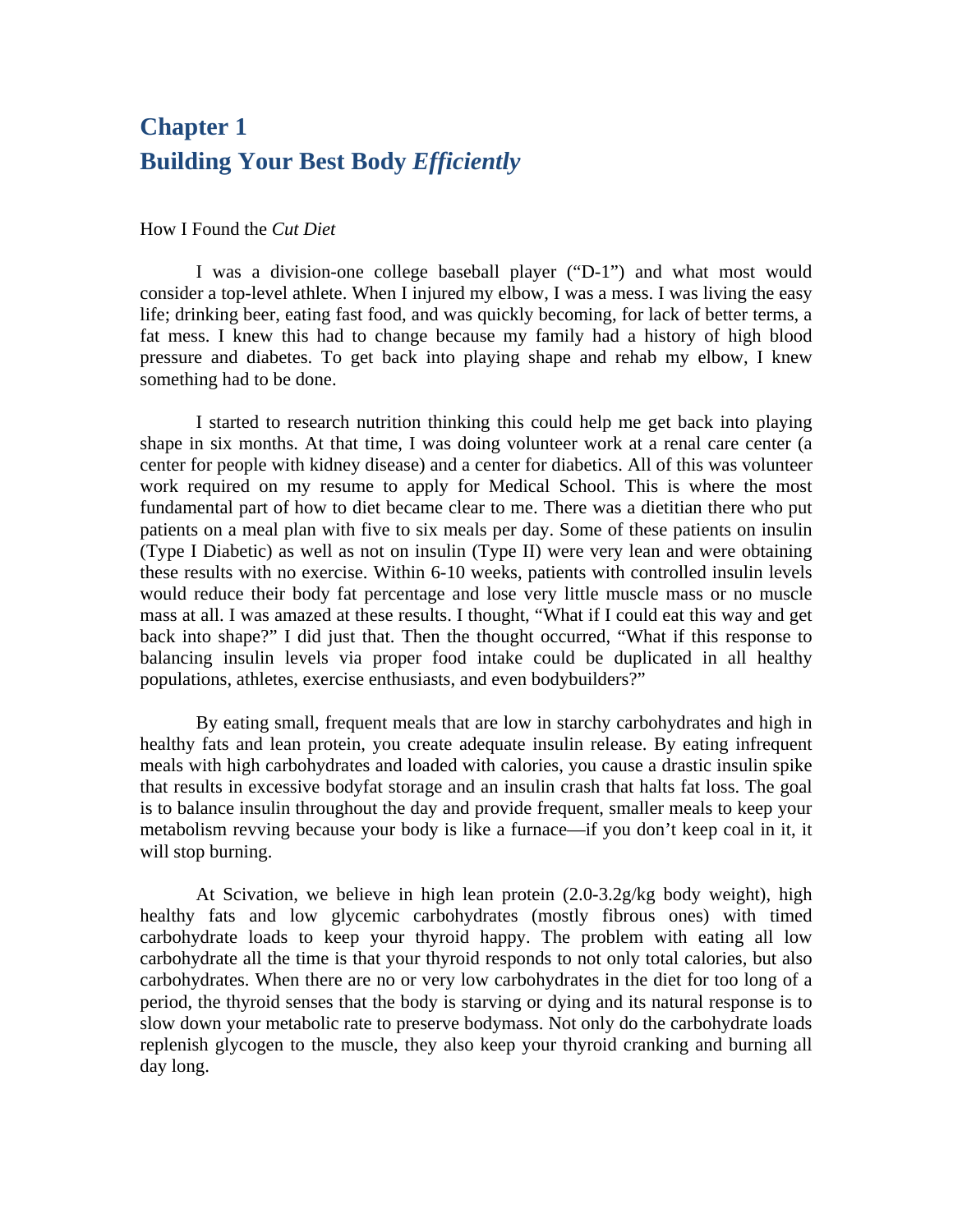When you eat fat with any meal, especially a meal one containing carbohydrates, it will reduce the bolus size entry into the small intestine signaling the pancreas to release an appropriate insulin concentration, not a major spike caused by carbohydrates and protein.

As trainers to many top athletes and physique competitors, we know what it takes to get someone ready for a show or a competition. The problem is that this method has only been available for the top-level bodybuilders and athletes that we consult with, until now.

If you're ready to make a change for the better and find out my proven strategies for gaining lean muscle and losing fat, read on. This just may be the book you have been waiting for...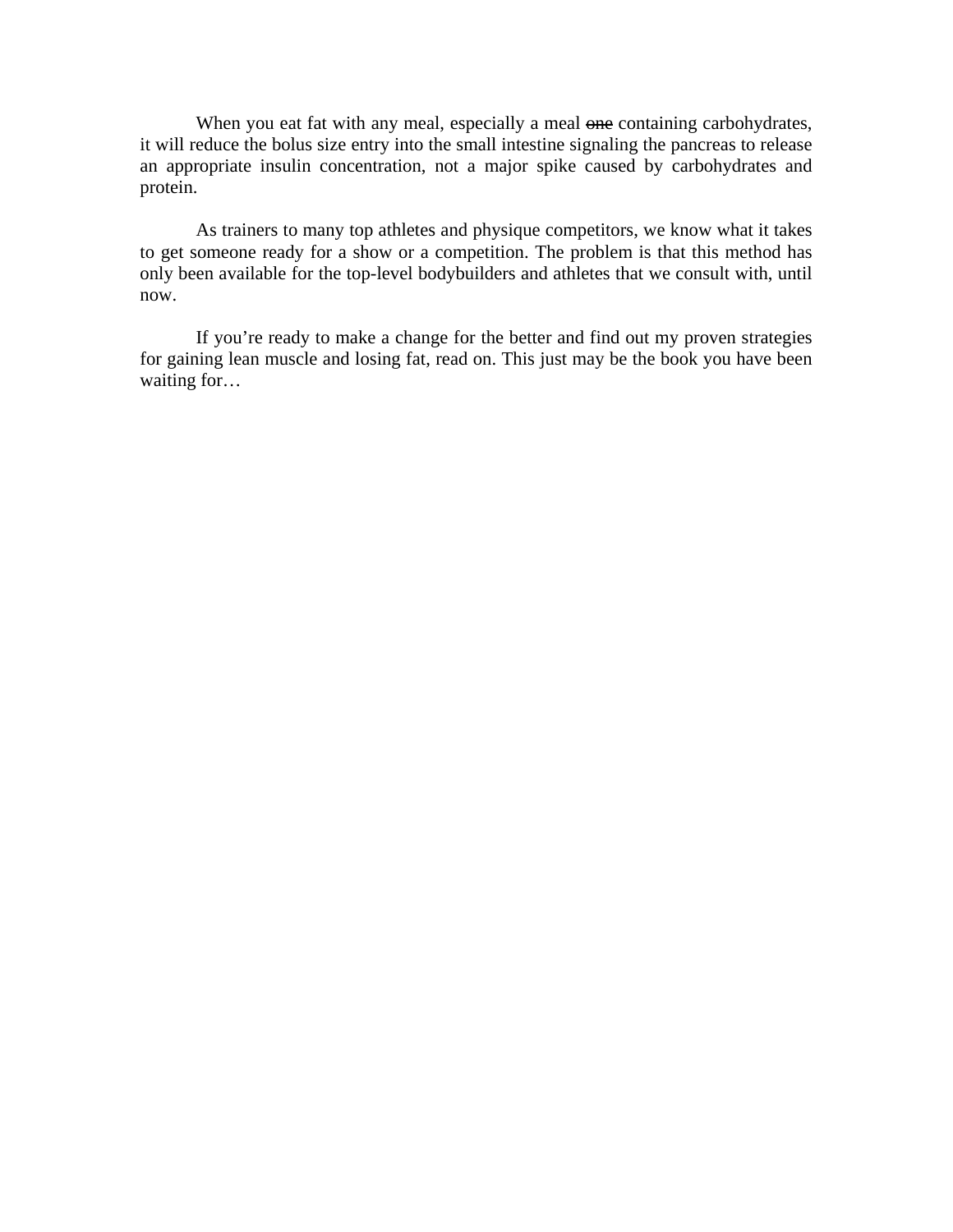### **Chapter 2 The Three Corners of the Results Pyramid: Diet, Training and Supplementation**

#### **The Most Important Component—Synergy**

We have all heard it before, "Diet is the most important thing." From our experience, this is partially correct. You can do a lot with diet, but without adequate training with both resistance and with cardiovascular training, you will be undermining your results. If you add in proven, effectively dosed supplementation, you'll be amazed at what these three components can do for you.

#### **The Big Hoax**

"Lose 10 pounds in two weeks!" "Eat what you want and still lose weight!" We have all heard these promises, but yet over 60% of Americans are obese or overweight. What gives? The answer is that we've been lied to. As consumers and physique enthusiasts, we are always looking for the next big thing and hoping for the magic pill. Unfortunately, there is no magic pill. Yes, we believe in supplements and advocate their use. But for optimal results, the other two corners cannot be ignored!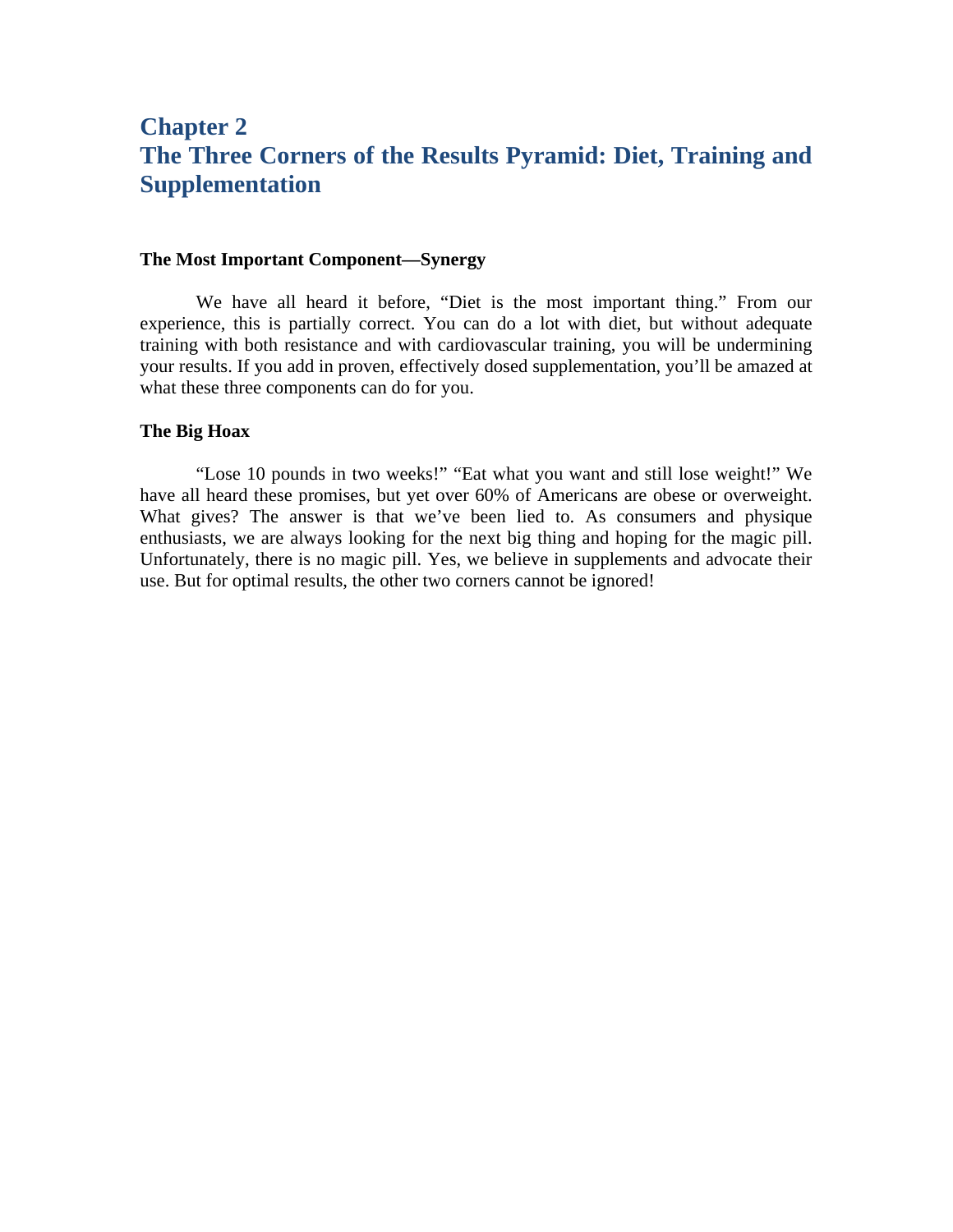## **Chapter 3 Cut Diet Principles**

The History and Failure of Fad Diets

*Low Carbohydrate, Low Fat, The Grapefruit Diet, The Liquid Diet.* Heck there are so many fad diets that have come and gone over the years that we have lost count. The one thing they all have in common is one word, "Fad". These diets all come and go fast. However, people seem to lose weight on these diets. Then why do they fail?

Diet is about calories in and calories out first and foremost with macronutrient manipulation secondary. One thing we emphasize is controlling insulin. How do we do this? We keep protein and fat high with carbohydrates coming mainly from low glycemic index (GI) and fibrous sources. On the Cut Diet, every third day, we have a low GI carbohydrate and good fat refeed meal with no protein. A refeed is an influx of carbohydrates and overall calories above what you normally consume. This consists of the following and must be eaten in the following order:

- 1. Fibrous Vegetables (green beans, broccoli, spinach or asparagus) are eaten first to fill the stomach with fiber to reduce transit time of the carbohydrates coming you are about to consume.
- 2. Next, we consume a higher fiber complex carbohydrate, like oatmeal, along with raisins and honey (alkaline foods), and almonds as the fat source.
- 3. The final portion of the refeed is sweet potato (low GI, but easily digested and absorbed) and either almonds or peanut/almond butter. You might be thinking, "A carbohydrate and fat refeed meal? Are these guys crazy?"

As stated before, the problem with low carbohydrate diets is the fact that your thyroid does not operate optimally on reduced calories, let alone carbohydrates. This got us thinking, "What is the best way to infuse carbohydrates into the diet without spiking insulin too much and stalling fat loss?" Then it hit us…

#### **Never Combine Carbohydrates and Protein**

The fact of the matter is, by utilizing this approach, the insulin spike is dramatically minimized and the carbohydrates will do what we want them to do, refill glycogen stores and support healthy thyroid function. When you combine fat and carbohydrates, the fat slows down the bolus entry into the small intestine, reducing transit time while providing an appropriate insulin response. When you combine protein and carbohydrates, it sends insulin skyrocketing and can lead to the last thing you want when dieting, fat storage!

We like to refeed with starchy, nutrient-dense carbohydrates and good fats with no protein every third day depending on caloric intake. This all depends on the bodytype of the individual. In our experience, 85-90% of our clients see great results with this tactic. The reason for this is to get the body in a fat-burning state but not allow it to think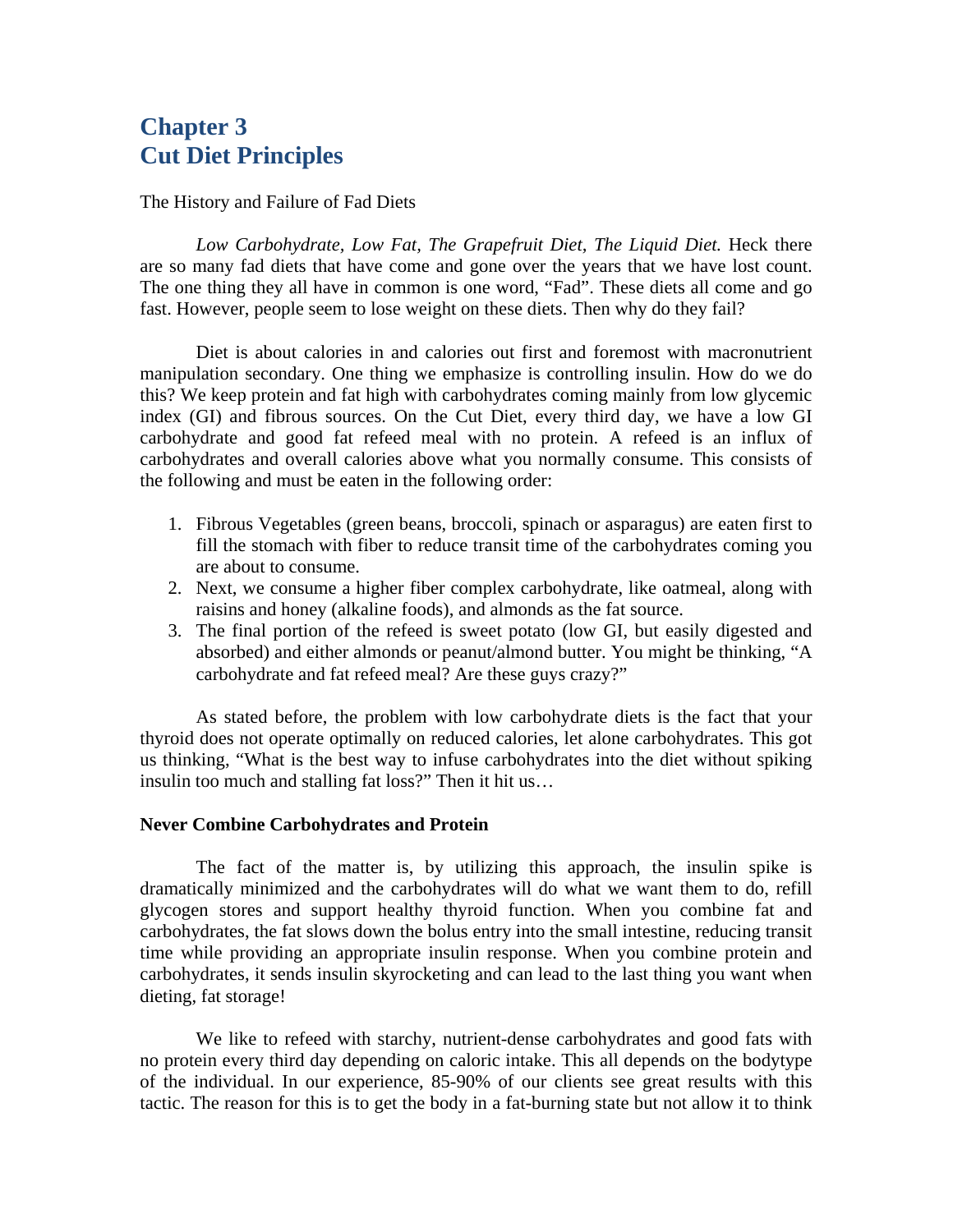it is starving. One problem we have with the low-carbohydrate phase is that a person's metabolic rate (especially thyroid) functions off of calories and carbohydrates. If you cut out carbohydrates all the way, the body begins to sense a state of starvation. This will slow down the metabolic rate as well as thyroid production and you then hit the wall, or a sticking point. What we like to do is incorporate good carbohydrates with good fats because it slows down digestion and supports healthy insulin output so there is optimal metabolism along with healthy calories and protein to preserve muscle tissue. Let's face it; muscle preservation is the key to fat burning. If we have a person that begins at 185 pounds and is 19-20% bodyfat and after 12-16 weeks is 165 pounds and at 15% bodyfat, then we are not too happy with the results. On the other hand, if that same person is 180 pounds at the end of 12-16 weeks and is 10-11% bodyfat, then we have succeeded.

#### **Good Fats**

#### **Fat = STORED ENERGY**.

"Good Fats" AKA EFAs (Essential Fatty Acids) are mono- (MUFA) and polyunsaturated fatty acids (PUFA). They are "essential" because our body does not manufacture them, and they must be obtained through our diet on a daily basis for optimal health and wellbeing. All fats have the same amount of calories, but their chemical compositions vary. Fats are made of chains of carbon and hydrogen atoms. The saturation refers to whether all the available positions on the carbon atoms are bonded to hydrogen atoms, or if there are any hydrogen atoms missing. The two "GOOD FATS" are:

#### *1. Monounsaturated Fats*

 These fats have one position missing a hydrogen atom, instead containing a double bond between carbon atoms. Monounsaturated fat is found in oils such as canola, olive, and peanut as well as most nuts and nut butters. This type of fat does not cause a rise in total cholesterol. In fact, science has indicated that individuals who substitute monounsaturated fat for saturated fat in their diet, actually shows a reduction in the bad cholesterol, and protects the good cholesterol (HDL) from decreasing.

#### *2. Polyunsaturated Fats*

These fats have more than one position missing in the carbon chain, and contain more than one double bond as a result. Two major categories of polyunsaturated fats are Omega-3 and Omega-6 fatty acids. Omega-3 means there is a double bond in the third position from the end of the carbon chain. These fats are extremely healthful and have shown in clinical investigations to support cardiovascular/heart health, reduce total triglycerides and increase good cholesterol, produce hormone-like substances with antiinflammatory benefits and promote optimal focus and concentration. The best sources of Omega-3s are fatty fish such as salmon, sardines, mackerel, herring, and rainbow trout and fish oil supplements high in DHA (docosahexaoic acid). Canola oil, walnuts, and flaxseed also contain some Omega-3. Omega-6 fats have a double bond in the sixth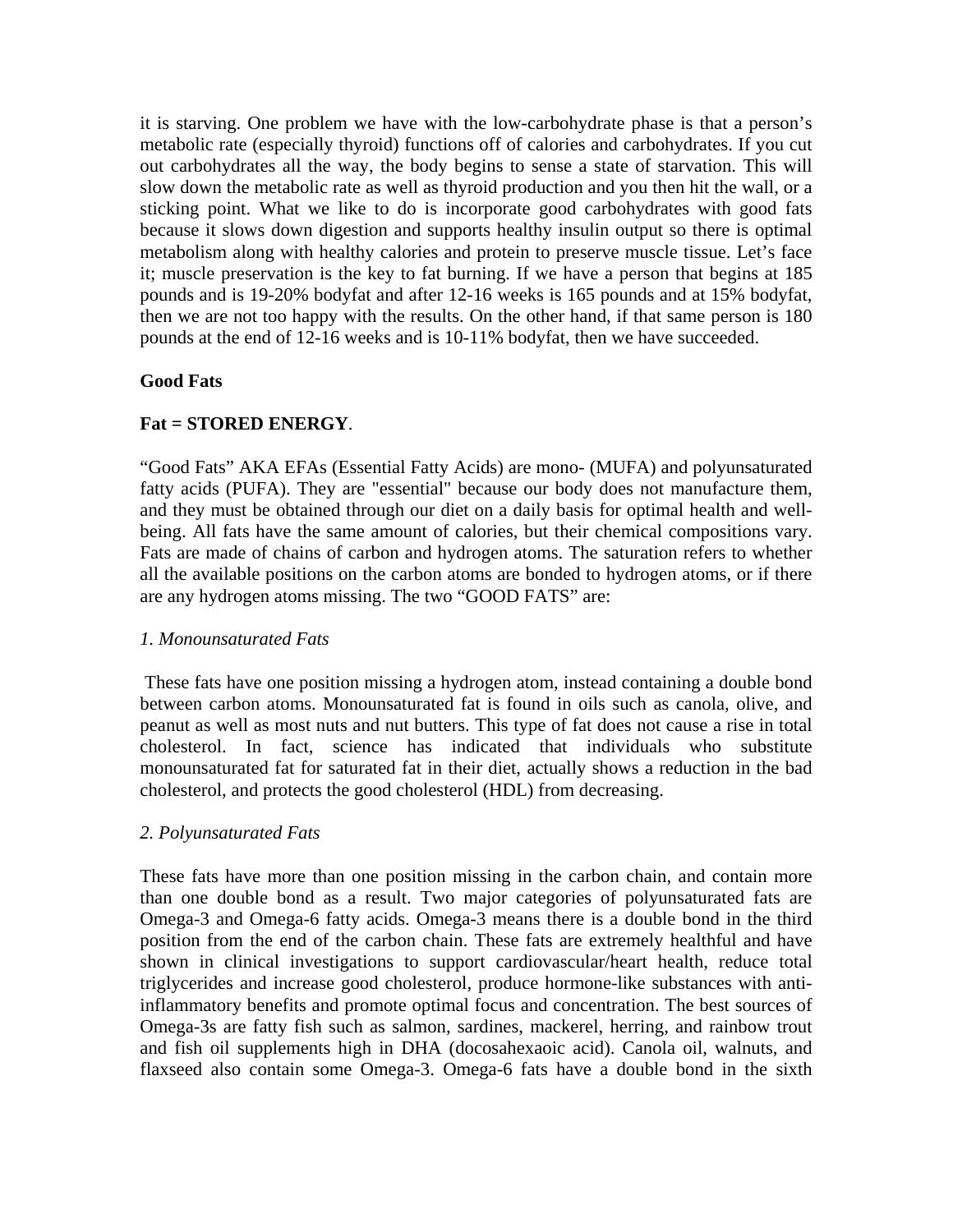position from the end of the carbon chain. These fats are found in oils such as corn, soybean, cottonseed, sunflower, and safflower.

#### **Why are EFA's important?**

Our bodies must ingest a constant and balanced supply of EFA's. Essential Fatty Acids produce beneficial hormone-like compounds called eicosanoids that affect the function of virtually every system in the body. They also regulate pain and swelling, help maintain proper blood pressure and cholesterol levels, and promote fluidity in nerve transmission.

The most important Essential Fatty Acids are Eicosapentaenoic Acid (EPA), an omega-3 PUFA with 20 carbons and 5 double bonds synthesized from linolenic acid and Docosahexaenoic Acid (DHA), an omega-3 PUFA with 22 carbons and 6 double bonds synthesized from linolenic acid. They are the nutrients responsible for cell flexibility, nerve communications, mood support, and even body fat reduction. "Good" fats or Essential Fatty Acids, are the naturally-occurring, traditional fats that haven't been damaged by high heat, refining, processing or have been slightly tampered or not tampered with, such as 'partial hydrogenation'. The best of these kinds of fats are found in fish, nuts, avocados, seeds and various oils.

#### **DIETARY FIBER**

*A type of carbohydrate but cannot be digested by the human gut nor does it provide any energy of which to speak. Among its protective qualities, it helps soften stool and encourages normal eliminations (healthy bowel movements). Fiber rich diets also promote a feeling of fullness, which is very beneficial for those looking to drop a few excess pounds. Finally, fiber has been linked to a reduction in heart attacks, strokes, colon cancer and diabetes.* 

• Fibrous veggies we recommend are the green ones like broccoli, asparagus, spinach, green beans and lettuce.

#### **Whole Food Versus Liquid Meals**

Thermogenesis is the state every individual who has ever dieted desires. How do we keep thermogenesis cranked to the fullest? Easy, keep feeding your body whole foods. Every time you eat a meal, your body has to burn calories to digest it. The more often you eat (to a point), the more thermogenic you are. So can you just drink a shake instead?

We recommend getting most of your meals from whole foods. Sometimes convenience forces us to rely on protein shakes. For this reason, we recommend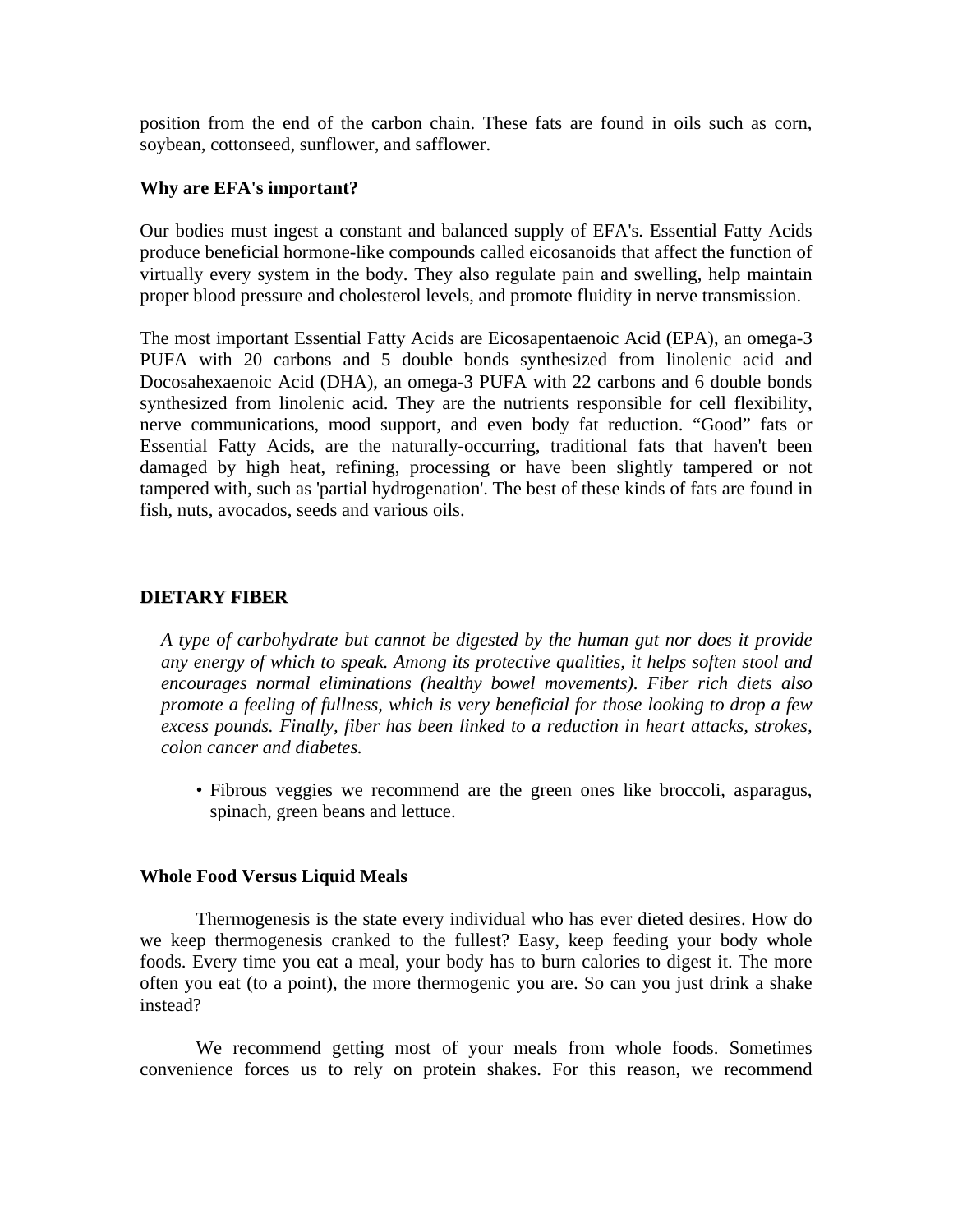Scivation Whey because it is easy to digest with a very high biological value. Whey protein also has unique immune benefits not offered by whole foods.

#### **The Keys to Burning Fat all day long**

#### **Calorie Control**

Even though you will probably eat more on this diet than any diet you have ever used before, the biggest factor in a diet is calories in versus calories out with macronutrient manipulation. By keeping insulin under control, the Cut Diet will keep your appetite suppressed and your metabolism revving! The two major "secrets" to the Cut Diet are to control insulin to maintain an alkaline state in the body. Below are some of the ways we accomplish this:

#### **Control insulin levels**

- Eat five to eight meals per day: Large meals can create enormous an insulin spike, which can cause your body to store fat. Small meals create a much smaller, more controlled insulin release thus less fat storage and more fat loss.
- Never skip a meal: We don't care if meal one was at the local buffet and you ate until you had to unbutton your pants. Do not skip your second meal! Keep the motor revving.
- Eat good fat with every meal, especially carbohydrate meals.
- Do not combine carbohydrates and protein alone, this elicits the highest insulin response. For example, a cup of oatmeal has a moderate insulin response but when you combine oatmeal with whey protein, you get a much higher response. If you do combine these, be sure to add a fat source.

#### **Keep it Base**

We are talking about controlling the acidity of your meals. Why would we do this and why does it matter?

- Your body's pH level is slightly alkaline, with a normal range of 7.36 to 7.44. To maintain optimal health and results, you should attempt to keep your body in an alkaline state through diet. An imbalanced diet high in acidic foods can make your body acidic. This can deplete the body of alkaline minerals such as sodium, potassium, magnesium, and calcium, making you more prone to chronic and degenerative disease and potentially disrupting nutrient absorption.
- Add fat to your meals! For example, when you eat a meal like oatmeal and egg whites, you are eating a very acidic meal. But when you put raisins and almonds in your oatmeal and have some steamed vegetables with it, you are lowering the acidity of that meal dramatically. All of the Cut Diet meals keep this factor in mind.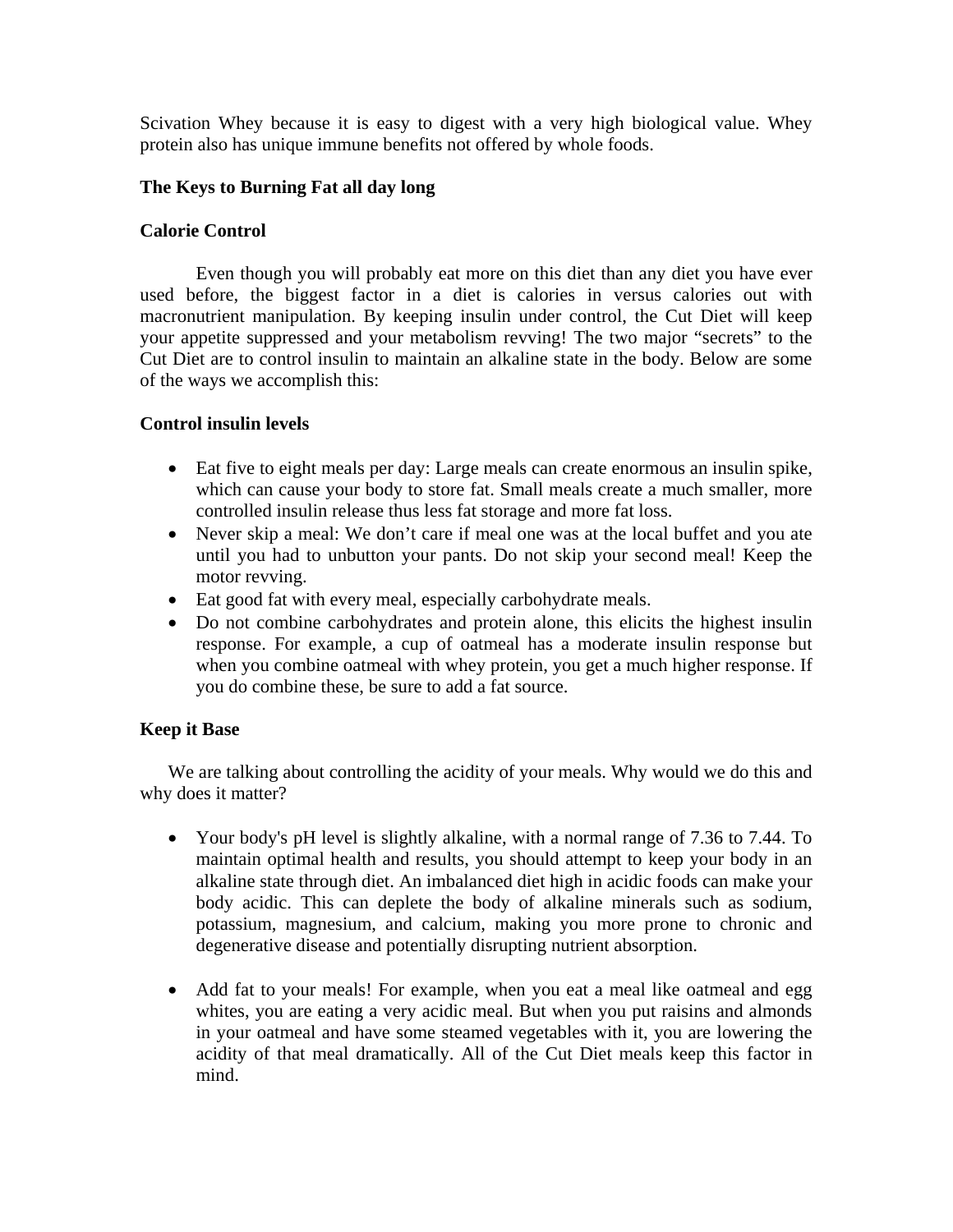• When you cannot add fat or vegetables to your meals, add two to five grams of L-Glutamine. This will lower the acidity of your meal to keep you in a more alkaline state.

#### **What are some Alkaline Foods?**

#### **Vegetables**

Asparagus Artichokes Cabbage Lettuce Onion Cauliflower Radish **Watercress** Spinach Green Beans **Celery** Cucumber Broccoli

#### **Fruits**

Avocado Grapefruit Banana Lemon Tomato Watermelon (neutral)

#### **Nuts**

Almonds Pumpkin Sunflower Sesame Flax

#### **Fats & Oils**

Avocado Hemp Flax **Olive** Evening Primrose Borage

**General Guidelines:** Stick to salads, fresh vegetables and healthy nuts and oils. Try to consume at least two to three liters of clean, pure water daily.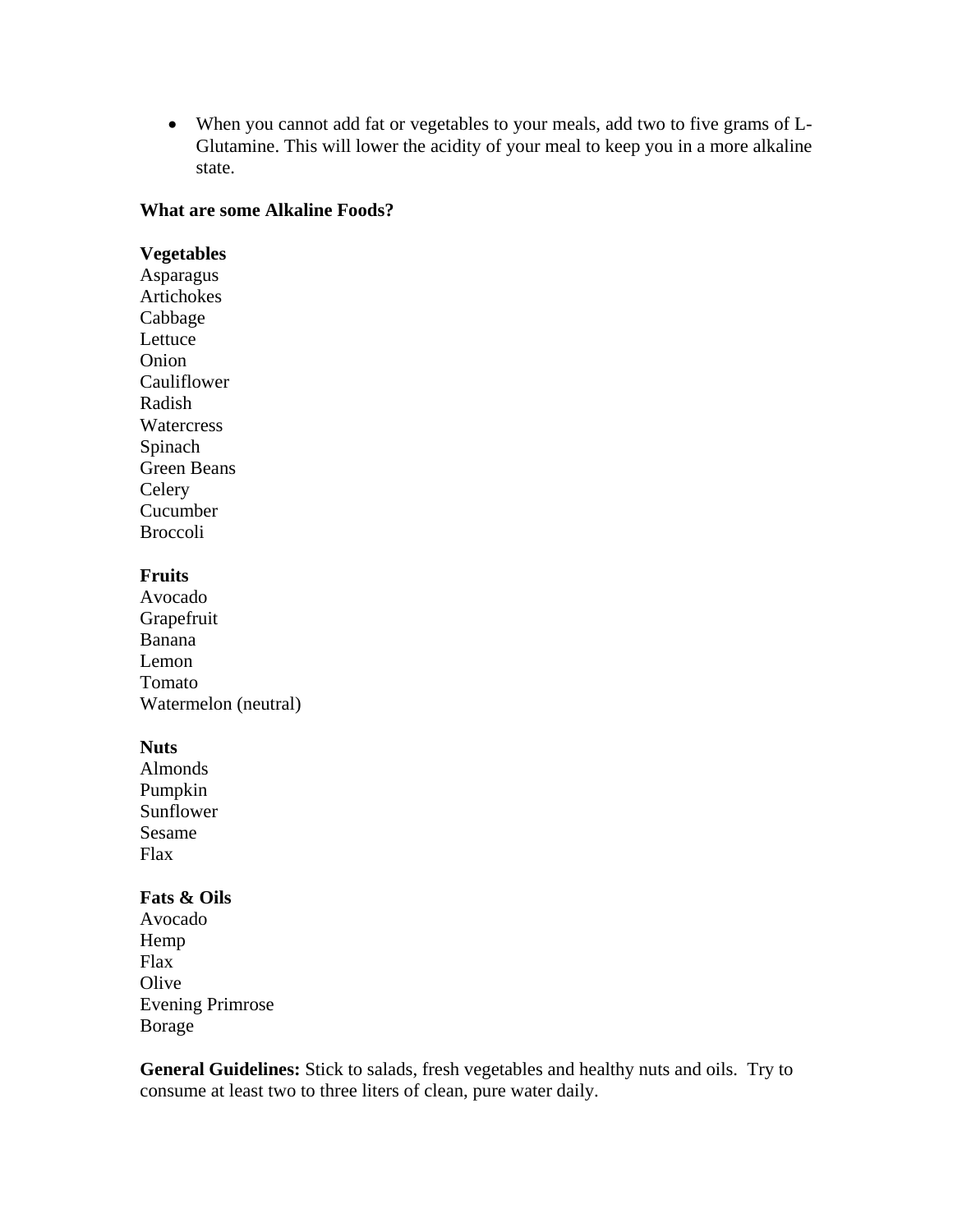#### **Grapefruit—The** *Great* **Fruit**

We recommend obtaining your carbohydrates in every meal during the Cut Diet (not including the carbohydrate meal) from leafy green vegetables and grapefruit. Why grapefruit?

Grapefruit is loaded with naringin. The majority of caffeine and other alkaloids are metabolized by various enzymes such as CYP1A2, CYP2E1 and CYP3A4. However, naringin has been documented to inhibit CYP34A (as well as CYP1A2) activity in human liver. This means that naringin may increase the half life (extending the activity) of various alkaloids, especially caffeine. Many fat burners utilize naringin for enhanced alkaloid effect. We got hooked on in it 10-11 years ago in the Cut Diet and since then, we have never dealt with anything else. We will allow oranges if necessary but they do not contain as much naringin as grapefruit. So unless you cannot stomach them at all, eat your grapefruit! We recommend sprinkling a packet or two of Splenda® on them. In a recent study in La Jolla, CA, grapefruit consumption was found to be associated with a reduction in weight. Moreover, 2-hour post-glucose insulin levels were significantly reduced among subjects consuming half a grapefruit with each meal, as compared to a placebo.

#### **Blueberries for Fat Loss!**

In light of recent research, volume 4 now uses blueberries as a food source to further enhance the efficacy of the Cut Diet. It was shown that polyphenol extracts from blueberries can induce weight loss in rats when they are put on a high-fat diet. Surprisingly, if the animals were consuming the fruit itself, no weight loss effects were observed. One reason might be that the fruit contains extra carbohydrates that could have inhibited the weight loss by increasing insulin. Even through blueberries are low glycemic-load carbohydrates, they will still have an impact on insulin secretion. This is why with the Cut Diet and the high amounts of protein and healthy fats, blueberries can help enhance fat loss!

#### **Just Say "NO" to the Post Workout Insulin Spike**

Our opinion may upset people but here it is. We do not recommend a postworkout (PWO) shake when the activity is for physique purposes. We would rather provide aminos (Branch Chain Amino Acids (BCAA) during the workout to help reduce muscle tissue catabolism and provide energy. If you do not have BCAAs during your workout/cardio training, then we recommend Scivation Whey (protein only with no carbohydrates) PWO to get the body into an anabolic state*.* When you hop off that cardio machine postworkout, get home and eat your next meal around 30-45 minutes following your training session.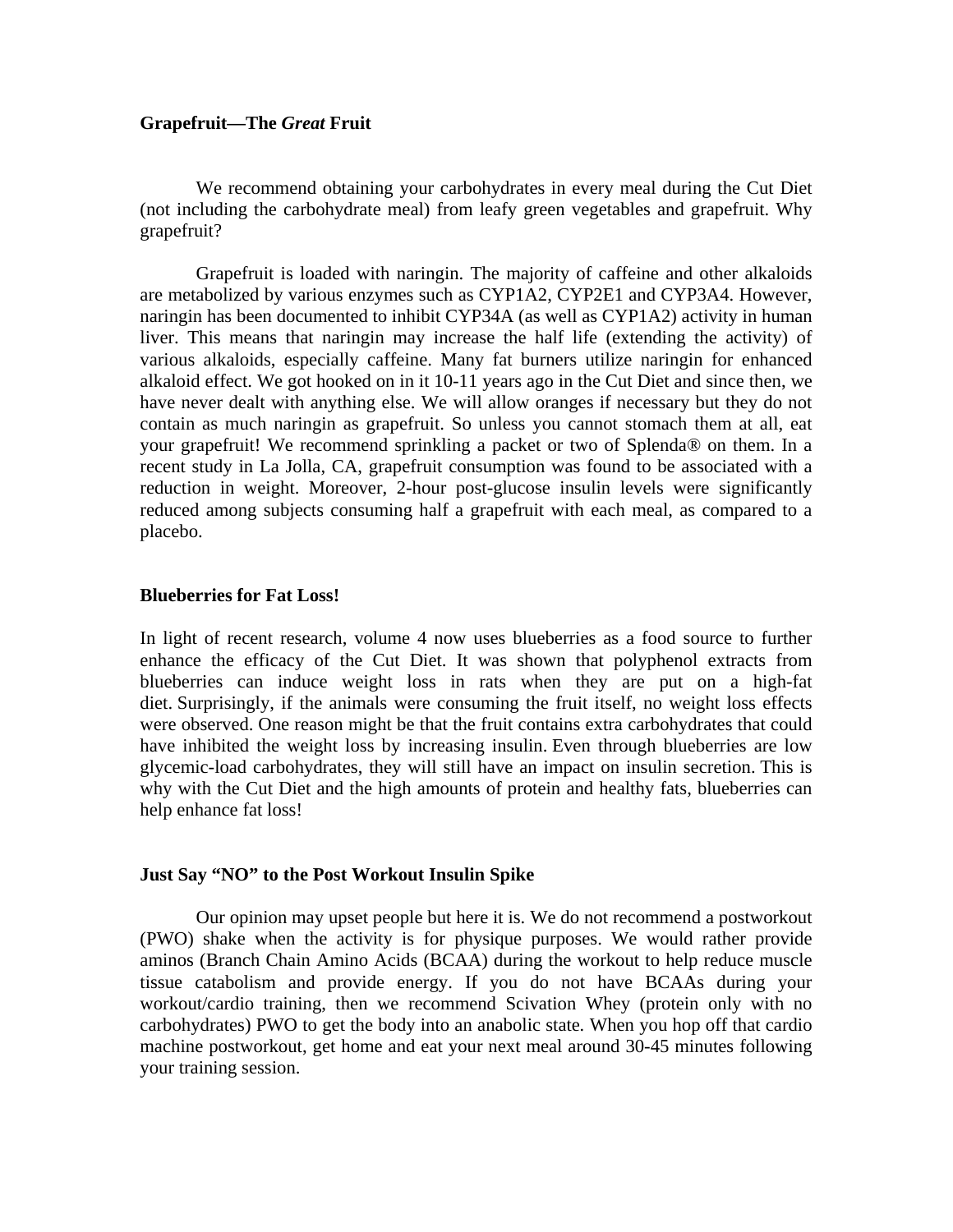If you are a performance athlete (hockey, tennis, soccer, basketball, etc), then a PWO shake with carbohydrates and protein would be ideal to replenish glycogen stores and get the body recovered for the next days training or event. This is irrelevant because a performance athlete would not be on a Cut Diet. The goal for this athlete is performance and the goal of the Cut Diet is physique. Therefore, a performance athlete may even get Carbohydrates during their workout depending on the intensity. Many people we do diets for are looking to reduce fat. Therefore, maintaining as much muscle tissue as possible in a lowered caloric state is our goal. In the Cut Diet, we control insulin to enhance fat loss and even our carbohydrate meal keeps insulin under control. Thus, the last thing we want on this diet is to spike insulin!

Here are some other keys to the Cut Diet:

- **1. Drink Plenty of Water.** Try to drink eight glasses of water per day. The benefits of drinking provide optimal hydration as well as a feeling of "fullness" without added calories.
- **2. Do not skip meals.** Skipping meals can drastically reduce your blood sugar levels and make you crave sweets later on
- **3. YOU MUST EAT to lose weight.** Starving yourself may get you to lose a few quick pounds, but the repercussion of not eating and providing the body with essential nutrients will lead to an unhealthy lifestyle. When you do not eat, the body senses that there is no nutrition and its job now becomes to "Survive". It will slow down your metabolic rate and begin to eat away lean muscle tissue. This makes it extremely difficult to lose body fat once you begin to eat again.
- **4. Choose fresh, wholesome foods.** Try to purchase fresh foods versus processed (packaged) foods. Packaged foods are loaded with preservatives, especially sodium and saturated fats. You will be amazed at how fast you can lose fat just by packing meals from home rather than purchasing fast food or packaged foods. You also will save a lot of money!

#### *BCAAs… the perfect dieting fuel?*

#### *Layne Norton BS Biochemistry*

 *In recent years BCAA supplementation has come back into 'vogue' in the bodybuilding and fitness community and with good reason; Branched Chain Amino Acids may have more research to support their use as a supplement than any other supplement available! While BCAA supplementation may be useful for gaining mass, I believe they are most useful for maintaining muscle mass while on a diet, especially for bodybuilding competitors who take their physiques to the extreme of leanness. Although getting shredded makes you look awesome onstage and on the beach… and with your opposite sex friend (or friends if you are that kind of guy/gal) it can also cause mucho loss of muscle mass.*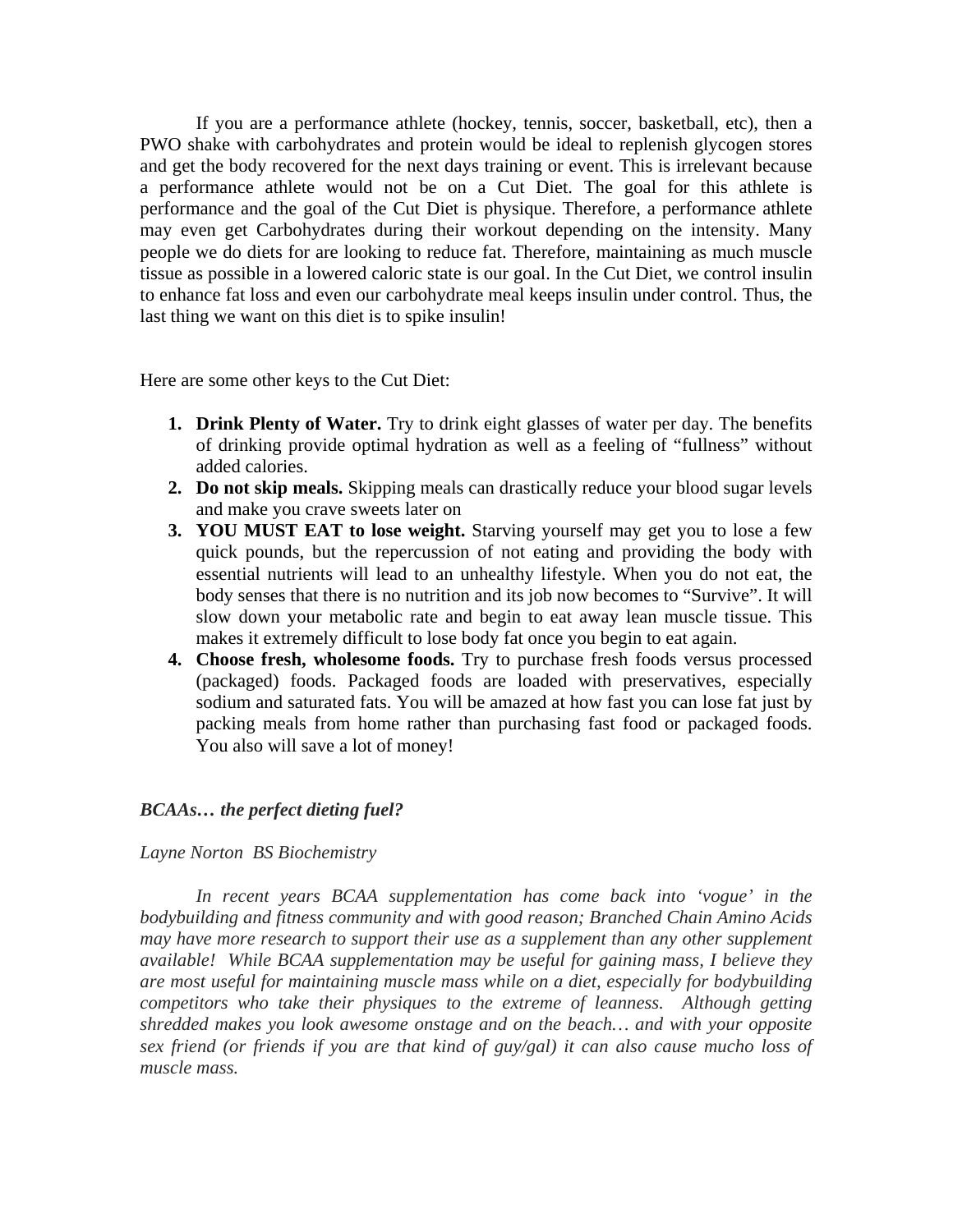*Dieting is catabolic for several reasons. The leaner one's body gets, the more likely they are to lose muscle mass as the body will try harder and harder to hold onto body fat stores. In doing so, the body will turn to muscle to satisfy its energy needs. On the molecular level this occurs by the body increasing protein breakdown in order to liberate muscle amino acids for fuel. If this isn't bad enough it is compounded by the fact that levels of protein synthesis will also decrease due to reduced energy intake. Since the basic equation for muscle mass = (rate protein synthesis – rate of protein breakdown) you better believe this is bad news. When the rate of synthesis equals the rate of breakdown, there is no net loss or gain of muscle. If the rate of synthesis exceeds the rate of breakdown, there is a net gain of muscle. Conversely, when the rate of breakdown exceeds the rate of synthesis, there is a net loss of muscle mass. Therefore, during dieting you may be 'burning the candle at both ends' as breakdown is elevated and synthesis is reduced.* 

 *To compound the metabolic affects of dieting, there is also the workout factor to consider. As one becomes leaner and leaner, they also become more lethargic due to decreased energy intake and decreased glycogen storage. This causes workout intensity and strength to suffer. This may increase muscle loss by preventing the individual from lifting heavy loads with the sufficient intensity required to cause their body to adapt to the workout by increasing or maintaining lean mass. Essentially what your body 'thinks' if you start using lighter weights due to strength/intensity losses is, "Hey this load isn't as heavy as I'm used to, I can use some of this muscle for energy since I don't need it for lifting a heavy load."* 

 *Thus far I have presented you with the 3-headed monster of muscle loss. So how does BCAA supplementation help prevent muscle loss? By attacking all 3 heads of this monster. It is well established that branched chain amino acids (particularly leucine) stimulate protein synthesis and can do so to a greater extend than a normal protein meal by itself. What is even more interesting is that BCAAs also increase synthesis of the cellular machinery responsible for carrying out the process of protein synthesis. So not only do BCAAs increase the RATE of protein synthesis but they also increase the cell's CAPACITY for protein synthesis! BCAAs also work in your favor at the other end of the*  muscle gain equation by reducing the rate of protein breakdown. This is most *accomplished by decreasing the activity of the components of the protein breakdown pathway and also by decreasing the expression (the amount of mRNA produced from the gene that codes for these components) of several complexes involved in protein breakdown. If we revisit our original balance equation for muscle mass, one can plainly see that increasing synthesis and decreasing breakdown will swing the pendulum far in favor of muscle gain/maintenance.* 

 *The positive effects of BCAA supplementation on protein breakdown & protein synthesis are not the only benefits to BCAA supplementation while on a cutting diet. BCAAs can also help improve workout focus. BCAAs compete with the amino acid Tryptophan for entry into the brain where Tryptophan can be converted to the neurotransmitter serotonin through a series of reactions. During exercise, serotonin levels rise and can (amongst other things) increase the perception of fatigue and cut workout intensity short. Supplementation with BCAAs reduces the amount of Tryptophan*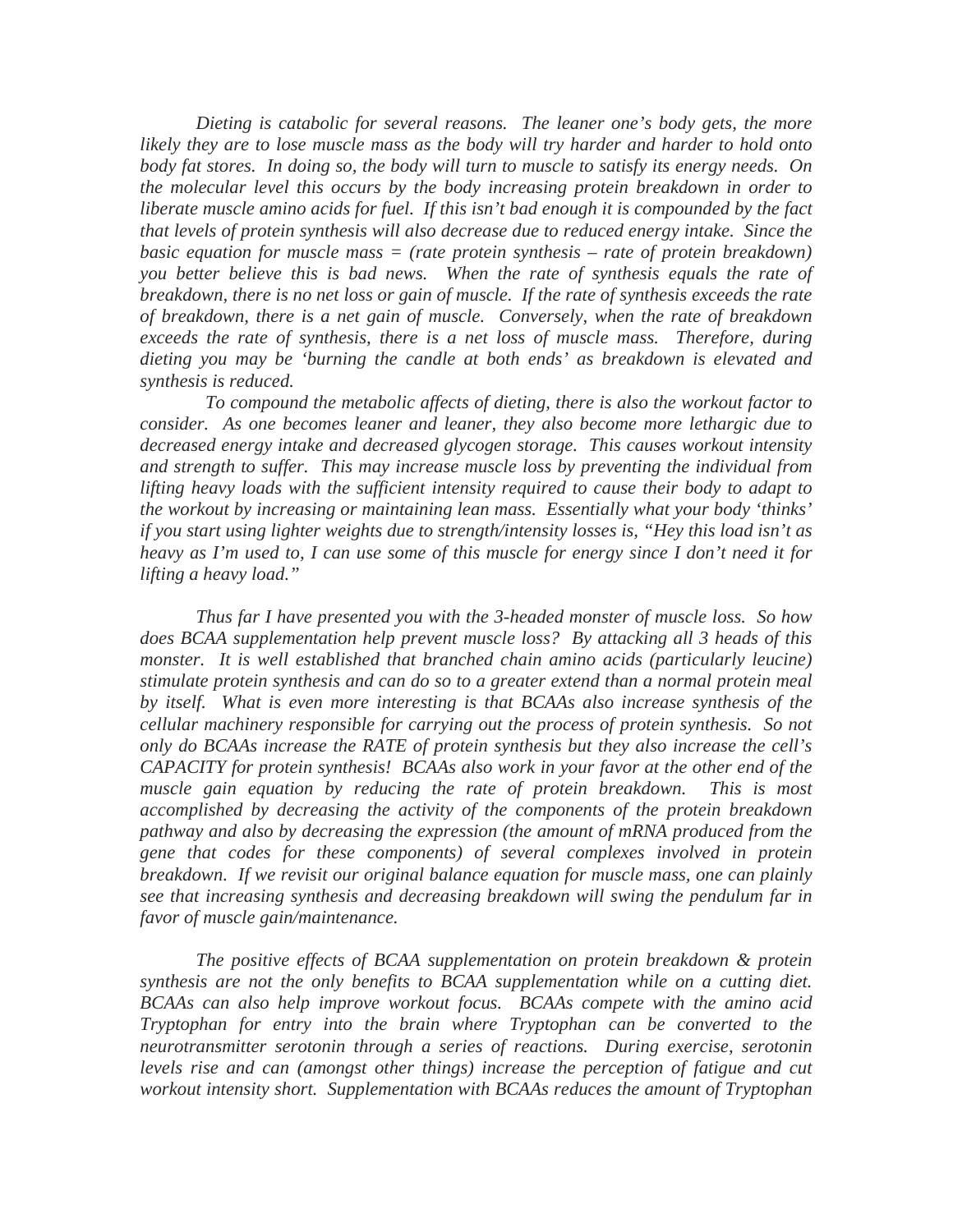*that enters the brain and therefore reduces the amount of serotonin that is produced, which may allow you to workout harder and longer.* 

 *Despite the numerous positive benefits to BCAA supplementation, there are many skeptics who suggest that BCAAs are overpriced and that one can just increase their consumption of whey protein which is rich in BCAAs. Unfortunately this is not the case. The BCAAs in whey are peptide bound to other amino acids and must be liberated through digestion & absorbed into the bloodstream to exert their effects. Even though whey protein is relatively fast digesting, it still takes several hours for all the amino acids to be liberated & absorbed into the bloodstream. BCAAs in supplement form, however, are free form BCAAs and require no digestion and are therefore rapidly absorbed into the bloodstream, spiking blood amino acids to a much greater extent than peptide bound amino acids. Even a few grams of BCAAs will spike plasma levels of BCAAs to a much greater extent than a 30g dose of whey protein, impacting protein synthesis and protein degradation to a much greater degree. The reason a supplement has such a powerful effect on blood levels of BCAAs is that unlike other amino acids, BCAAs are not metabolized to a significant extent by the small intestine or the liver, therefore an oral supplement is more like a BCAA injection since it reaches the bloodstream so rapidly.* 

 *All of this information is all well and good, but what's the bottom line? The bottom line is that new studies have shown that supplementing with BCAAs (like leucine) increase muscle retention and maximize fat loss on a diet when compared to nonsupplemented groups. That's the bottom line my friends, more muscle mass retained and a greater percentage of body fat lost. Forget other supplements that are long on promises but short on results, BCAAs deliver the goods!* 

#### **Determining Calories For The Cut Diet**

For simplicity and a rough estimate, we have divided people into six different groups (these numbers are not scientifically proven, they are estimates we have gathered based on all weights and body types using our calorie calculator) based on if you are an Endomorph, Mesomorph or Ectomorph with high or low bodyfat.

High body fat  $(15\% +)$  Endomorph = 28-31 calories/kg High body fat  $(15\% +)$  Mesomorph = 32-35 calories/kg High body fat  $(15\% +)$  Ectomorph = 36-40 calories/kg

Low body fat  $(14\%)$ - Endomorph = 30-33 calories/kg Low body fat  $(14\%)$  Mesomorph = 34-36 calories/kg Low body fat  $(14\%)$ - Ectomorph = 37-40 calories/kg

For example, a 180lb male at 22% body fat who is a mesomorph body type would equal:

 $180/2.2 = 81.819$  Kg x 32-35 calories/kg =  $-2,600 - 2,900$  calories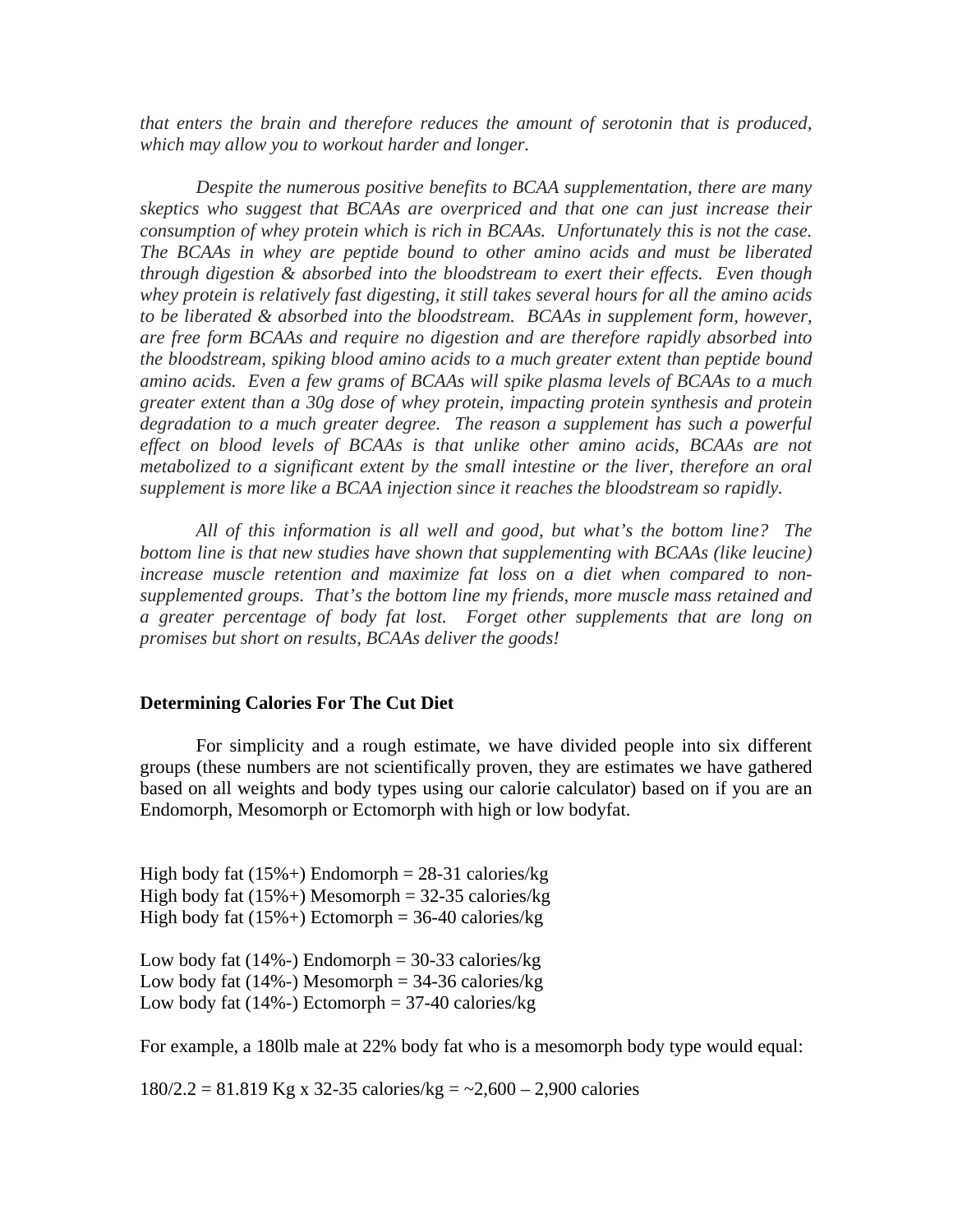This individual would opt to use the Cut Diet 2,500 or Cut Diet 3,000. To be more accurate, for example, if this individual were 15-17% bodyfat, then we would recommend starting closer to the 2,900 calories. However, if this person started at 22- 24% bodyfat then we would recommend starting at the 2,500 calorie range. As you progress, gradually reduce total calories by 150-300 calories (strength and bodyfat reduction pending).

#### **16 Weeks for Contest Shape?**

The Cut Diet is VERY effective for getting someone ready to step onstage. However, it has its limitations. To get stage ready, we recommend starting the 16 week Cut Diet at **12-13%** bodyfat or less. If you are over 15% bodyfat, you might not be able to achieve stage-ready conditioning. If you are over 15% bodyfat, the Cut Diet can help you lose fat exceptionally fast, yet is not likely to get you stage- ready in 16 weeks. Once you get to **12-13%** bodyfat, this 16 week program will dial you in!

#### **Carb Load at Night**

The preference to carb load at night time (with healthy fats and no protein) is to add carbohydrates back to replenish glycogen stores (from very mild ketosis) and provide the body with an excess of calories to jolt its metabolism and keep the thyroid happy. We use fibrous veggies first to provide bulk in the gut and reduce transit time. The good fats along with low GI carbohydrates are provided to add calories, glycogen replenishment and a controlled insulin release. We do not use any protein with the carbohydrate meals because we do not want an additional, possibly uncontrolled, insulin spike that is seen when carbohydrates and proteins are eaten together. This may appear old school, but we have added a new school twist.

#### **No Water With The Carb Load!**

We recommend drinking four to six ounces of water 60 minutes prior to the carbohydrate meal and then consume four to six ounces 45-60 minutes after the last bite of the carbohydrate meal. Even though you are consuming low GI carbs, these have a tendency to draw water to the abdomen. Any excess water intake during the meal may result in unwanted bloating or feeling of fullness before the meal is complete. Since you are consuming a major influx of total calories from nutrient dense food sources, we want to make sure you get all of this meal in. But if you are thirsty during your carb load, feel free to drink something! We would hate for you to choke! Just don't drink too much to avoid bloating and discomfort.

#### **Following The Cut Diet While Traveling**

If you are going out of town for business or pleasure and plan to stick to your Cut Diet schedule, eating the recommended Carb Meal can pose problems. Getting your standard Cut Diet meals of protein, vegetables, and fats should not be an issue. You can always bring food with you, but even if you are going out to eat at a restaurant, you can order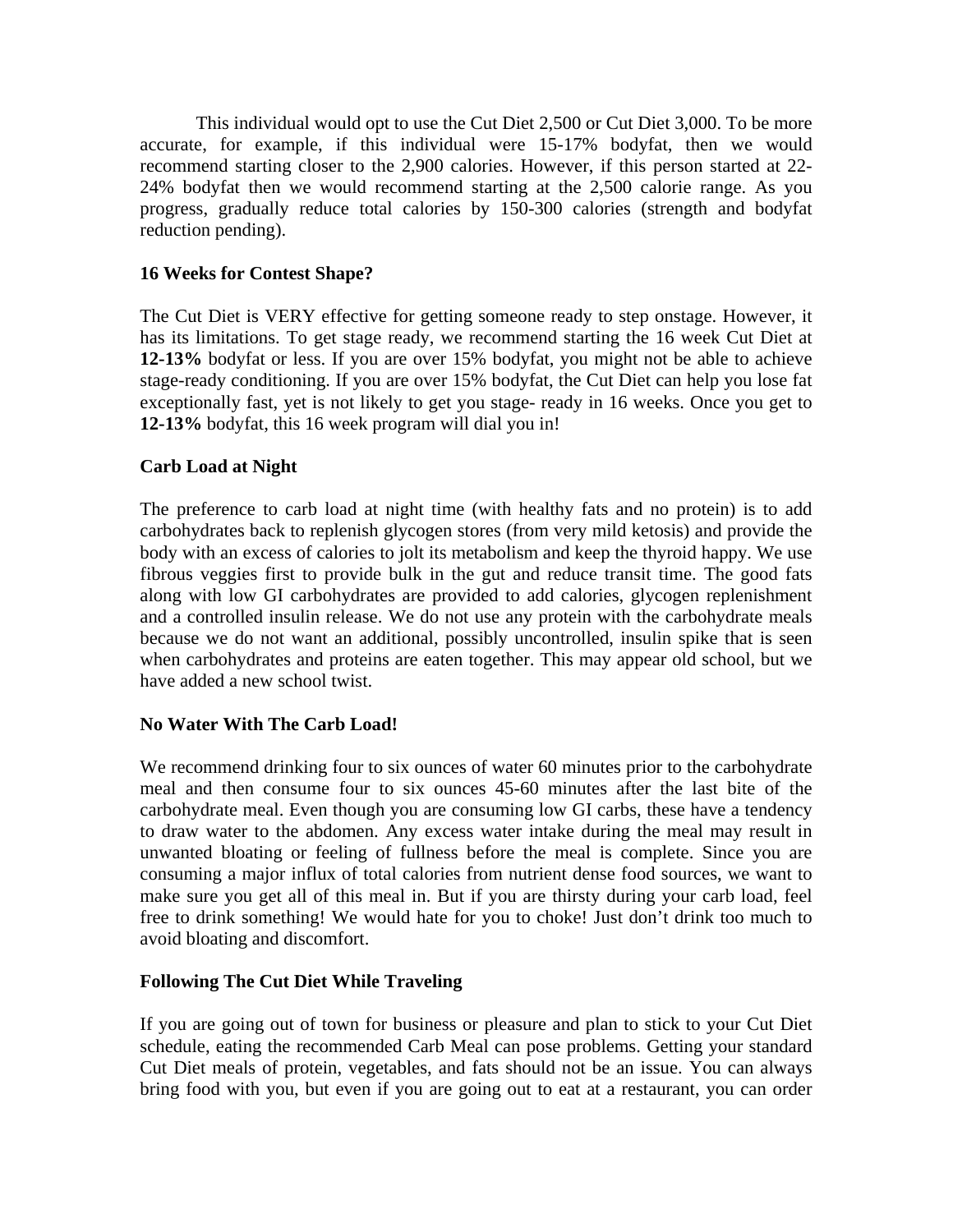meals to fit. For example, a grilled chicken salad with an olive oil-based dressing or grilled salmon (which contains your required fats) and steamed broccoli would work. To avoid excessive dressing on your salads, a good idea is to get your dressing on the side and as you take a bite of your salad, dip the fork into the dressing, then into the salad. This will allow the perfect taste and you will not go overboard with the calories from the dressing. Restaurants will usually put too much dressing in the salad.

The Carb Meal can pose some problems since it would be hard to get exactly what you need at a restaurant. Therefore, you have three options for your Carb Meal:

- 1. Bring the food required for the Carb Meal with you or go to the store and buy it.
- 2. If not preparing for a competition, you could be a little more lenient with your Carb Meal and order a carb source at a restaurant (i.e. a sweet potato with your meal).
- 3. Forgo the Carb Meal until you return home. "Missing" one Carb Meal will not harm your progress and is better than completely messing up your Carb Meal. While you may feel more depleted than usual, this will not put a damper in your fat loss efforts. Simply have your normal Carb Meal for your last meal of the day on the day you return home.

#### **What to Expect on the Cut Diet**

Once the Cut Diet begins, your body will go through some changes and adaptations. Please note these changes are normal and they will go away. Initially, you may feel weak in the gym, low energy, possible headaches, irritability and weight loss. DO NOT FREAK. The symptoms will last about one to two weeks and they do not happen to everyone. Your strength, energy, pumps and fat loss will start to kick-in between week four to six.

The first two to three carbohydrate loads can be difficult to handle. First, the amount of food is large and the stomach may have problems adjusting. This is normal. Also, you may get light-headed, woozy, dizzy and tired after the meal and even the next day. The day after this meal, you may experience gas, bloating and water retention the first two to three carbohydrate loads. One way to help avoid this is to take your time eating this meal. Make it last a minimum of 30 minutes and no longer than 45. Also, be sure that you do not lie down to bed within 45-60 minutes of the last bite.

#### **The Calories Don't Add Up!**

We don't count every calorie in the Cut Diet or any other diet we design. Instead of counting every calorie, we focus on serving sizes based on the amounts/measurements we provide. This method began with the use of the diabetic exchange list which only counts servings rather than every calorie. Over our years and use of a very sophisticated food processor system, we have made the serving sizes to account for total calories that we believe to be most optimal and very well balanced. Unless you are wearing a monitor that can tell you every calorie you burn every minute of the day, we find it unnecessary to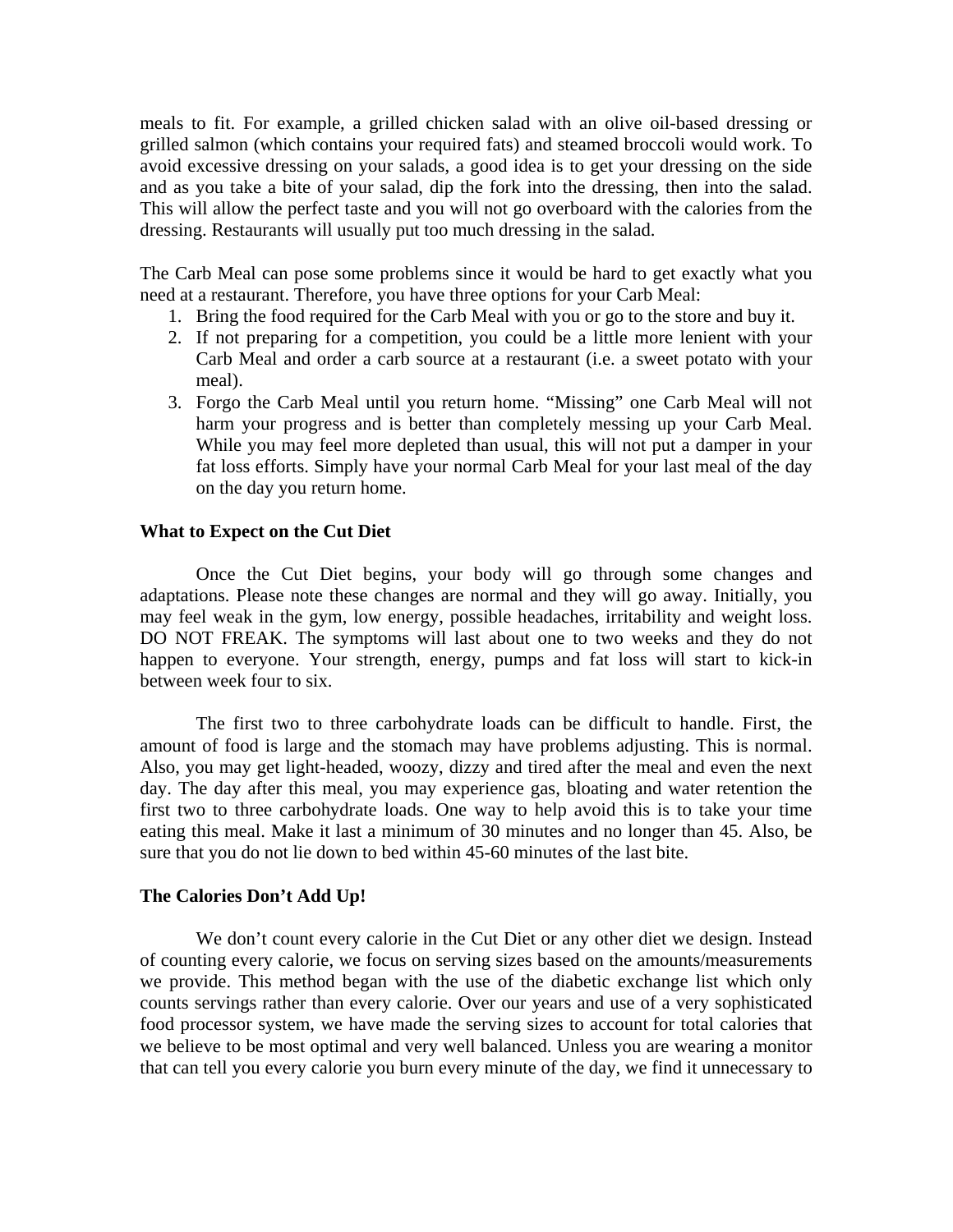count every calorie from every food item. What if you have more stress on one day than on the next? What if you are mildly sick or have cold?

We think you may actually burn calories just trying to calculate them all from every darn piece of food which is a waste of time in our opinion. The Cut Diet provides grams per servings. The general rule of thumb is one carbohydrate serving is 15 grams of carbohydrates, one fat serving is five grams of fat and one protein serving is seven grams of protein. With this simple format, you can make different meals on the Cut Diet by simply sticking to the amounts allowed in our food options section. This will also allow you to match up the recommended grams of carbohydrates, fat and protein per meal as indicated.

#### **Make Sure to Measure Your Dietary Fats Correctly**

From the feedback we've received, it seems that the one thing that keeps people from progressing is not measuring/tracking their fat intake correctly. If you eat a steak or fatty fish such as salmon, be sure to account for the fat in these proteins, which may take care of your fat requirement for a given meal. When it comes to peanut and almond butter, use measuring spoons or a digital scale to make sure you are eating the correct amount. It is very easy to under and over measure peanut butter and almond butter when eyeballing the amount. Remember, fat has nine calories per gram. If you over or under estimate by 10- 20 grams per day, you are eating an additional or NOT eating 90-180 calories above or below what you should be, which is 630-1260 extra, or lower, calories each week. Be sure to accurately measure your fats because the calories can add up, or not be enough!

#### **I Can't Eat All of the Vegetables!**

You're fine. Just add in five grams of Primaforce Glutaform to the meal and everything will work out. Try your best to get in all of your vegetables as prescribed in the diet, but if you don't, it will be okay!

#### **Cheat Meals**

This is a hardcore, showtime Cut Diet. YOU ARE NOT ALLOWED TO CHEAT! But if you do happen to cheat, just continue on as if you didn't and eat your next meal. DO NOT STRESS OVER IT! DO NOT STARVE YOURSELF OR MISS A MEAL! This will do more harm than good. Just move on!

#### **When to Lower Calories and Where From**

As we have mentioned, optimal dieting is about calories in versus calories out with macronutrient manipulation as well as a major focus on insulin control through diet. Initial caloric intake when starting the Cut Diet all depends on where the individual starts. Ideally, we want to start the calories on the highest side to maintain current "scale weight" with the goal in mind to preserve/build lean body mass (LBM) and burn fat. However, a person that starts a Cut Diet at higher body fat percentage  $(>15\%)$  will have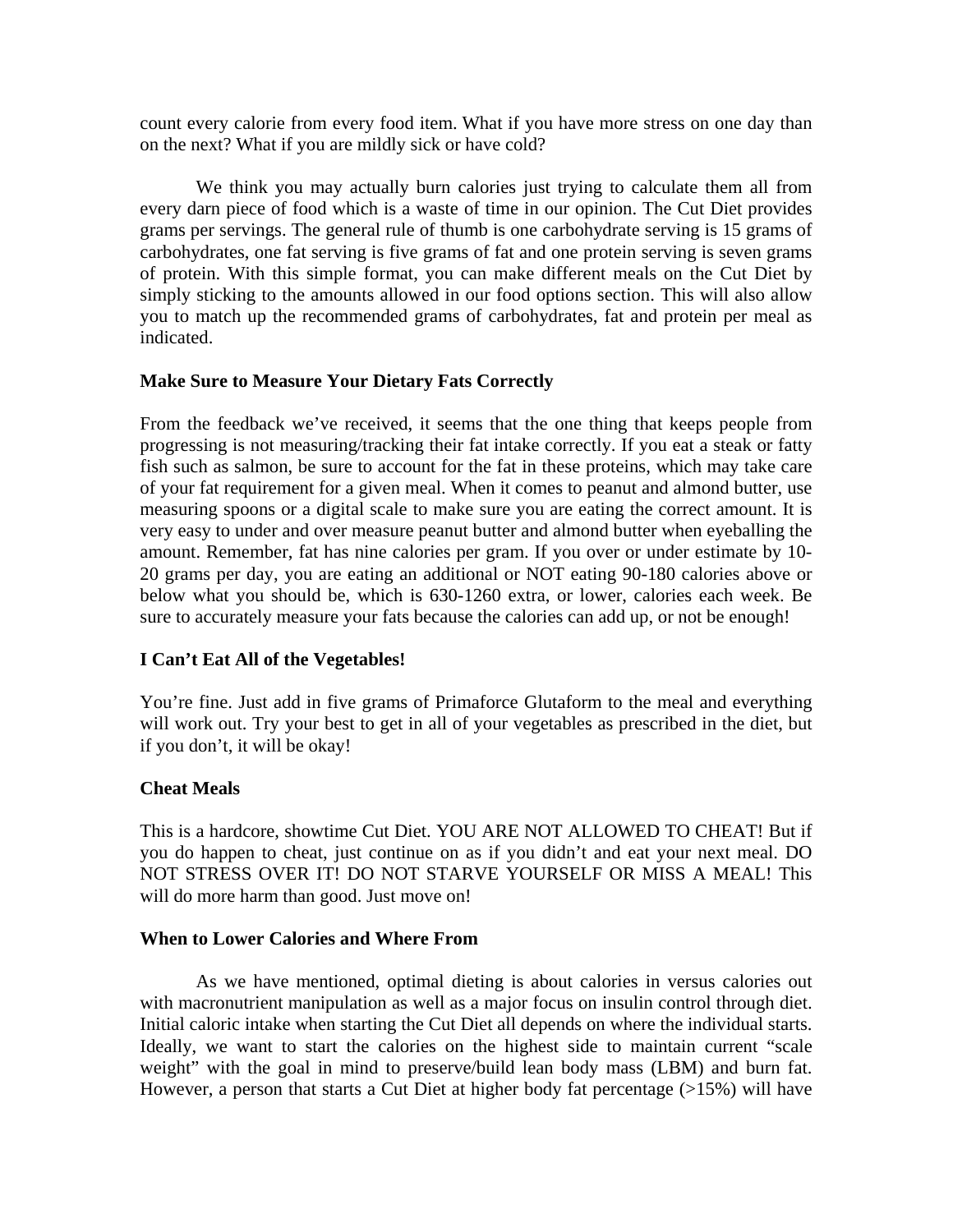lower calories than what our formula would estimate based on activity to maintain (starting body fat  $\langle 15\% \rangle$ ) current weight. The idea is to provide the calories but manipulate the macronutrients (carbohydrates, fat and protein) to keep the current "scale weight" yet reduce body fat. As with all diets, you will encounter stick points. **Stick points are when you do not notice changes over a week's time. Meaning that you do not see the scale lowering (as previous weeks) and/or bodyfat percentage is not lowering and/or definition is not appearing more noticeable.** When these arise, calories need to be reduced or low intensity cardio increased. We prefer starting with a five to ten minute increase in cardio until 45 minutes is reached. That is the max time on any cardio machine with your heart rate (HR) at 130-150 beats per minute (BPM).

Once the next stick point occurs, simply drop to the next calorie level. It is as simple as that!

#### **Do Not Stress Over Minor Things**

People have the tendency to overanalyze and stress about their diet. The Cut Diet is setup so you don't have to overanalyze and stress over it. The basics of each meal are simple; eat lean protein with vegetables and good fats every 2-3 hours. If for some reason you have to wait 3.5 hours or even 4 hours after a meal to eat your next meal DO NOT STRESS! Eat your meal and then get back on schedule. If you are supposed to eat 6 oz. of lean meat for your protein and you only have a 5 oz. chicken breast cooked DO NOT STRESS! Being shy 1 oz. of protein here and there is not going to harm your progress. If something comes up and you have to cut your post workout cardio session short DO NOT STRESS! Simply do more cardio the next day or two to make up for it. Stressing over the little details is doing you more harm than good. Dieting is hard enough as is without you putting undue stress upon yourself.

#### **Can Women Follow the Cut Diet?**

Absolutely! The Cut Diet has helped many female figure and fitness competitors' step on stage in their best condition ever and has also helped some achieve pro card status. All components of the Cut Diet, from the exercise recommendations to the supplement recommendations, are safe and very effective for women.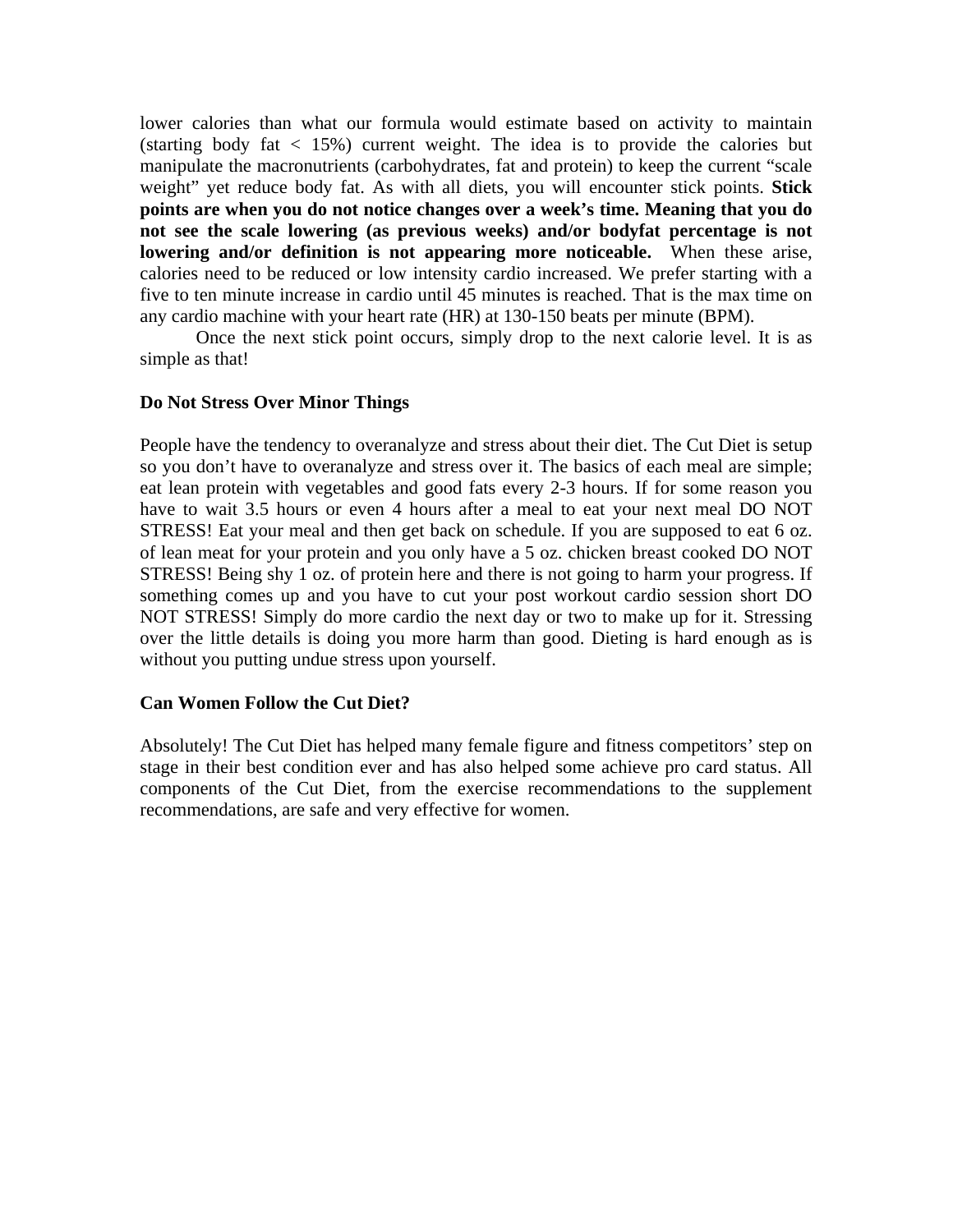## **Chapter 4 Cut Diet Training**

#### **Dieting and Strength—Will it all go away?**

In the first couple of weeks on the Cut Diet, you might feel like you're losing strength until your body adjusts. That is perfectly normal. As time goes on, your body will adjust to the lower carbohydrate intake and by using Glutamine and healthy fats in your diet, you will find that you have more energy than before!

#### **Training Versus Overtraining**

When we tell people to perform cardio after weight training, they sometimes say, "That means I'll be in the gym for two hours!" We usually recommend between 30 and 45 minutes of low intensity cardio post workout. What are these guys doing training for two hours? Weight training should take 45-60 minutes max. It is easy to overtrain, and we want to prevent that by getting in, training, and then getting out. Also, who wants to spend all day in the gym?

Note: Our Training System is outlined later in this chapter.

#### **Cardio--Low Intensity Versus HIIT**

The key to dieting is to preserve or even gain lean mass while dropping bodyfat. In our opinion, High Intensity Interval Training (HIIT) used on a dieting individual while weight training and on reduced calories will lead to one thing, muscle loss. We do not want this. We utilize cardio not only for calorie burning, but also for nutrient absorption and oxygenation of the muscles. Think about it, as your heart beats and blood flows throughout your body, the nutrients are being delivered to you muscles at an accelerated rate, thereby promoting recovery and fat-loss!

#### **HIIT Cardio -- When and How to Add It**

Despite what the previous section states, there is a time and a place for HIIT on the Cut Diet. We know that the leaner one gets as the contest approaches, the harder it is to burn that final body fat. What we like to do is add in 1-2 days of HIIT to help get rid of that last bit of fat. After doing our LI cardio for the beginning 10-12 weeks, which works great with our high fat/low carb diet, the final 4-6 weeks may call for some HIIT. HIIT is very beneficial in post workout fat oxidation. We do not recommend HIIT on a weight training day since the effects are similar to weight training, but on a non-workout day during the last 4-6 weeks, we strongly feel that HIIT will optimize fat burning.

During HIIT, consume your Workout Nutrition as if you were weight training. HIIT can be done on non-workout days as well as in the evening or morning on shoulder day, allowing for two days per week the last four to six weeks for HIIT. On the non-workout day, the HIIT can be very intense. The breakdown will be: Five minute warm up, 30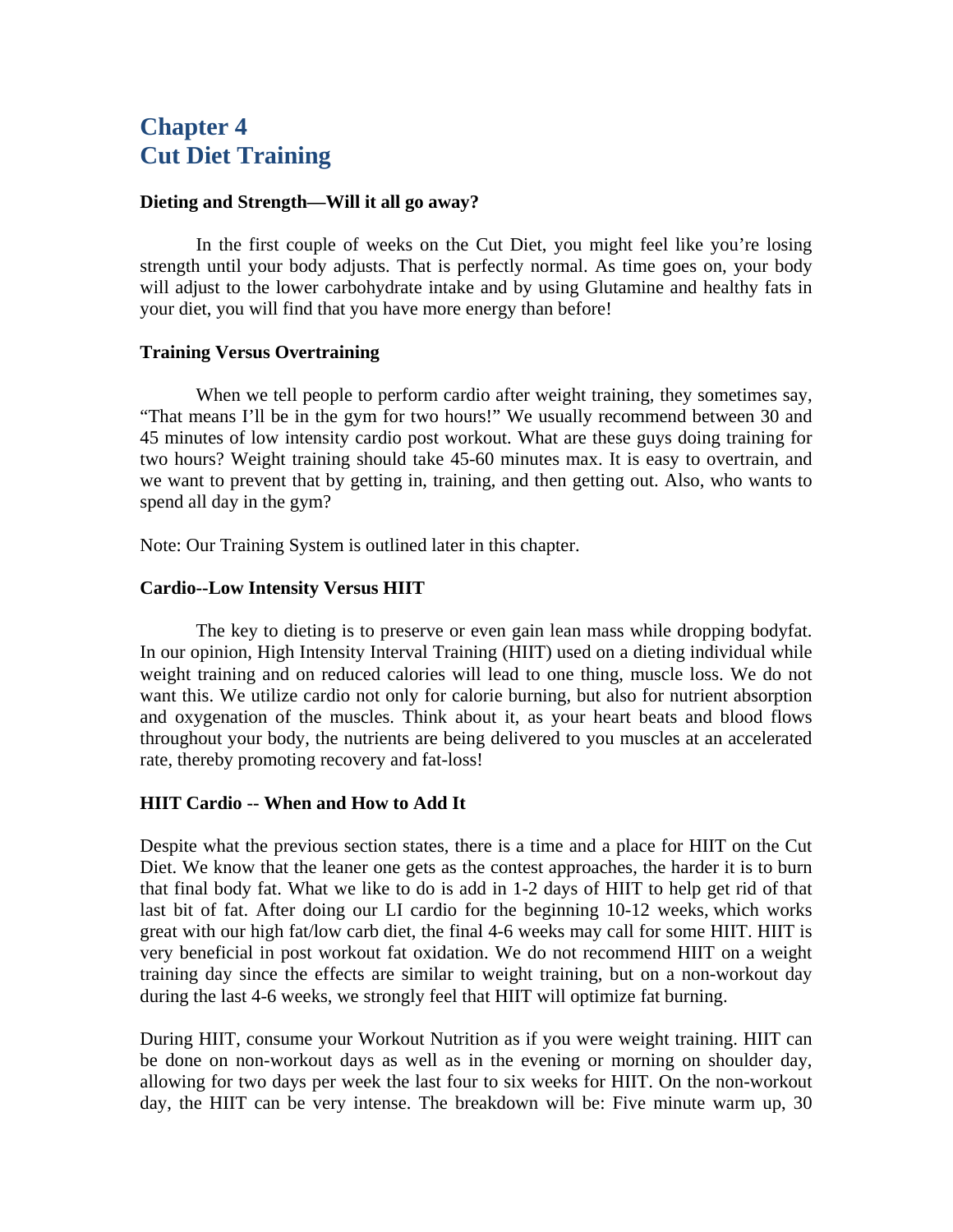minutes of HIIT, then 5 minutes cool down. On shoulder day, HIIT should be either performed in the morning (then weights at night) or weights in the morning (HIIT at night). Please note on shoulder day and especially during the final four to six weeks that we recommend Workout Nutrition for weights as well as HIIT sessions. Also, on shoulder days with HIIT implemented, the HIIT can be reduced to 5 minutes for warm up, 20 minutes HIIT, and 5 minutes cool down. To enhance the fat burning effects, we recommend continuing the postworkout LI cardio and just add in the HIIT at a different time during the day.

#### **Warming up with Cardio**

There are some instances when cardio before weights is acceptable. If your diet is in check (which it will be if you follow the Cut Diet) and you consume your Xtend and Substance WPI cocktail pre, during and post training, your energy levels and power output will be fine. For example, some people do cardio before weights because there is no way they would be able to do cardio after weight training. Also, since they might train first thing in the morning, this helps to warm up aging joints to avoid injury.

#### **Form Over Ego!**

We cannot stress enough how important it is to maintain strict form on all movements. This means stabilizing your body and contracting your abs so you isolate the primary intended muscles. For example, when doing a standing barbell curl, tighten your abs and do not rock or swing the weight. By tightening your abs, you stabilize your body and prevent momentum. This will also help condition your abs and save your lower back.

#### **Rest, Don't Nap, Between Sets**

We recommend 60-120 seconds of rest periods between sets. This allows your body to recover some of its expended ATP but is not so long that you lose the flow of the workout. Remember, the goal is to get in and out of the weight room in 30-45 minutes.

#### **Compound Movements – Kill 2 Birds**

We like to begin the workout with compound movements, or free weight exercises targeting more than one muscle group. This is why we recommend Bench Press (chest, shoulders, triceps), Rows (back, biceps, forearms) and the daddy of them all, Squats (entire body).

#### **No Pre-Workout Shake?**

On the Cut Diet with your pre, during and post-workout Xtend, you do not need a pre workout shake or a special pre-workout meal. You simply need to train 60-90 minutes after one of your scheduled meals. What if you train first thing in the morning? Simply start sipping your Xtend 15 minutes prior to your workout and continue sipping throughout your weight training and cardio. This is all you need!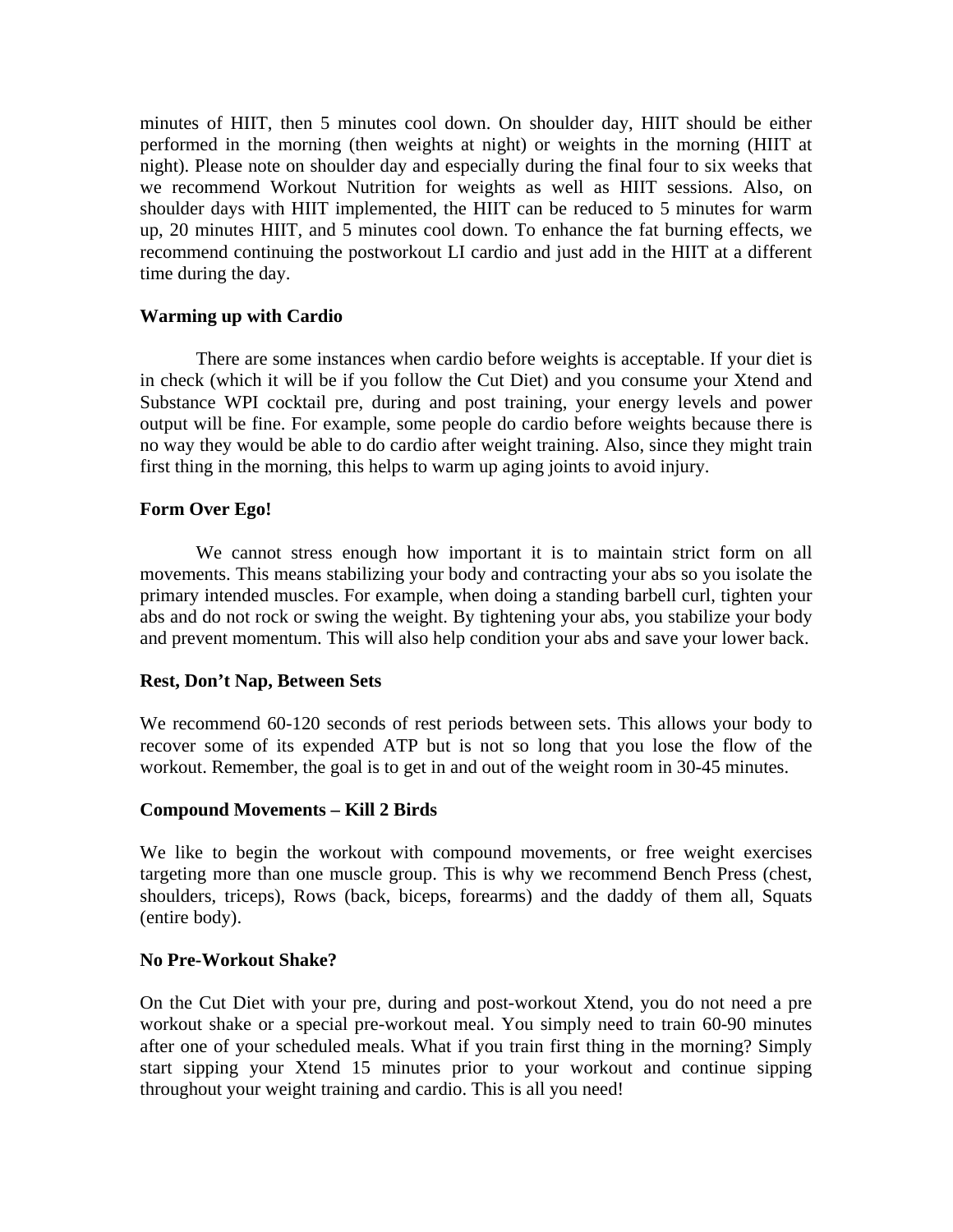If you do not have Xtend, you can take one scoop of Scivation Whey pre workout and then consume one to two scoops (40 grams) of Scivation Whey immediately post workout. Eat your next scheduled meal 30-45 minutes after your workout.

#### **When do I eat for training?**

We recommend eating first thing in the morning to get the body cranking. Breakfast is the most important meal of the day. Get up, wash your face, go to the bathroom and start making breakfast. Every meal thereafter should be two to three hours apart. So if you get up at 5am then your meals will look like this:

Wake Up 5:30 AM Meal 1: 6:00 AM Meal 2: 9:00 AM Meal 3: 12:00 PM Meal 4: 3:00 PM Meal 5: 6:00 PM Meal 6: 9:00 PM Bed around 9:30-10pm

As for scheduling training, we recommend planning your meals so that one of your meals is 75-90 minutes before you workout **(PRE-WORKOUT MEAL)** and then the next meal in line is 45-60 min after the workout. This is assuming that you have your Xtend during training. If you dot not have Xtend during training, then we recommend a PWO shake of Scivation Whey immediately following your workout. Then within 60-75 minutes, eat your next scheduled meal.

#### **Example of morning 6 AM workout:**

If you are working out early in the morning you may not have time to eat a meal and wait an hour for it to digest before working out. In this situation we recommend waking up, downing your VasoCharge + Xtend (discussed later in book), and heading to the gym. Your meal schedule may look like this:

#### **Six Meal Plan**

- Wake up at 5:30 (mix up your VasoCharge+Xtend)
- Head to gym at 5:45 AM (start drinking your VasoCharge+Xtend)
- Workout 6:00-7:30 AM (sip on Xtend during your workout)
- Meal 1: 8:00 AM
- Meal 2: 10:00 AM
- Meal 3: 1:00 PM
- Meal 4: 4:00 PM
- Meal 5: 7:00 PM
- Meal 6: 9:30 PM
- Bed around 10 PM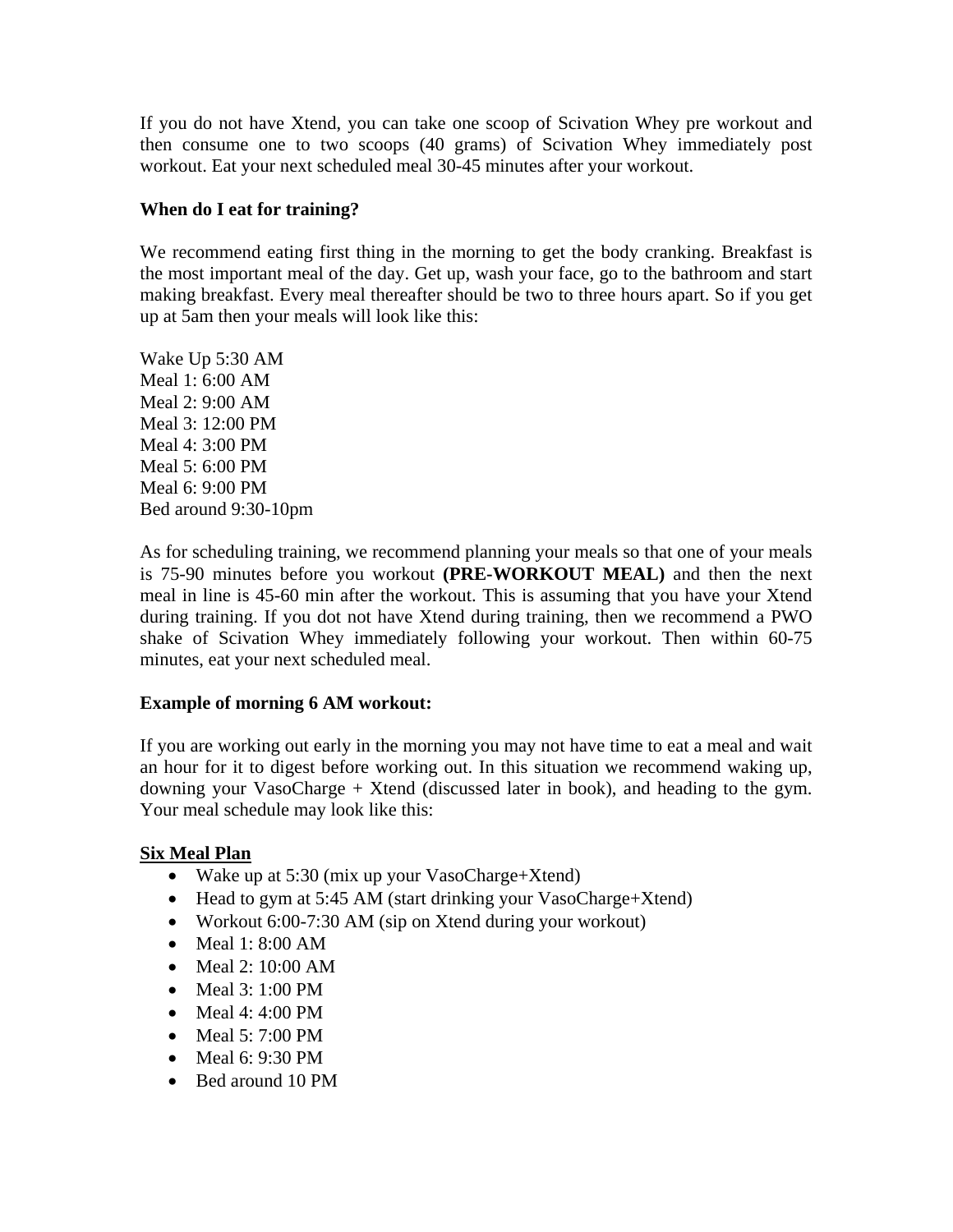#### **Seven Meal Plan**

- Wake up at 5:30 (mix up your VasoCharge+Xtend)
- Head to gym at 5:45 AM (start drinking your VasoCharge+Xtend)
- Workout 6:00-7:30 AM (sip on Xtend during your workout)
- Meal 1: 8:00 AM
- Meal 2: 10:00 AM
- Meal 3: 12:00 PM
- Meal 4: 2:00 PM
- Meal 5: 4:00 PM
- Meal 6: 6:00 PM
- Meal 7: 9:00 PM
- Bed around 10 PM

#### **Eight Meal Plan**

- Wake up at 5:30 (mix up your VasoCharge+Xtend)
- Head to gym at 5:45 AM (start drinking your VasoCharge+Xtend)
- Workout 6:00-7:30 AM (sip on Xtend during your workout)
- Meal 1: 8:00 AM
- Meal 2: 10:00 AM
- Meal 3: 12:00 PM
- Meal 4: 2:00 PM
- Meal  $5: 4:00$  PM
- Meal 6: 6:00 PM
- Meal 7: 8:00 PM
- Meal 8: 10:00 PM
- Bed around 10:30 PM

#### **Example of evening 6 PM workout:**

#### **Six Meal Plan**

- Meal 1: 8:00 AM
- Meal 2: 10:00 AM
- Meal 3: 1:00 PM
- Meal 4: 4:00 PM
- Head to gym at 5:45 PM (start drinking your VasoCharge+Xtend)
- Workout 6:00-7:30 PM (sip on Xtend during your workout)
- Meal 5: 8:00 PM
- Meal  $6:10:00$  PM
- Bed around 10:30 PM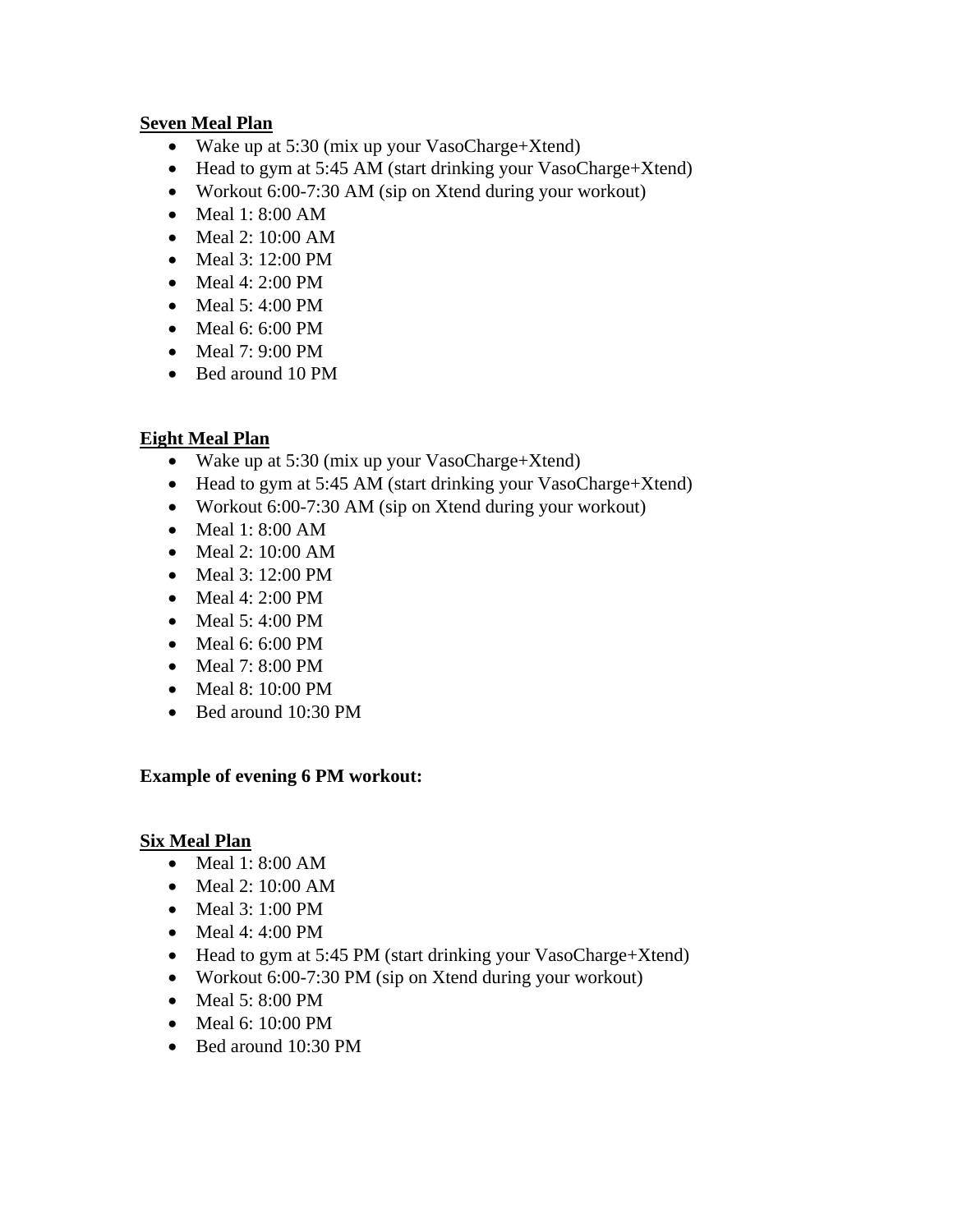#### **Seven Meal Plan**

- Meal 1: 8:00 AM
- Meal 2: 10:00 AM
- Meal 3: 12:00 PM
- Meal 4: 2:00 PM
- Meal 5: 4:00 PM
- Head to gym at 5:45 PM (start drinking your VasoCharge+Xtend)
- Workout 6:00-7:30 PM (sip on Xtend during your workout)
- Meal 6: 8:00 PM
- Meal 7: 10:00 PM
- Bed around 10:30 PM

#### **Eight Meal Plan**

- Meal 1: 6:00 AM
- Meal 2: 8:00 AM
- Meal 3: 10:00 PM
- Meal 4: 12:00 PM
- Meal 5: 2:00 PM
- Meal 6: 4:00 PM
- Head to gym at 5:45 PM (start drinking your VasoCharge+Xtend)
- Workout 6:00-7:30 PM (sip on Xtend during your workout)
- Meal  $7: 8:00$  PM
- Meal 8: 10:00 PM
- Bed around 10:30 PM

As we have stated, the goal is to continually fuel the body and allow it to recover. We hear constant debate over what the best pre and post workout options are and frankly, we like to give the body what it *needs* during training; ample amino acids with an abundance of BCAAs, Glutamine and the proven performance enhancer, Citrulline Malate. This is why we formulated Xtend. No Xtend? Don't worry, just take Scivation Whey post workout. Remember, it is not the pre-workout meal that fuels your workout; it is the many meals the days prior that fuel your training and recovery.

#### **What if I Miss a Workout?**

If you miss a workout, simply work your schedule so you get back on track. Do not skip a workout! This program is based on training each muscle group as prescribed for optimal results. For example, if you miss an arm workout on Friday, simply train arms on Saturday then train your shoulders on Sunday. You will then be on track and ready to go on Monday! This is why we like a five day split. There is wiggle room if you need an off day.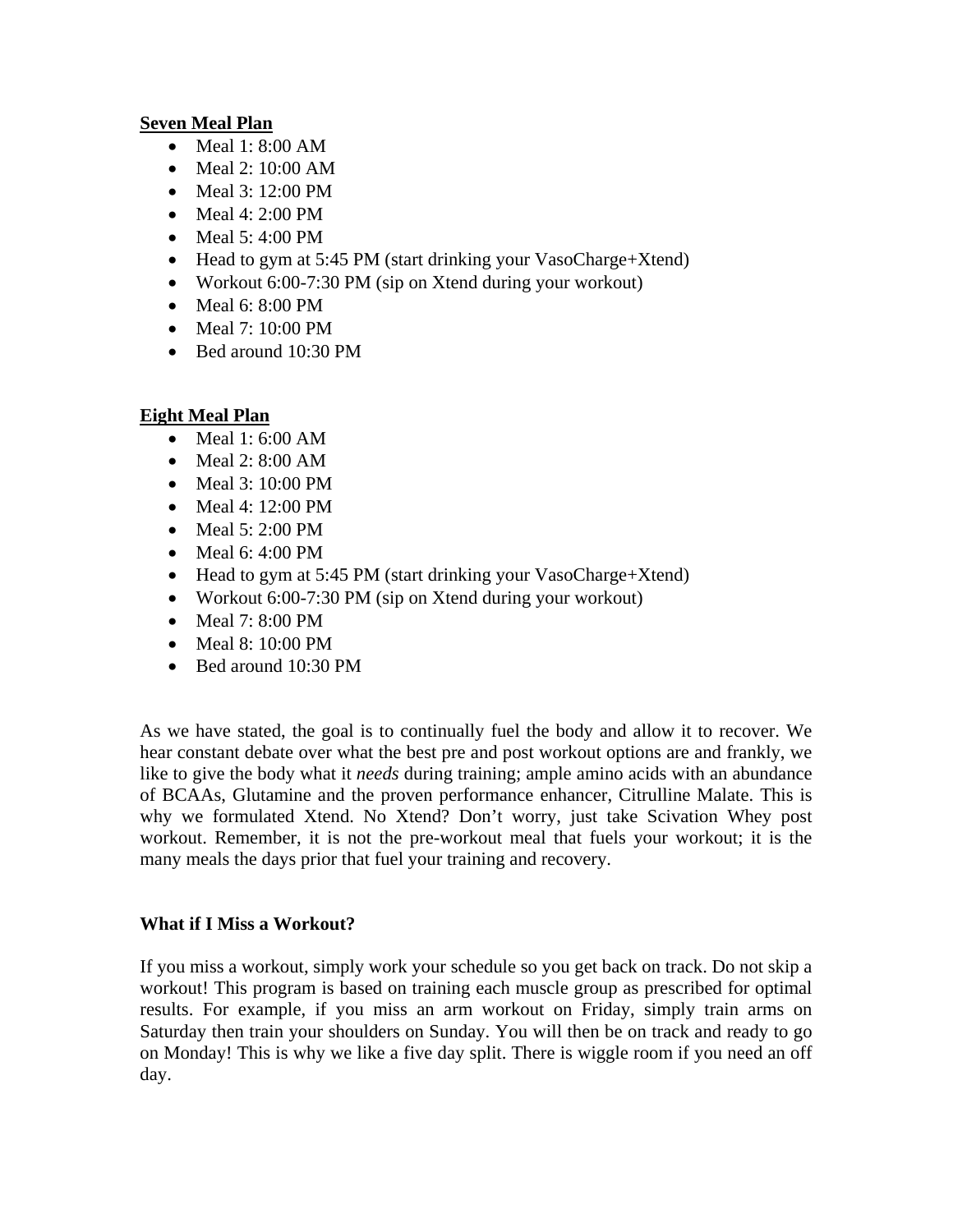#### **I Don't Want to Do this Training Program!**

Fine, just stop your whining! Simply use the program of your choice. We recommend a five day per week split while on the Cut Diet because we like doing LI cardio on training days. The Cut Diet is meant for a five day per week program for optimal results. But feel free to use whatever program you'd like! Another GREAT program for the Cut Diet is TriPhase Training found at www.scivationbooks.com.

#### **Strength Versus Bodybuilding**

If you are a strength athlete or a performance athlete, you need movements performed in training to translate to your sport. Bodybuilding is about growing deeply defined, etched muscle, not performance. This process takes time. However, the body also adapts very well. We recommend a 17 week training program for the Cut Diet (split routine hitting each body part once per week and allowing recovery, which is highly notarized by bodybuilders) that will work *with* the Cut Diet to get you in your best condition ever! We will use a highly advanced pyramiding system that will take into account volume, load, and will also provide change to stimulate your muscles to grow even while dieting and losing bodyfat! This is the first program of its kind and is guaranteed to help you get the show-winning and jaw dropping body you have always dreamed of when used in conjunction with the Cut Diet. We divide the routine into four week categories and one SHOWTIME week, so 17 total weeks. Here is the program!

**Perform 30-45 minutes of cardio on training days either first thing in the morning on an empty stomach with Dialene 4 in your system while sipping on Xtend, Pre or Post Workout. Cardio is a MUST on the Cut Diet for optimal results!** 

**Cut Diet Peak Pyramid Training** 

#### **The Spilt Overview**

Day 1: Chest and Abs Day 2: Back Day 3: OFF Day 4: Shoulders Day 5: Arms and Calves Day 6: Legs and Abs Day 7: OFF

Week 1: 15, 12 WORKOUT A Week 2: 15, 12, 10 WORKOUT B Week 3: 15, 12, 10, 8 WORKOUT A Week 4: 15, 12, 10, 8, 6 WORKOUT B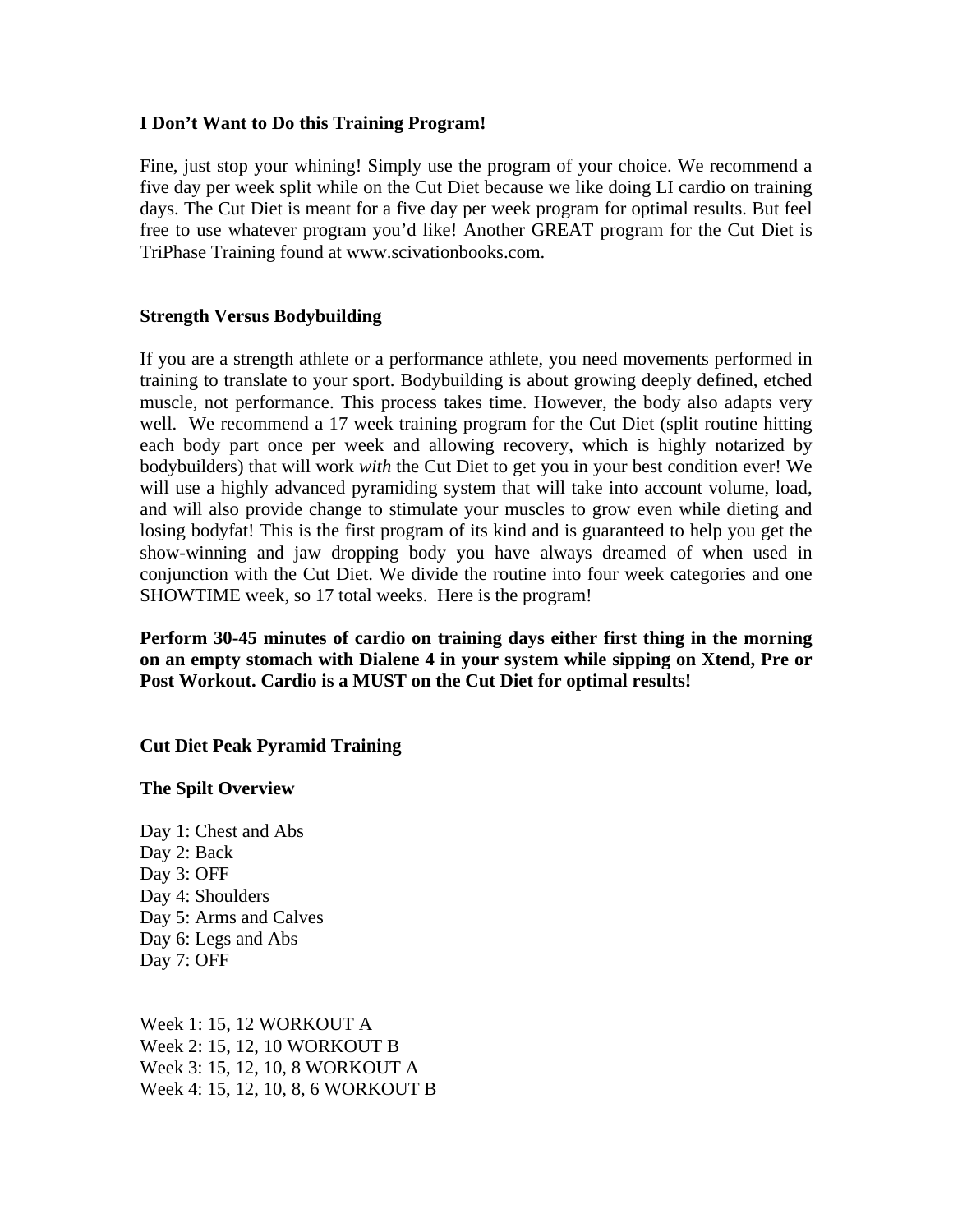Week 5: 6, 8, 10, 12, 15 WORKOUT A Week 6: 6, 8, 10, 12 WORKOUT B Week 7: 6, 8, 10 WORKOUT A Week 8: 6, 8 WORKOUT B Week 9: 15, 12 WORKOUT A Week 10: 15, 12, 10 WORKOUT B Week 11: 15, 12, 10, 8 WORKOUT A Week 12: 15, 12, 10, 8, 6 WORKOUT B Week 13: 6, 8, 10, 12, 15 WORKOUT A Week 14: 6, 8, 10, 12 WORKOUT B Week 15: 6, 8, 10 WORKOUT A Week 16: 6, 8 WORKOUT B Week 17: SHOWTIME WEEK!

Alternate between workout A and workout B each week. Week  $1 =$  workout A, week  $2 =$ workout B, week  $3 =$  workout A, week  $4 =$  workout B, etc.

#### **Chest Workout A**

Flat Bench Press Incline DB Press Flat DB Flies High-Pulley Cable Crossovers Ab Workout #1 Decline Crunches 3 X 8-12 Back Extensions 3 X 8-12

#### **Chest Workout B**

Incline Barbell Press Flat DB Press Incline DB Flies Low-Pulleys Cable Crossovers Ab Workout #2 Lying or Hanging Leg Raises 3 X 8-12 Torso Twist 3 X 8-12

#### **Back Workout A**

Pull-Ups Bent Over Row T-Bar Row Straight-Arm Pulldown

#### **Back Workout B**

Chin-Ups **Deadlifts** Lat Pulldowns Seated Cable Row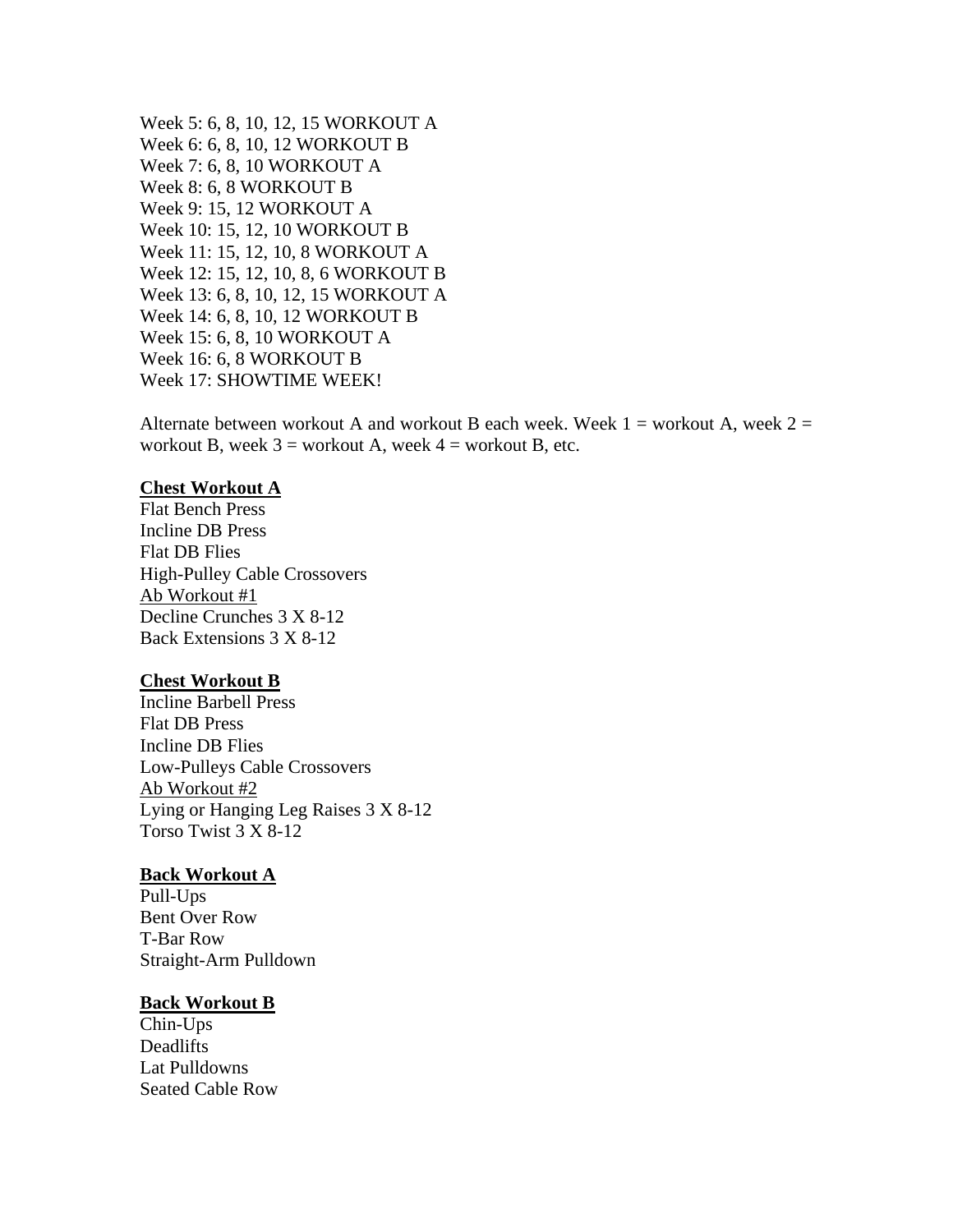#### **Delts + Traps Workout A**

Military Press DB Side Lateral Bent Over Cable Lateral Barbell Shrug DB Shrug

#### **Delts + Traps Workout B**

DB Shoulder Press 1-Arm Cable Lateral Bent Over DB Rear Lateral Behind the Back Barbell Shrug Reverse Pec Dec

#### **Arms+Calves Workout A**

Barbell Curl Close Grip Bench Cable Curl Tricep Pressdown Standing Calf Raise Seated Calf Raise

#### **Arms+Calves Workout B**

DB Curl Skull Crusher Reverse Cable Curl Reverse Tricep Pressdown Seated Calf Raise Standing Calf Raise

#### **Leg Workout A**

**Squats** Stiff Leg Deadlift Leg Extension Leg Curl Ab Workout #2 Lying or Hanging Leg Raises 3 X 8-12 Torso Twist 3 X 8-12

#### **Leg Workout B**

Hack Squat or Front Squats Leg Press Seated Leg Curl DB Lunges Ab Workout #1 Decline Crunches 3 X 8-12 Back Extensions 3 X 8-12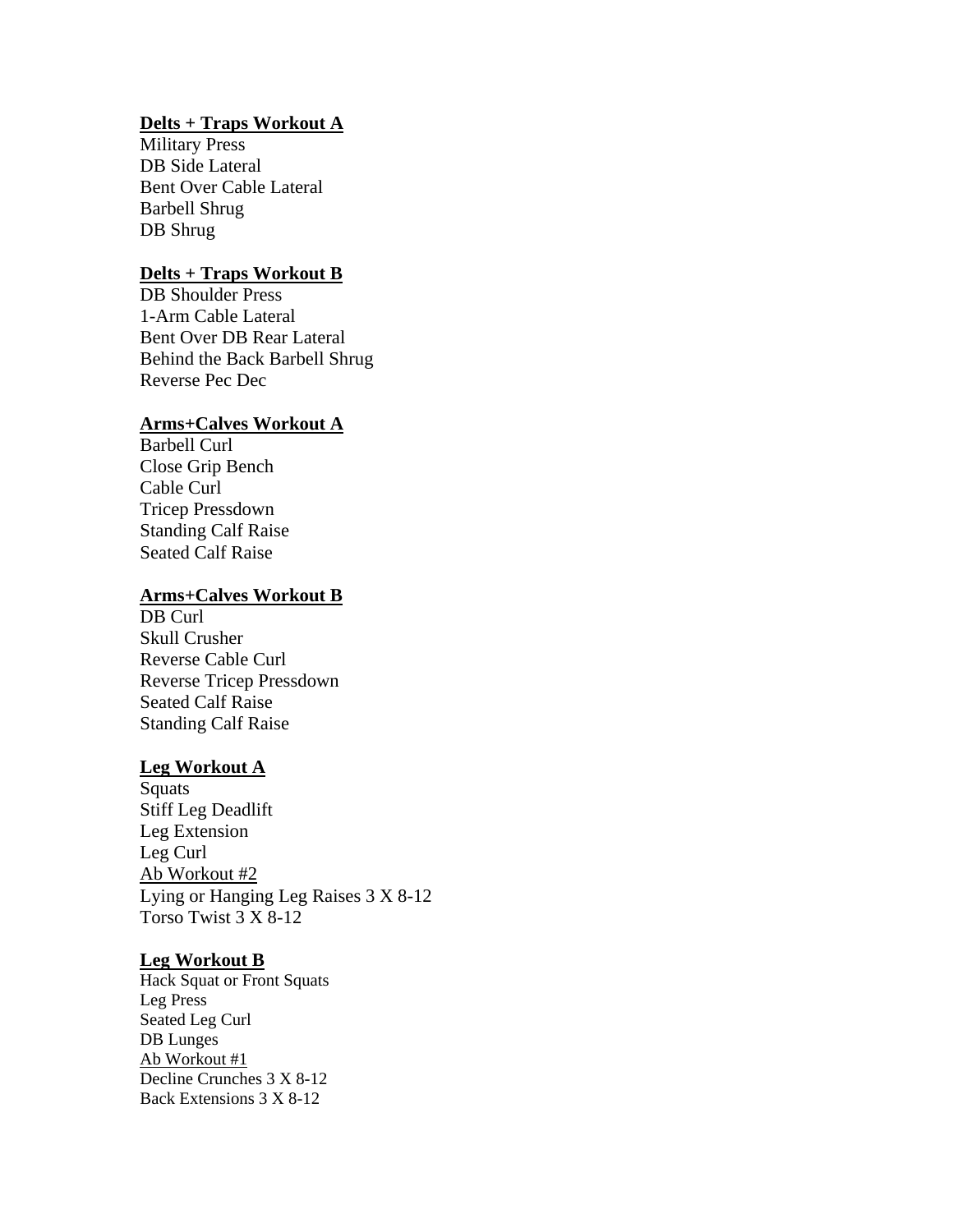#### **Explanation of Phases**

#### **Phase 1 (Weeks 1-4)**

Week 1: 15, 12 Week 2: 15, 12, 10 Week 3: 15, 12, 10, 8 Week 4: 15, 12, 10, 8, 6

We will start with lower volume, lighter workout with only two sets and build up to a higher volume, intense workout with five total sets and heavy weight. You can do a warm up set or two before the first set. You want to raise the weight for each set and decrease the reps. An example for Week 4 will be:

Warm Up: 95 x 15 135 x 15 155 x 12 175 x 10 195 x 8 215 x 6

**Phase 2 (Weeks 5-8)** 

Week 5: 6, 8, 10, 12, 15 Week 6: 6, 8, 10, 12 Week 7: 6, 8, 10 Week 8: 6, 8

We will start heavy with lower reps and then lighten the load and decrease the weight. We recommend 2-3 warm up sets prior to hitting your first heavy set.

Warm up:  $95 \times 15$ ,  $135 \times 12$ ,  $185 \times 10$ 225 X 6 205 X 8 185 X 10 165 X 12 145 X 15

**Phase 3 (Weeks 9-12)** 

Week 9: 15, 12 Week 10: 15, 12, 10 Week 11: 15, 12, 10, 8 Week 12: 15, 12, 10, 8, 6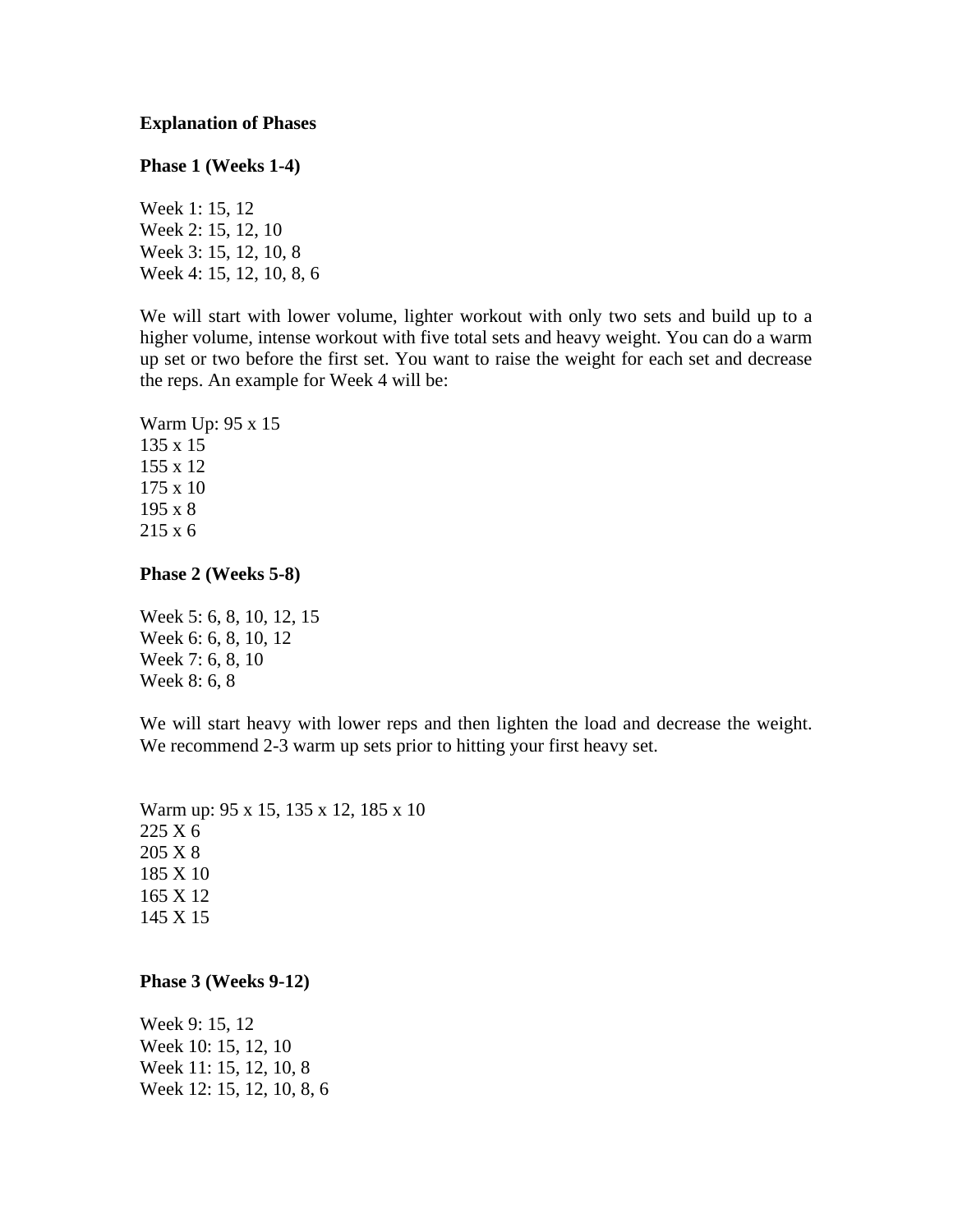We will start with lower volume, lighter workout with only two sets and build up to a higher volume, intense workout with five total sets and heavy weight. You can do a warm up set or two before the first set. You want to raise the weight for each set and decrease the reps. An example for Week 4 will be:

#### **Phase 4 (Weeks 13-16)**

Week 13: 6, 8, 10, 12, 15 Week 14: 6, 8, 10, 12 Week 15: 6, 8, 10 Week 16: 6, 8

We will start heavy with lower reps and then lighten the load and decrease the weight. We recommend 2-3 warm up sets prior to hitting your first heavy set.

Warm up: 95 x 15, 135 x 12, 185 x 10 225 X 6 205 X 8 185 X 10 165 X 12 145 X 15

#### **Week 17 – SHOWTIME!**

**7th Day out CARB LOAD –** This **Carb Meal** (the normal Carbohydrate Meal you have been doing the past 12-16 weeks) should be planned out so it occurs on the day one week prior to event. No water intake 60 minutes prior to the **Carb Meal** or after the **Carb Meal**. Get all of your water in 60 minutes before the Carb Meal. 60 minutes after the Carb Meal, you can drink four to six ounces of water.

**6th day out – C**hest, shoulders, legs and triceps workout – 8-10 reps with drop sets to total 25-30 reps, two sets each – Dumbbell bench press, pushups (until failure – one set), dumbbell military press, side lateral raise, triceps press down, leg press and seated calf raises. Perform your regular cardio routine.

Salt everything (10-12 shakes of a salt shaker **every meal**)

**99mg potassium every four hours** 

2.5-3 gallons of water throughout the day

**Follow meal plan as normal with all fresh foods and switch all vegetable servings to asparagus or spinach and all fat servings to avocado or almond butter.**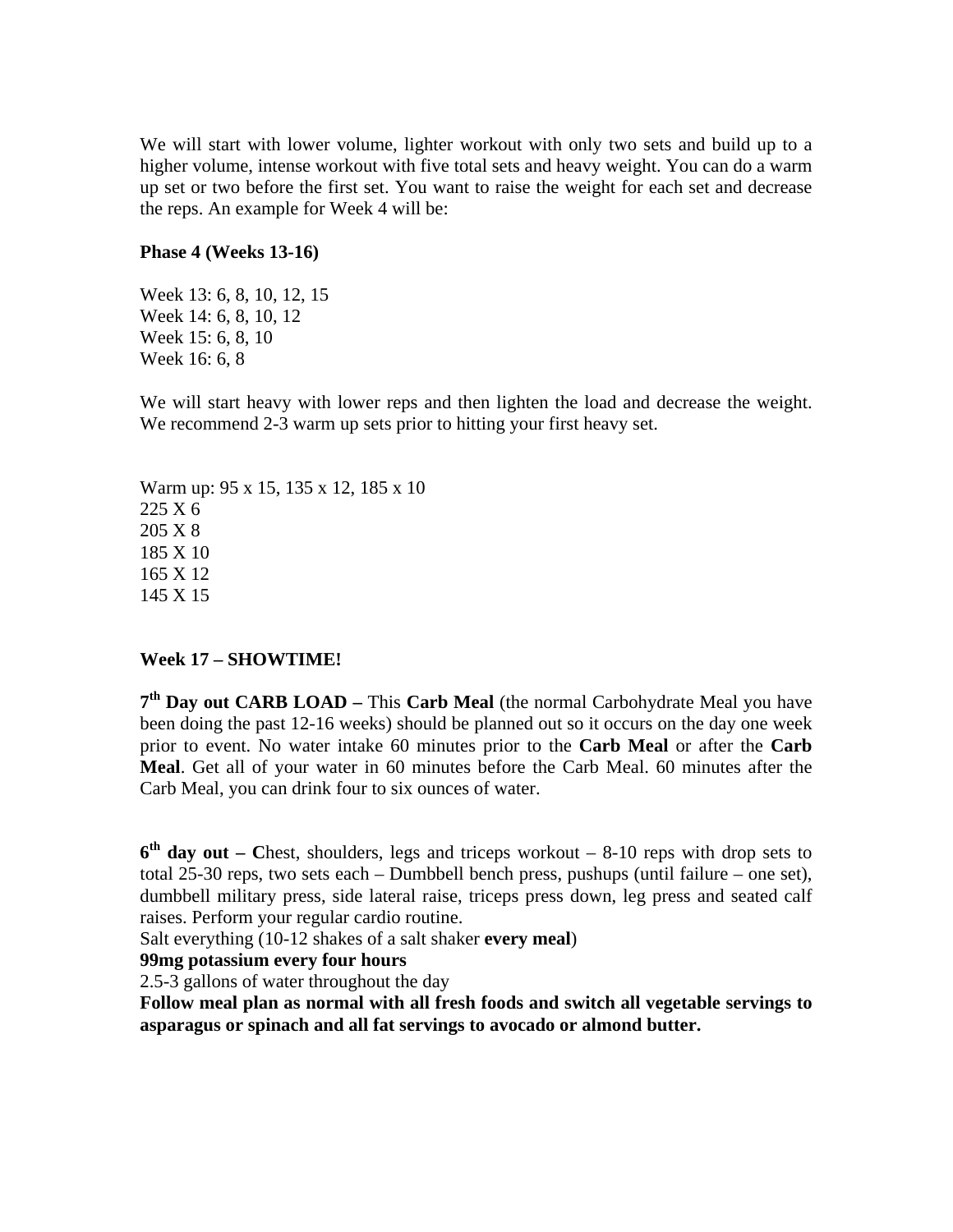5<sup>th</sup> day out - Back, legs and biceps workout – 8-10 reps with drop sets to total 25-30 reps, two sets each – Lat pull down, Low rows, dumbbell shrug, standing barbell or cable curl, lunges and standing calf raises. Perform your regular cardio routine.

Salt everything (10-12 shakes of a salt shaker **every meal**)

#### **99mg potassium every four hours**

2.5 gallons of water throughout the day

Follow meal plan as normal with all fresh foods and switch all vegetable servings to asparagus or spinach and all fat servings to avocado or almond butter.

 $4<sup>th</sup>$  day out  $-$  - Can do  $6<sup>th</sup>$  day out routine which was Chest, shoulders, legs and triceps workout – 8-10 reps with drop sets to total 25-30 reps, two sets each – Dumbbell bench press, pushups (until failure – one set), dumbbell military press, side lateral raise, triceps press down, leg press and seated calf raises. Perform the following cardio routine:

#### Cardio 30-35 m**inutes + 10-15 minutes posing practice**

Salt everything (10-12 shakes of a salt shaker **every meal**)

#### **99mg potassium every three hours**

2 gallons of water throughout the day

100mg Vitamin B6 – three times per day

1000mg Dandelion – three times per day All taken together three times per day

625 mg Uva Ursi – three times per day **(Note- Scivation Showtime was formulated specifically to meet these recommendations)** 

100mg caffeine – three times per day

Follow meal plan as normal with all fresh foods and switch all vegetable servings to asparagus or spinach and all fat servings to avocado or almond butter.

**CARB LOAD – NO WATER intake 60 minutes prior to the Carb Meal or 60 minutes after the Carb Meal.** 

3rd day out – Can do **5th day out weight routine without leg training which was:** Back, legs and biceps workout  $-8-10$  reps with drop sets to total 25-30 reps, two sets each  $-$ Lat pull down, Low rows, dumbbell shrug and standing barbell or cable curl, lunges and standing calf raises. Perform the following cardio routine:

#### Light Cardio 30-35 m**inutes + 20 min posing practice**

We are not training legs to avoid any water retention or swelling of the legs for the big day.

Salt everything up to 6:00 PM (10-12 shakes of a salt shaker **every meal up to 6 PM**)

#### **99mg potassium every two - three hours**

**1.5** gallons of water throughout the day 100mg Vitamin B6 – three times per day

1000mg Dandelion – three times per day All taken together three times per day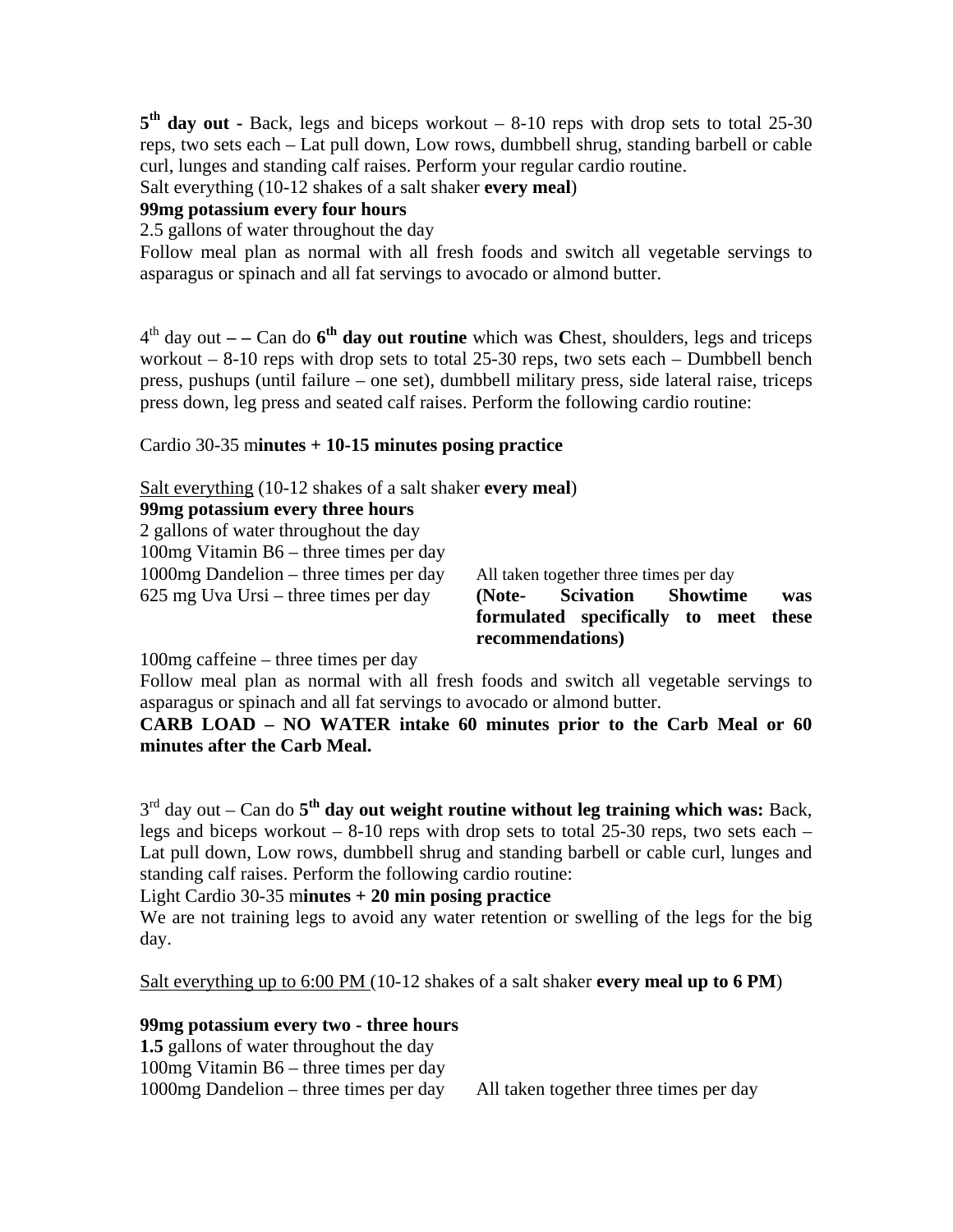625 mg Uva Ursi – three times per day **(Note- Scivation Showtime was formulated specifically to meet these recommendations)** 

100mg caffeine – three times per day

Follow meal plan as normal with all fresh foods and NO SALT and switch all vegetable servings to asparagus or spinach and all fat servings to avocado or almond butter.

 $2<sup>nd</sup>$  day out

**15 – 20 minutes posing practice – NO Weights and 20-25 minutes of Cardio if Desired.**

#### **99mg potassium every two hours**

**1-1.5** gallons of water throughout the day 100mg Vitamin B6 – three times per day 1000mg Dandelion – three times per day All taken together three times per day

100mg caffeine – three times per day 0.5 gallons of water throughout the day

625 mg Uva Ursi – three times per day **(Note- Scivation Showtime was formulated specifically to meet these recommendations)** 

Follow meal plan as normal with all fresh foods and NO SALT and switch all vegetable servings to asparagus or spinach and all fat servings to avocado or almond butter.

Day before Show **15 – 20 minutes posing practice – NO Weights, No Cardio. NO SALT AT ALL** – all foods are plain, fresh (not frozen or processed) and dry, dull, bland **99mg potassium every two hours 0.5-0.75** gallons of water throughout the day 100mg Vitamin B6 – three times per day 1000mg Dandelion – three times per day All taken together 3-4 times per day 625 mg Uva Ursi – three times per day **(Note- Scivation Showtime was formulated specifically to meet these recommendations)** 

100mg caffeine – three times per day

**Night Time Meal:** Follow meal plan as normal with all fresh foods and NO SALT and switch all vegetable servings to asparagus or spinach and all fat servings to avocado or almond butter.

**Please NOTE: This meal maybe started early and cut in half to be consumed over a 4-4.5 hr period. It maybe too much food at one time and the "nibbling" effect has indicated better results.** The last meal **(INSTEAD OF NORMAL CARB LOAD)** is the following: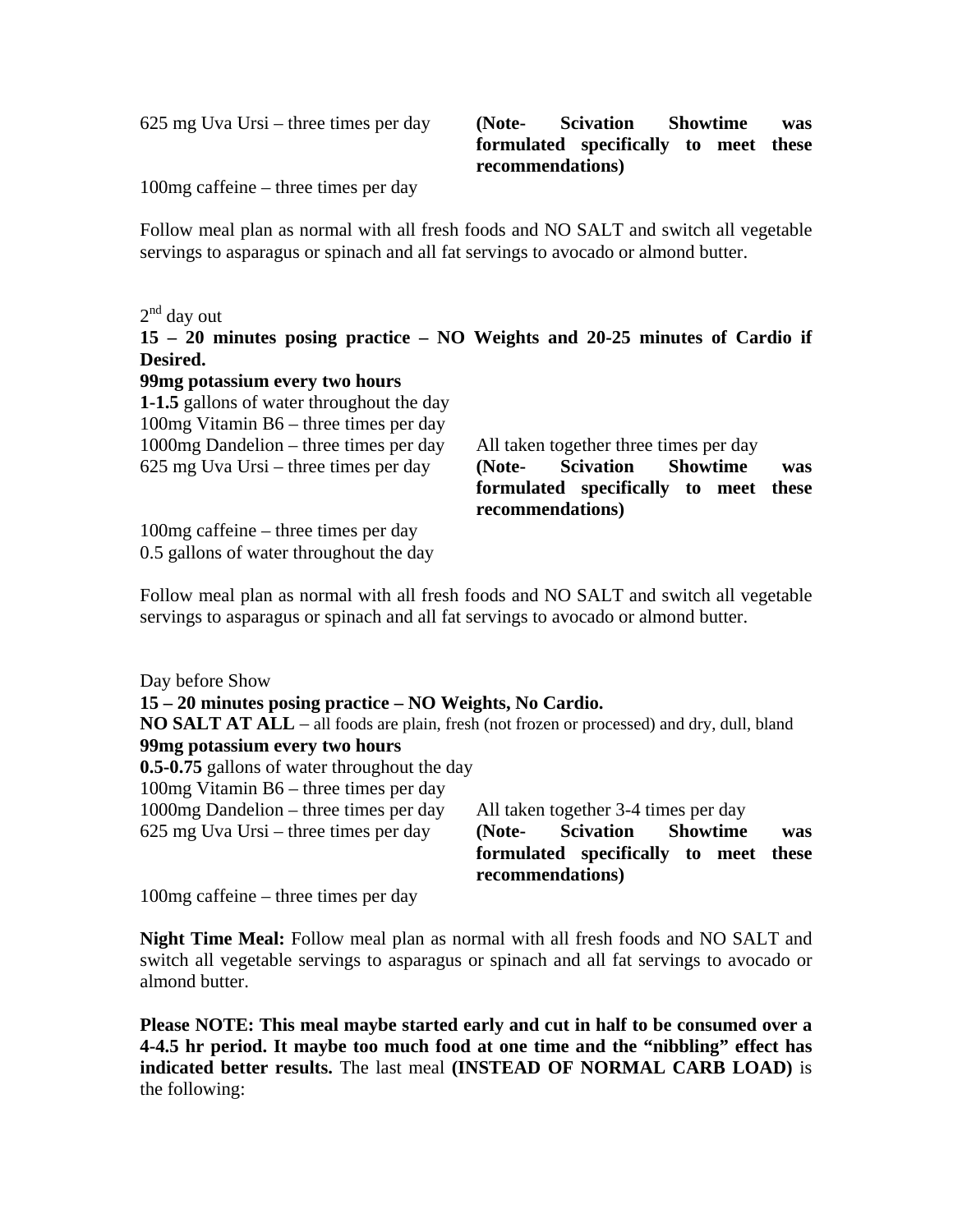Six to ten oz LEAN Fillet or Halibut - no salt, no seasoning, no marinade. One to two cup steamed asparagus/spinach - NO SALT 12-15 oz baked potato or sweet potato - NO SALT One to Two tbsp UNSALTED butter or almond butter Six to Ten oz Red Wine **(if applicable)**

• **1.5 Hrs AFTER this meal** - One large slice DENSE cheesecake **(If not lactose intolerant)** or RICH chocolate cake that is sugary, fatty and salty (last bite 45-60 minutes before lying down to sleep). **The size should NOT bloat you nor stuff you. This should be eaten slowly and enjoyed as well as leave you "wanting more" so you are not too full.** BE SURE TO HAVE AN ADDITIONAL STEAK/CHICKEN/HALIBUT AND SLICE OF CHEESECAKE or CHOCOLATE CAKE for the morning.

#### **EARLY Breakfast Day of Show: To be nibbled on to avoid bloated feeling**

1-2 whole eggs Three to five oz steak ½ - ¾ cup oatmeal **or 4-6 oz baked sweet potato** ½ of the cheese cake or chocolate cake Two tbsp honey

#### **99mg potassium every two hours**

**0.5-0.75** gallons of water throughout the day – Here is the tricky part. Your body needs water to FILL UP the muscles; however it's a fine line of when you add salt to foods as well as begin to gradually add water on competition day. The rule of thumb is if you feel great about how you look keep water minimal and away from food intake. If you feel flat then consume water three to five oz every 45-60 minutes and three to five salt shakes onto nibbled food or you can use Gatorade (with the electrolytes and sodium) four to six oz every 45-60 minutes. PLEASE NOTE: These are tips that may work for you or you may try different approaches as you learn your body. The key is PAYING ATTENTION TO DETAIL, especially the last week.

| 100 mg Vitamin B $6$ – three times per day      |                                        |                    |                                       |     |
|-------------------------------------------------|----------------------------------------|--------------------|---------------------------------------|-----|
| 1000 $mg$ Dandelion – three times per day       | All taken together three times per day |                    |                                       |     |
| $625 \text{ mg}$ Uva Ursi – three times per day | (Note-                                 | Scivation Showtime |                                       | was |
|                                                 |                                        |                    | formulated specifically to meet these |     |
|                                                 | recommendations)                       |                    |                                       |     |

100mg caffeine – three times per day

#### **Food to bring with Day of Show (nibbled on – YOU DO NOT WANT TO FEEL STUFFED OR BLOATED: Other half of cheese cake/chocolate cake**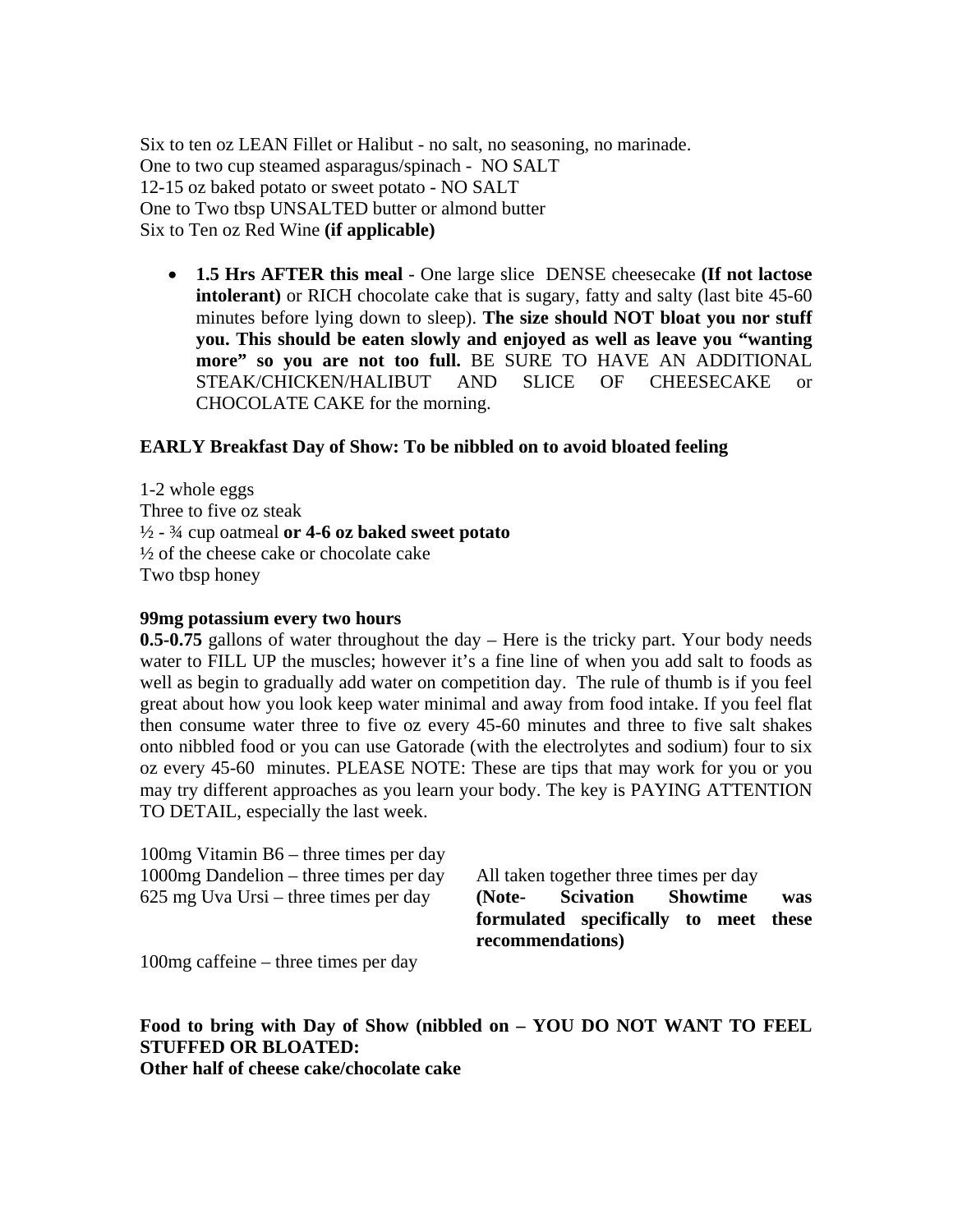Gatorade  $-4$ -6 oz can be consumed every 45-60 minutes if desired. Keep away from food intake. This is loaded with carbohydrates and electrolytes and can help fill you back up.

Baked sweet potatoes Lean protein (boiled chicken or more of the steak/halibut) Almond butter Snickers candy bar – eat 30-45 minutes prior to getting on stage of both prejudging (morning show) and finals (night show)

#### **Cardio: Why we recommend it**

While we believe that diet is 90% of getting lean and reducing bodyfat, we still recommend 30-45 minutes of cardio (walking at a leisurely pace, usually around 3.0-3.6 speed) four to five days per week depending on body type and bodyfat percentage while on the Cut Diet. Cardio is essential for supplying oxygen to your muscles for maximum growth. Our entire approach to dieting is based on muscle preservation. Too much cardio or cardio at a high level of intensity will eat at muscle tissue. This is counterproductive because we are trying to lose fat and keep as much muscle as possible. Long duration cardio is more geared toward cardiovascular training (at or above 80% VO2 Max). Therefore, lower intensity cardio increases fat oxidation (burns bodyfat) and does not catabolize (waste) nearly as much muscle as high intensity cardio, especially on a reduced calorie/low carbohydrate diet. We usually recommend light walking on a treadmill.

As you have read, there are times when we do recommend HIIT. In the final four weeks leading into your BIG DAY, you can add in HIIT. This will shock your body into using up that stubborn fat you might have sitting around your lower abs and glutes and if you have your Workout Nutrition for HIIT and keep it to the last four weeks, muscle loss is not a huge concern.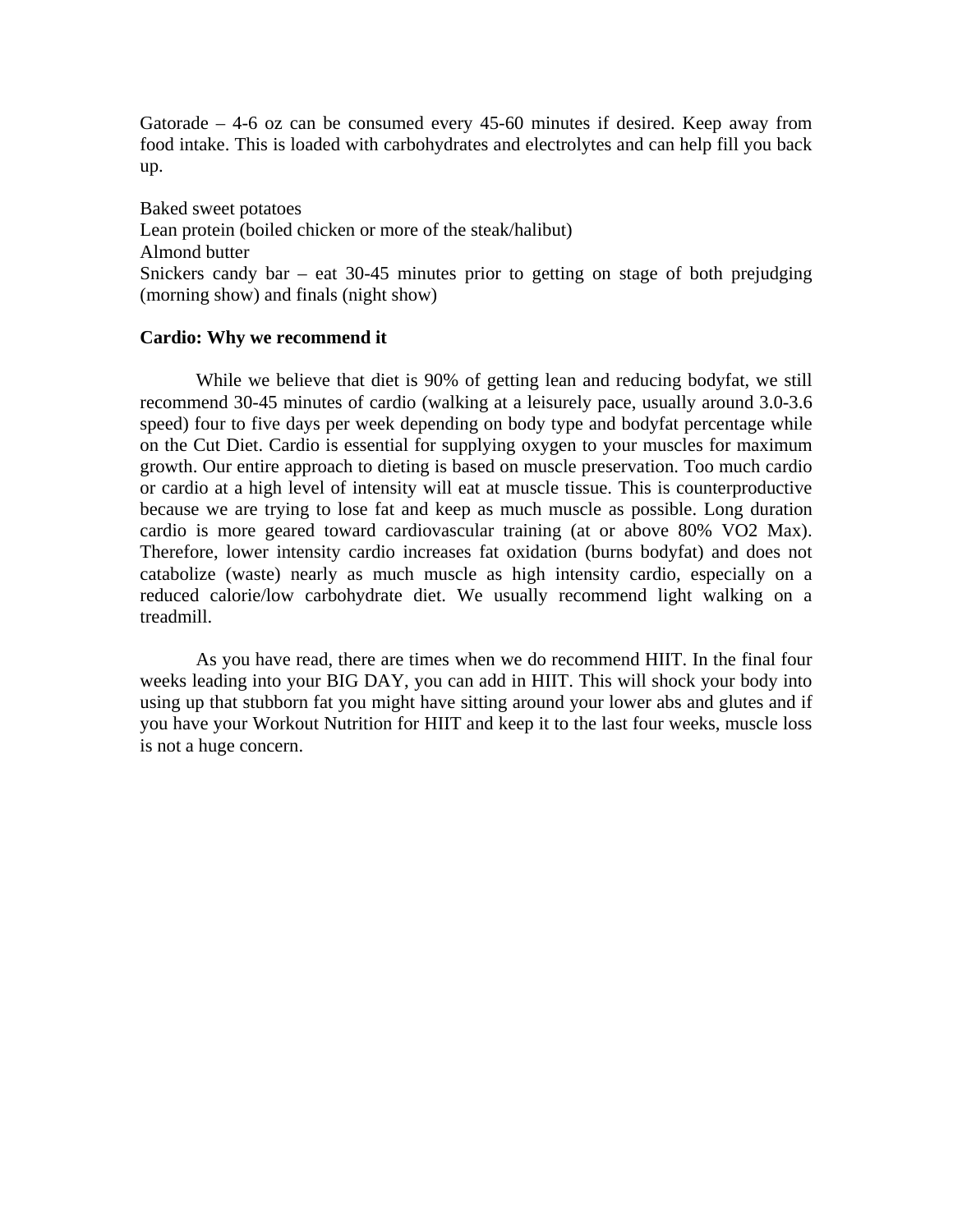## **Chapter 5 Essential Cut Diet Supplementation**

This is what we do: We *supplement your performance*. What does that mean? Well, as we said before, there is no magic pill. But by utilizing these real-world proven and science-based supplements, we can tip the scales (literally!) in your favor to the lean, hard body of your dreams!

The Cut Diet is based on utilizing cutting-edge diet and training principles to help you achieve your best body ever. Each of recommended supplements will work together with the Cut Diet and help you achieve your fitness and physique goals. However, if you cannot afford to add supplements in your diet, you will still see good results with the Cut Diet and Training program. Here are the most important supplements to optimize *your*  Cut Diet!

Pre-Workout = Primaforce Scivation Vasocharge During Workout  $=$  Scivation Xtend

Fat Loss Enhancers = Scivation Sesamin + Scivation Dialene 4

#### **Supplementation to Decrease Fatigue during Exercise**

Fatigue is defined as "The decreased capacity or complete inability of an organism to function normally because of excessive stimulation or prolonged exertion (dictionary.com)." With regards to exercise, fatigue could be considered the point where your performance has decreased or you can no longer perform. Examples of fatigue in relation to exercise would be:

- Inability to perform another rep during a set of bench press
- Inability to continue running during a 5k race
- Inability to maintain peak velocity during a 100m sprint

One can prolong the time until fatigue by giving their body substrates/nutrients preworkout. We are going to examine the metabolic causes of fatigue during exercise and discuss how precise supplementation can decrease the onset of fatigue during exercise, allowing you to train more intensely.

#### **Causes of Fatigue during exercise**

 Newsholme et al. (1992) proposed that there are at least five metabolic factors that can cause fatigue during exercise:

- Increase in plasma tryptophan: BCAA concentrations
- Decrease in muscle phosphocreatine levels
- Hypoglycemia (low blood glucose levels)
- Muscle glycogen depletion
- Proton (H+) accumulation in muscles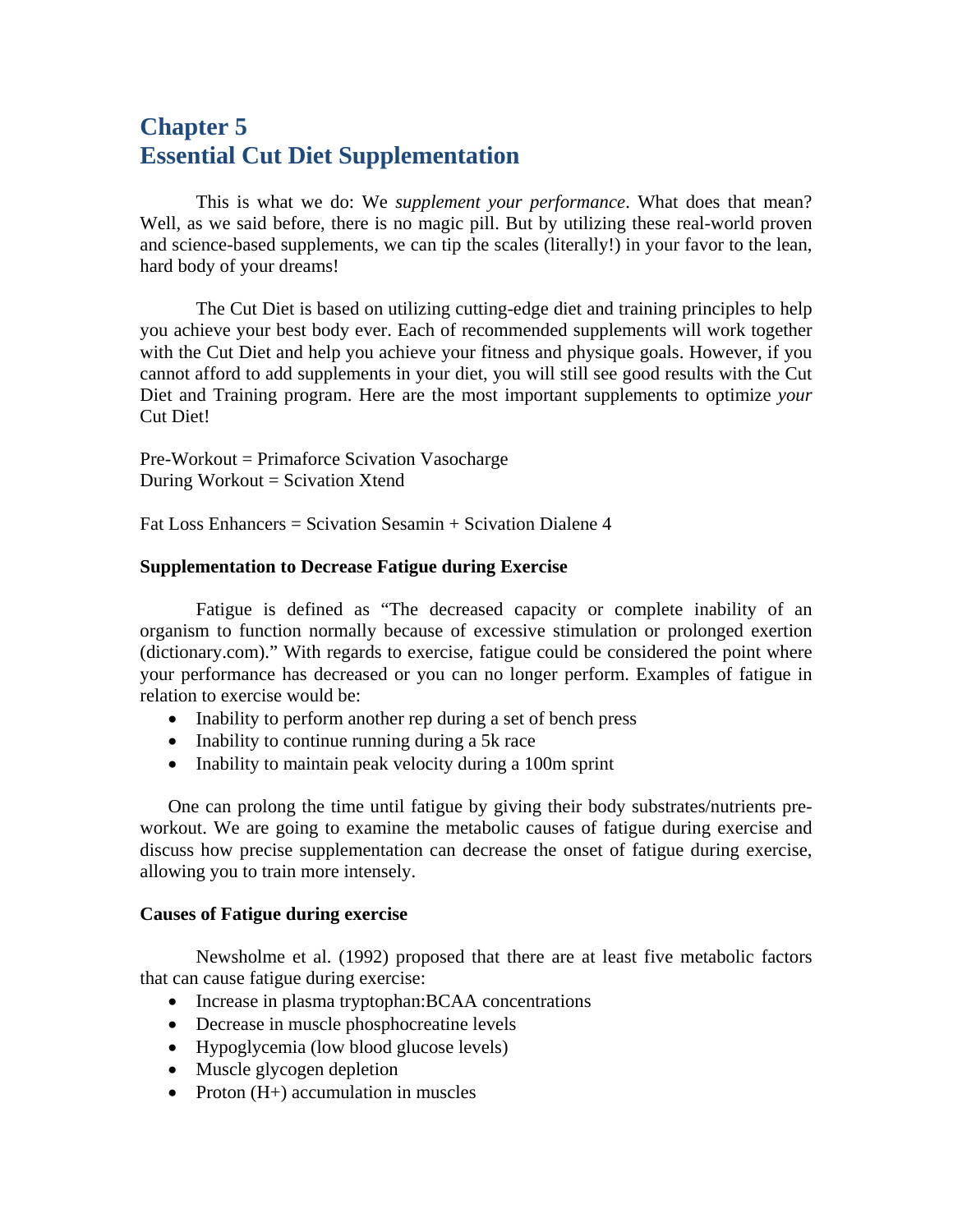#### Reference: Newsholme, 1992

Anyone of these metabolic factors of fatigue can cause your workout performance to suffer. We will examine each of these metabolic factors and then address how to overcome them through supplementation.

#### **Plasma Ratio of Tryptophan:BCAA**

 5-hydroxytryptamine (5-HT) levels in the brain are believed to be a contributing factor to fatigue. Transport of the amino acid tryptophan, the precursor for 5-HT, across the blood brain barrier (BBB) is the rate limiting step in 5-HT synthesis. Therefore, increased plasma tryptophan levels can lead to fatigue. The Branched-Chain-Amino-Acids (BCAA) are transported across the BBB by the same carrier as tryptophan. During exercise the plasma ratio of Tryptophan:BCAA increases (tryptophan increases and BCAA decreases), leading to fatigue.

#### **Muscle Phosphocreatine Levels**

 The body needs a continuous supply of energy to both perform and survive. All of the body's energy requiring processes use the potential energy stored within the bonds of adenosince triphosphate (ATP). The phosphocreatine (PCr) system is an anaerobic (does not require oxygen), alactic (does not produce lactic acid) system that rapidly restores ATP levels.

While this reaction is very rapid, it has a low capacity, meaning it cannot produce a tremendous amount of energy. Therefore, it is in greatest demand during high-intensity, short duration exercise, such as resistance training and sprints. The maximum energy able to be yielded from this reaction occurs after about 10 seconds. After those 10 seconds, energy for ATP resynthesis must be obtained from stored nutrients. Because resistance training heavily relies on the PCr system for energy production, depletion of phosphocreatine levels can decrease performance (i.e. the number of reps you can complete).

#### **Hypoglycemia**

 Hypoglycemia is low blood glucose levels caused by a low carbohydrate intake or excessive insulin secretion (insulin causes glucose [carbs] in the blood to be stored) and is commonly experienced during exercise. When blood glucose levels drop below normal levels during exercise one often becomes fatigued. This is due to glucose being a primary fuel during exercise, especially high-intensity exercise. Hypoglycemia can be overcome be consuming adequate dietary carbohydrates and maintaining stable insulin/blood sugar levels both before you workout and while you workout.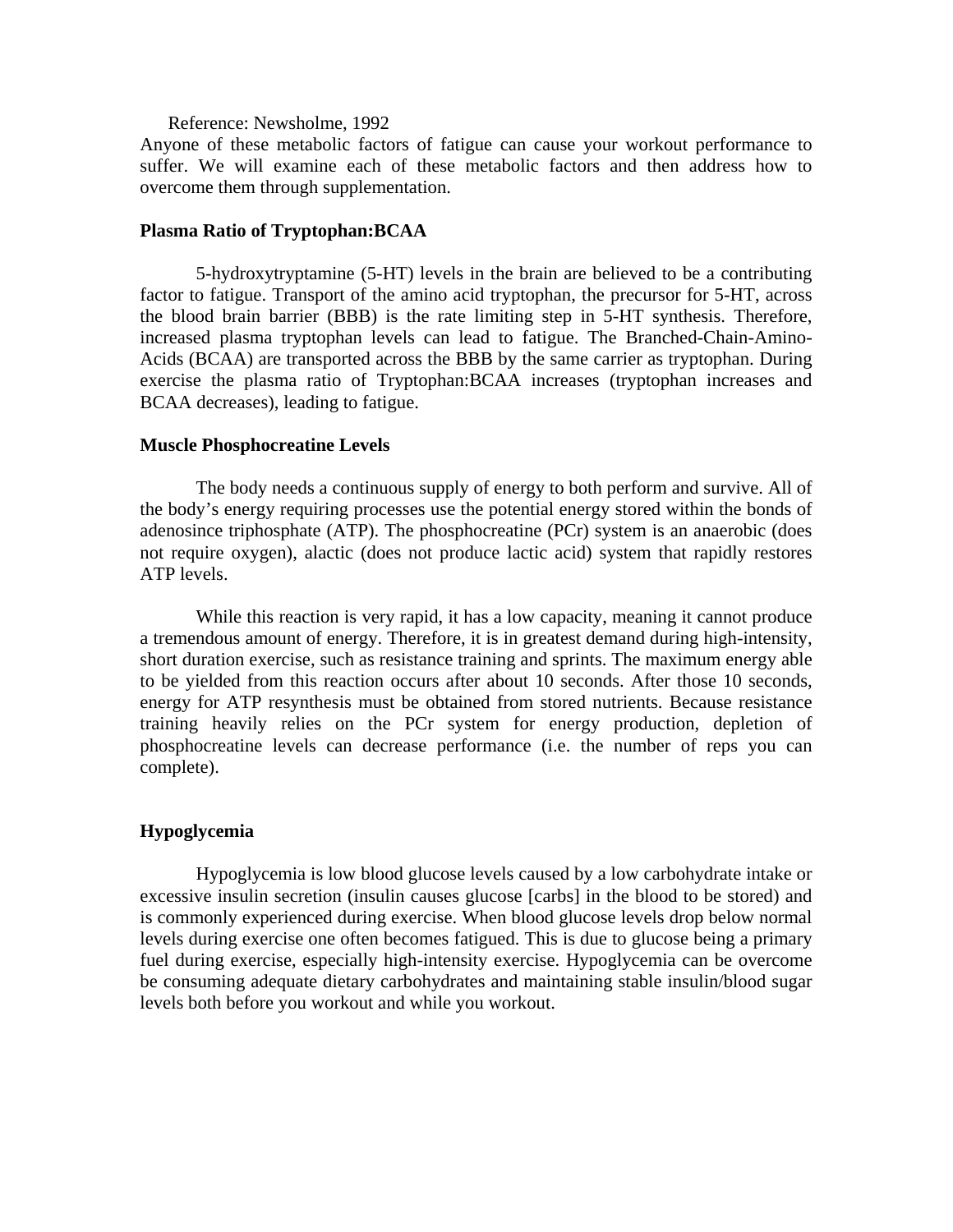#### **Muscle Glycogen Depletion**

Glycogen is glucose stored in the body in the form of glucose chains. These chains can contain hundreds to thousands of glucose molecules. The glycogen in our bodies is created from the glucose and other nutrients we consume in our diets. This glucose becomes "trapped" in the liver and muscles, where it is synthesized and stored for later use. The liver can hold around 100 grams of glycogen, while muscle can store around 325 grams. The amount of unstored glucose circulating in the blood is only around 15 to 20 grams (Katch and McArdle, 1988) (Powers and Howley, 2001).

 The glycogen stored in the liver is released, when needed, to be used in the production of ATP. The glycogen stored in skeletal muscle is used to produce ATP for that muscle to use. Low glycogen levels have been shown to cause decreased intensity, mental focus, and performance during endurance exercise while endurance performance increases when sufficient glycogen is present (Pizza, 1995). Like hypoglycemia, muscle glycogen levels can remain elevated by consuming adequate dietary carbohydrates and maintaining stable insulin/blood sugar levels.

#### **Proton (H+) accumulation in Muscle**

 During exercise, blood and skeletal muscle pH levels may become acidic due to hydrogen ion (H+) accumulation, which is termed metabolic acidosis. In order to stabilize an acidic pH level the body must neutralize the excess acids. The two main ways the body does this is by taking calcium (and other minerals) from bones and glutamine from skeletal muscle. Both of these corrective mechanisms have negative consequences for the body.

 Skeletal muscle contains the body's greatest glutamine stores. Glutamine binds to H+ to create ammonium, which is excreted from the body. In the face of metabolic acidosis and elevated H+ levels, breakdown of skeletal muscle and glutamine release is increased and can lead to muscle protein loss in addition to causing fatigue. The build-up of H+ in the blood and skeletal muscle is the cause of the burning sensation you feel during exercise (i.e. high rep leg extensions).

 Now that we have a basic understanding of the metabolic factors causing fatigue during exercise we can discuss which supplements can be used to delay the onset of fatigue and improve performance.

#### **Supplementing to Decrease Fatigue during Exercise**

 The most important thing one can do to decrease fatigue during exercise is consume adequate dietary macronutrients (protein, carbs, and fat) and get enough rest/recovery time. Once this is done, supplementation of the following supplements can be used to delay fatigue and enhance performance.

- BCAA
- Creatine
- Citrulline Malate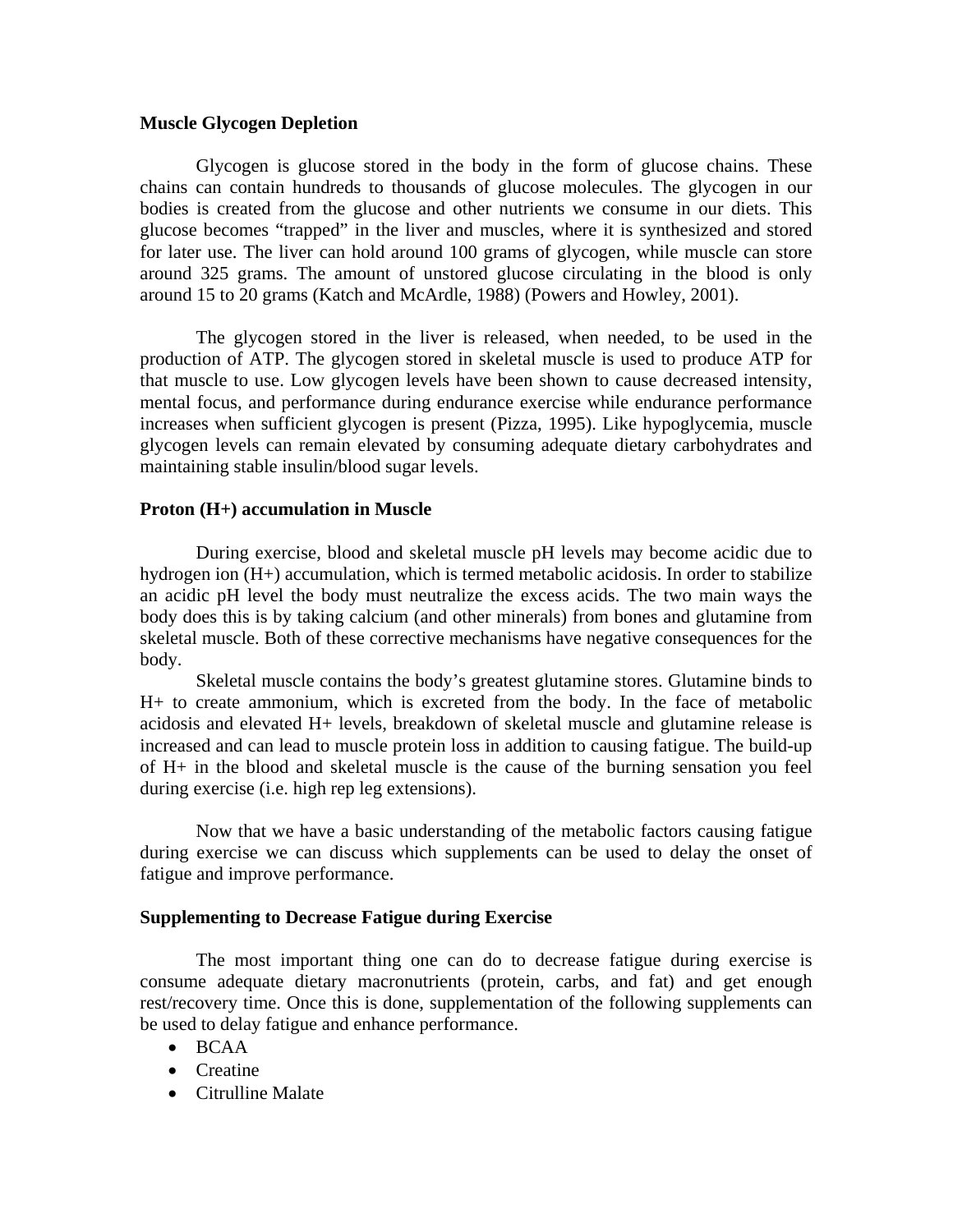• Beta-Alanine

\*\*\*Note there are other viable supplements that could be used, but this article will focus on these four supplements.

#### **Branched Chain Amino Acids (BCAA)**

The BCAA (leucine, isoleucine, and valine) are different from the other 17 amino acids in that they are primarily metabolized in skeletal muscle (Layman, 2003) and metabolized at a much lower rate in the liver (Norton, 2005). Studies show that BCAA ingestion during exercise delays fatigue due to limiting the amount of tryptophan that can cross the BBB (Bromstrand, 2006). In addition to dietary intervention, BCAA supplementation has been shown to spare muscle glycogen during exercise (Bromstand, 2006).

Fatigue and protein loss can be diminished by supplementing with BCAA, which increases de novo synthesis of glutamine inside skeletal muscle, allowing H+ to be removed from the muscle (Houston, 2001). We see that BCAA supplementation can delay the onset of fatigue by overcoming three of the five metabolic causes of fatigue: increase in plasma tryptophan:BCAA concentrations, muscle glycogen depletion, and proton (H+) accumulation in muscles.

#### **Creatine**

Creatine supplementation is used to supply the body with more creatine, increasing the body's capacity for phosphocreatine and ATP resynthesize through the PCr system. Phosphocreatine depletion is one of the metabolic factors leading to fatigue. If you can increase the amount in creatine in your muscles, your muscles should have more creatine to use in the resynthesis of phosphocreatine, delaying the onset of fatigue.

 Research has shown creatine monohydrate supplement to decrease ATP loss during intense anaerobic performance while at the same time increasing work performed. This enhancement in anaerobic performance from creatine monohydrate supplementation has been shown in both men and women (Tarnopolsky, 2000). Skeletal muscle has a limited storage of creatine. Therefore supplementing with creatine increases your ability to form ATP and therefore increases the available energy for exercise (Casey et al. 1996 & 2000).

#### **Citrulline-Malate**

Citrulline-Malate has been shown to increase the rate of oxidative ATP production during exercise and the rate of phosphocreatine replenishment post exercise (Bendahan, 2002). Increasing the rate of ATP production and phosphocreatine production would aid in delaying fatigue.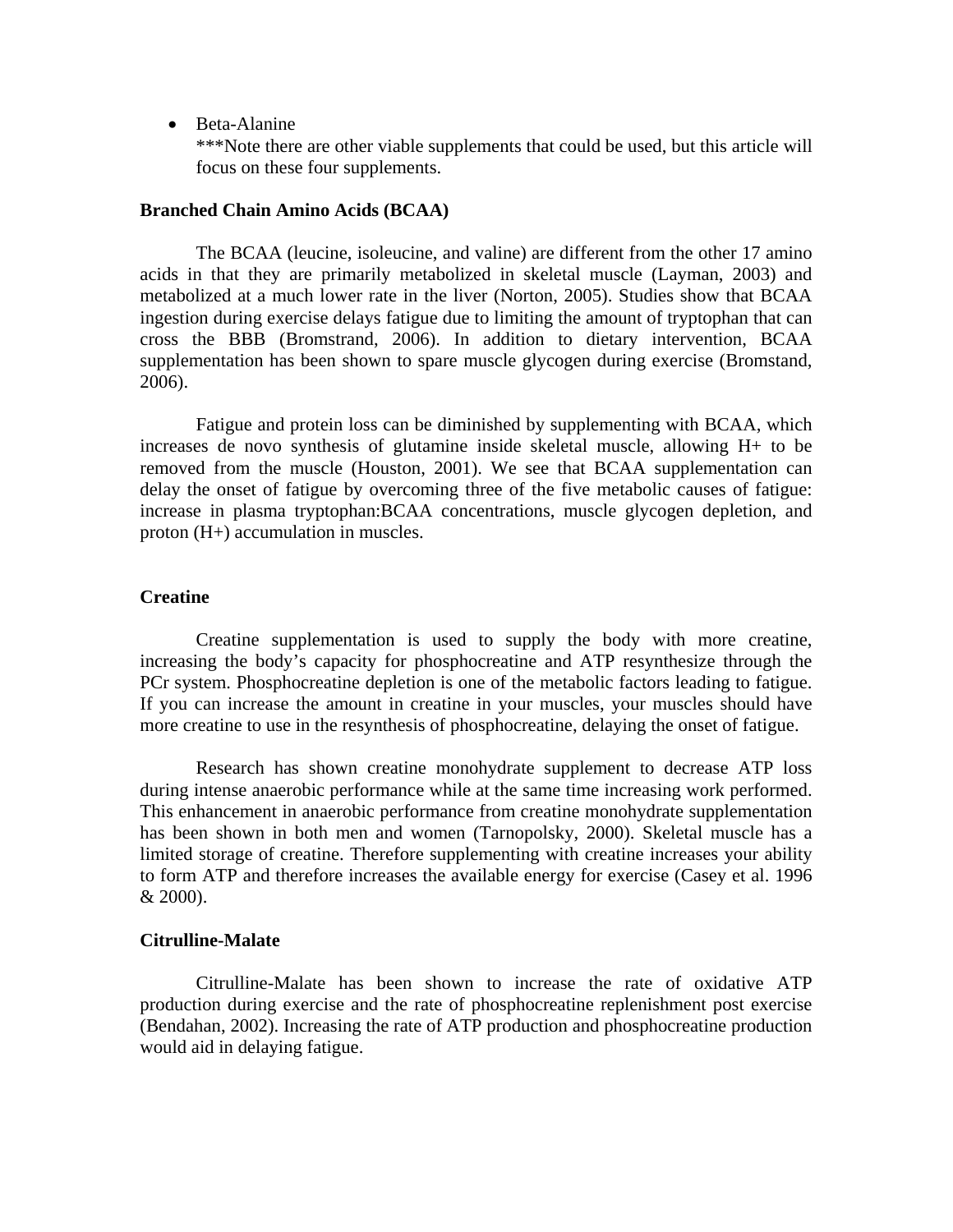Citrulline-Malate also has anti-fatigue properties due to its ability to decrease ammonia/H+ levels and prevent against metabolic acidosis (Callis, 1991). Decreasing the sensation of fatigue (i.e. burning sensation) would allow one to workout harder and push out additional reps.

### **Beta-Alanine**

Beta-alanine is one of the two amino acids (histidine being the other) that make up the protein carnosine. Carnosine is an important metabolic buffer in skeletal muscle (Suzuki, 2002), which means it helps maintain the acid-base balance in the presence of high H<sup>+</sup> (hydrogen ion) concentrations. Beta-Alanine availability is the limiting factor in muscle carnosine synthesis (Hill, 2007). Beta-alanine supplementation increases muscle carnosine levels and aids decreasing muscle H+ levels. Beta-Alanine supplementation has directly been shown to decrease neuromuscular fatigue (Stout, 2006).

### **Putting It All Together**

There are at least five metabolic factors that can cause fatigue during exercise:

- Increase in plasma tryptophan: BCAA concentrations
- Decrease in muscle phosphocreatine levels
- Hypoglycemia (low blood glucose levels)
- Muscle glycogen depletion
- Proton  $(H+)$  accumulation in muscles

Reference: Newsholme, 1992

Once you have your dietary needs met, you can incorporate specific supplements to delay fatigue and enhance performance by fighting against the above metabolic factors. In this article we learned that the recommended supplements delay fatigue and improve performance by:

- BCAA—decreaseing blood tryptophan levels, sparing muscle glycogen, increasing de novo glutamine production to shuttle H+ out of skeletal muscle.
- Creatine—increasing phosphocreatine and ATP resynthesis
- Citrulline Malate—increasing ATP production and phosphocreatine replenishment, delaying fatigue by decreasing ammonia/H+ concentrations
- Beta-Alanine—decreasing muscle H+ levels, delaying neuromuscular fatigue

Combining these supplements with a well-structured diet can allow you to workout more intensely by delaying fatigue and enhancing performance.

## **Pre-Workout Supplementation Recommendation**

- 5-10 grams BCAA
- 2-5 grams Creatine Monohydrate
- 3 grams Citrulline-Malate
- 2 grams Beta-Alanine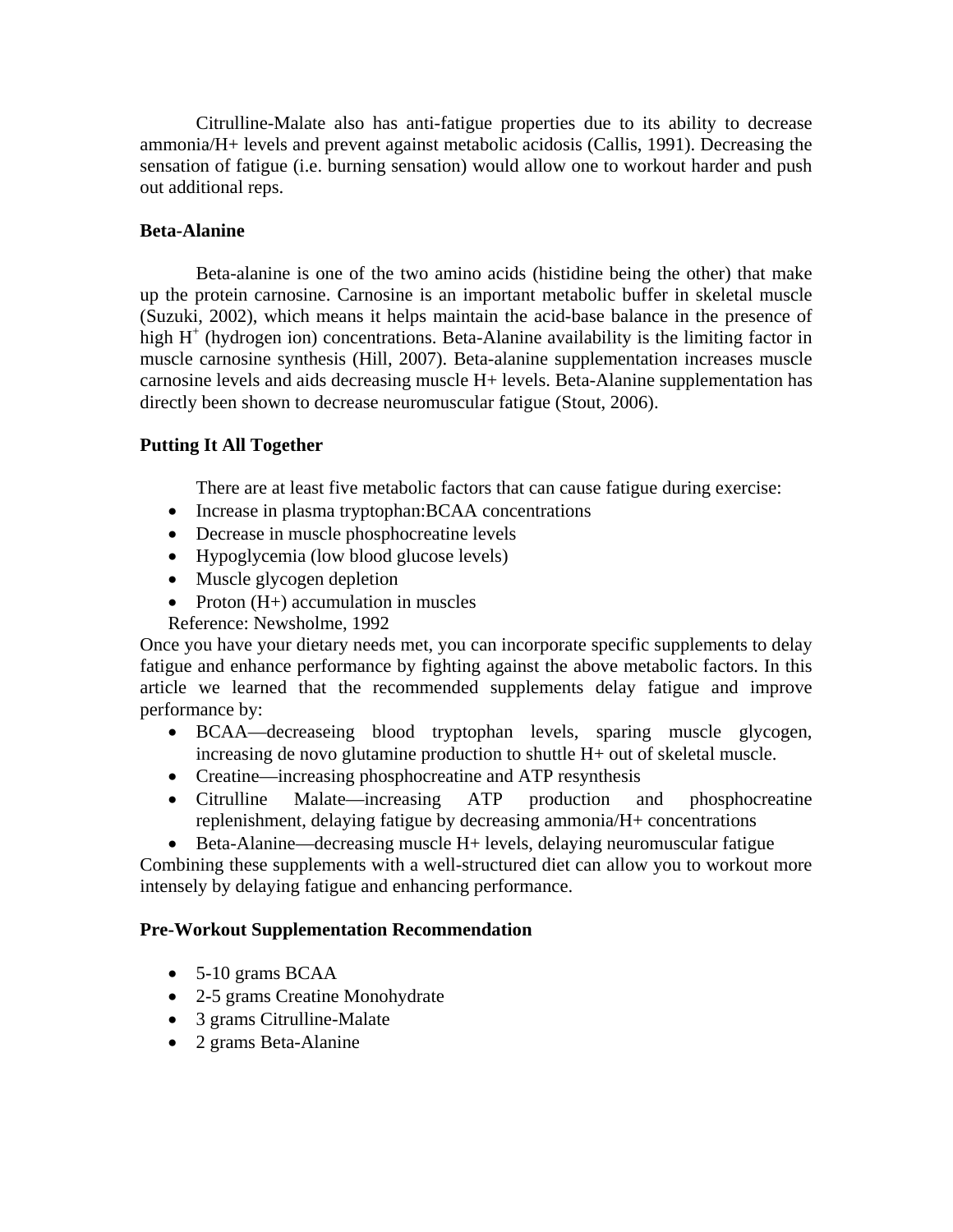### **Scivation Has Got Your Pre-Workout Supplementation Covered!**

### **Scivation Workout Nutrition Stack™—Xtend + VasoCharge**

**Scivation has made pre-workout supplementation a thoughtless endeavor**. Imagine if you could take the scientifically-proven, synergistic ingredients to guarantee you have all bases covered and to assure that you get the skin-bursting pumps, mind-blowing energy and unbelievable endurance to help you attack the weights like a beast. Then imagine if you could fuel your muscles DURING your workout to encourage lean muscle growth and endless energy with enhanced recovery. If you're like anyone here at Team Scivation, this is a dream come true. Time to stop dreaming.

Scivation Xtend is the ULTIMATE pre, during and post workout formula ever created. It has even created its own category—Workout Nutrition™. Scivation VasoCharge, formerly known as VasoXplode, has become the standard in pre workout supplementation featuring Beta Alanine, NO Enhancers, Mental Performance Boosters and the VasoRush™ Blend.

Scivation now gives it to you in one complete stack at an unbelievable price. The Scivation Workout Nutrition Stack<sup>™</sup> is here, and it is time for you to get your swole on.

### *Q: What are two of the main causes of poor performance and lack of growth/progress for bodybuilders and fitness enthusiast?*

#### **A: Fatigue and increased protein breakdown (catabolism).**

If you do not have the energy and drive to lift harder and heavier each workout then you will not grow.

If you leave protein breakdown levels unchecked and allow muscle breakdown to occur during a workout then you will not grow.

Without proper workout nutrition you will not grow and progress and the rate you could with sufficient diet and supplement strategies. Scivation has taken the guess work out of workout nutrition and created a supplement combo that will increase your energy and performance, delay fatigue, and decrease protein breakdown WHILE increasing protein synthesis (the key to muscle growth). It's time to start taking your workout nutrition (pre and during workout) seriously and supplement with the Scivation Workout Nutrition Stack—Vasocharge + Xtend!

#### *Scivation Vasocharge*

We have formulated Scivation Vasocharge around ingredients that are scientifically proven to increase performance and muscle growth. Vasocharge contains synergistic ingredients that work together to take the results you will see to the next level and beyond.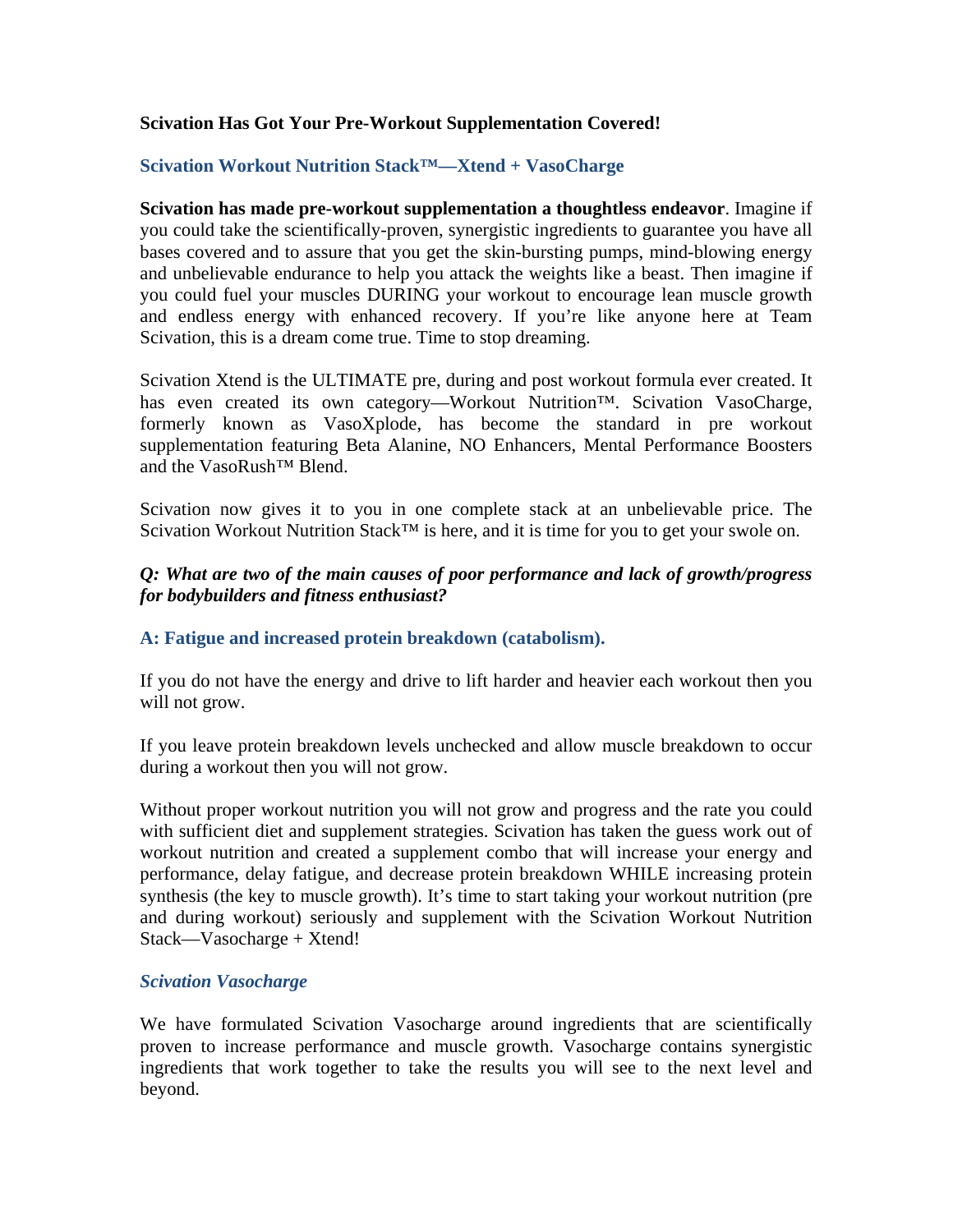- 1. Creatine + Citrulline Malate
	- Synergistically increases performance
- 2. Creatine + Beta-Alanine
	- Synergistically increases performance and lean mass gains
- 3. Citrulline Malate  $+$  Arginine
	- Increases blood flow and amino acid deliver to skeletal muscle, leading to increased protein synthesis (muscle growth)
- 4. Tyrosine + ALCAR + Caffeine + D,L-Phenylalanine
	- Increases energy and mental focus while delaying fatigue, allowing you to workout harder and longer.

VasoCharge is formulated to allow you to increase the intensity of your workouts while delaying fatigue, which results in greater progress being made. VasoCharge increases energy production and power output, decreases H+ accumulation and fatigue, and increases blood flow and the deliver of amino acids to skeletal muscle, making it an all-in-one pre-workout powerhouse.

#### *Scivation Xtend*

We have formulated Scivation Xtend to increase protein synthesis, recovery, and performance using a precise blend Branched-Chain-Amino Acids (BCAA), L-Glutamine, and Citrulline Malate. BCAA are a must have for workout nutrition. In summary, the metabolic roles of the BCAA Include:

- Substrate for energy production
- Substrate for protein synthesis
- Precursor for the formation of other amino acids
	- o Primarily Alanine and Glutamine
- Metabolic signals (Primarily Leucine)
	- o Stimulates protein synthesis through insulin secretion/activation of the PI3K pathway
	- o Stimulates protein synthesis through activation of mTOR
	- o Stimulates leptin expression in adipocytes through activation of mTOR

Xtend was formulated to give the body what it needs during exercise. As you exercise, the body increases the demand for various nutrients and if the body is not fed those nutrients, it must obtain them from other sources (i.e. breakdown of skeletal muscle to obtain amino acids). Both BCAA and Glutamine oxidation/demand is increased during exercise. In order to meet this increased demand for BCAA and Glutamine, the body breaks down muscle protein.

The goal of weight training is to increase protein synthesis. In order to gain muscle mass, protein turnover (protein turnover = protein synthesis – protein breakdown) must be positive. An increase in protein synthesis from weight training can lead to an increase in muscle mass. If we are increasing protein breakdown during training, we are decreasing the training session's overall anabolic effect and limiting muscle growth.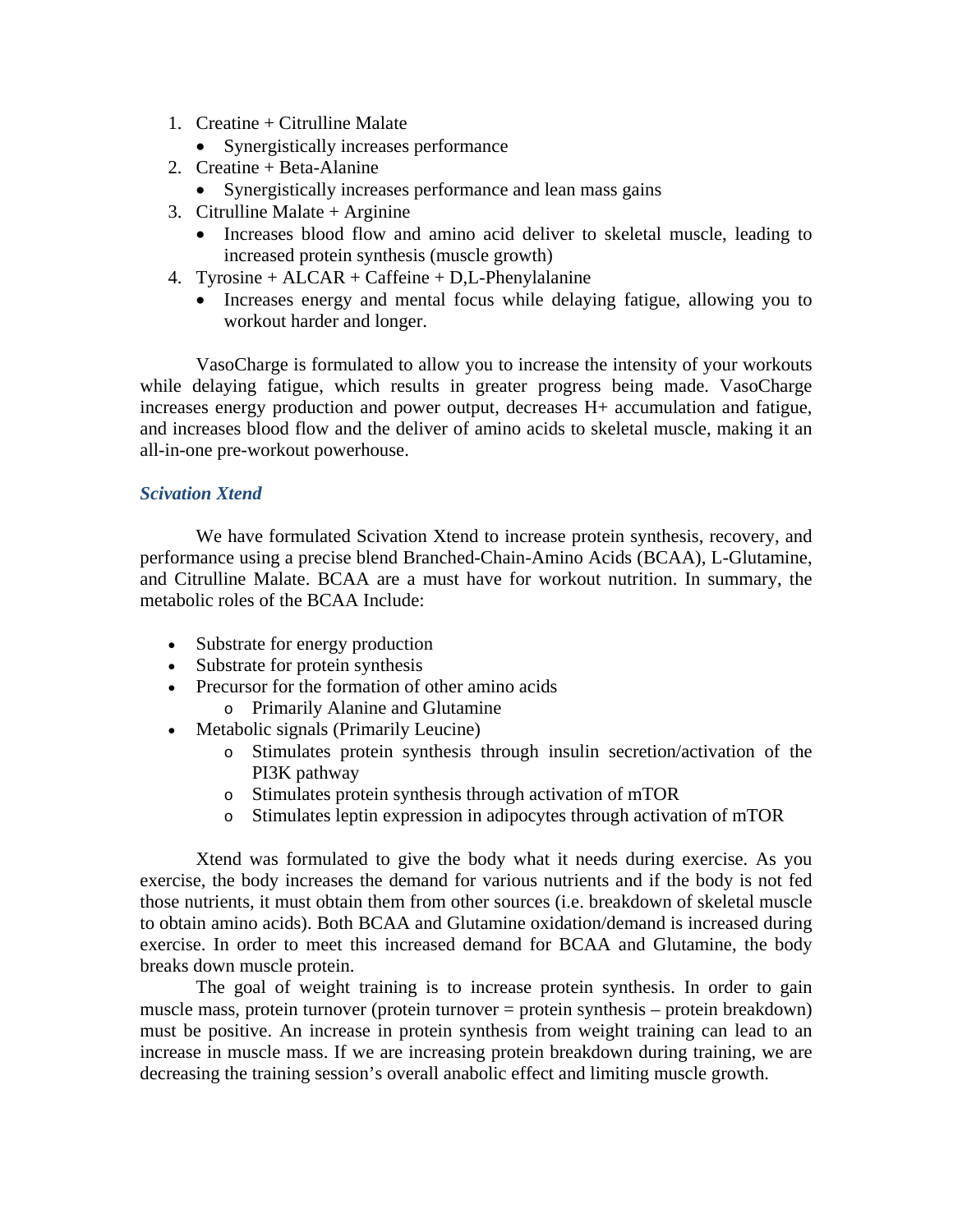BCAA supplementation has been shown to not only increase protein synthesis, but also to decrease protein breakdown. By supplementing with Xtend during your workouts you are creating an ideal environment for muscle growth.

What all this means is ingesting BCAA primes your body for growth by increasing protein synthesis and energy production in muscle. All of these actions are beneficial to an athlete and should not be overlooked. There is endless research backing BCAA supplementation as part of one's workout nutrition. In addition, the citrulline malate found in Xtend increases atp/energy production, delays fatigue, and increase blood flow and amino acid deliver to muscle and the glutamine promotes increased recovery.

#### *Vasocharge + Xtend*

 By combining VasoCharge and Xtend pre-workout you prime your body for heightened performance and anabolism. Our pre-workout recommendation (taking 15 minutes pre-workout) is:

- 1 Serving VasoCharge
- 1 Serving Xtend

You should follow this up during your workout by sipping 2-6 scoops of Xtend throughout your entire workout. This will ensure protein synthesis levels stay elevated and your body is primed for growth.

While many people overlook the power of workout nutrition, with the Scivation Workout Nutrition Stack you can be ensured that your body has the nutrients and substrates it needs to performance better than ever and grow like never before.

#### **Scivation Fat Oxidation Stack—Seasmin + Dialene 4**

#### **Sesamin**

Sesamin is a lignan isolated from sesame seeds. A lignan is a molecule that combines with another entity acting as an "activator." In the case of sesamin, it binds to and activates a receptor called Peroxisome Proliferator-Activator Receptor Alpha (PPARalpha). Sesamin has been shown to be a potent PPARalpha activator [1].

The PPAR receptor family is divided into three subgroups: alpha, beta/delta, and gamma. PPARalpha is highly expressed in muscle, the liver, kidneys, and heart and is involved in the regulation of lipid metabolism, specifically the transcription of the genes involved in the beta-oxidation (burning) of fatty acids and lipogenesis. Activation of PPARalpha increases gene expression of the fatty acid oxidation enzymes and decreases gene expression of lipogenic enzymes.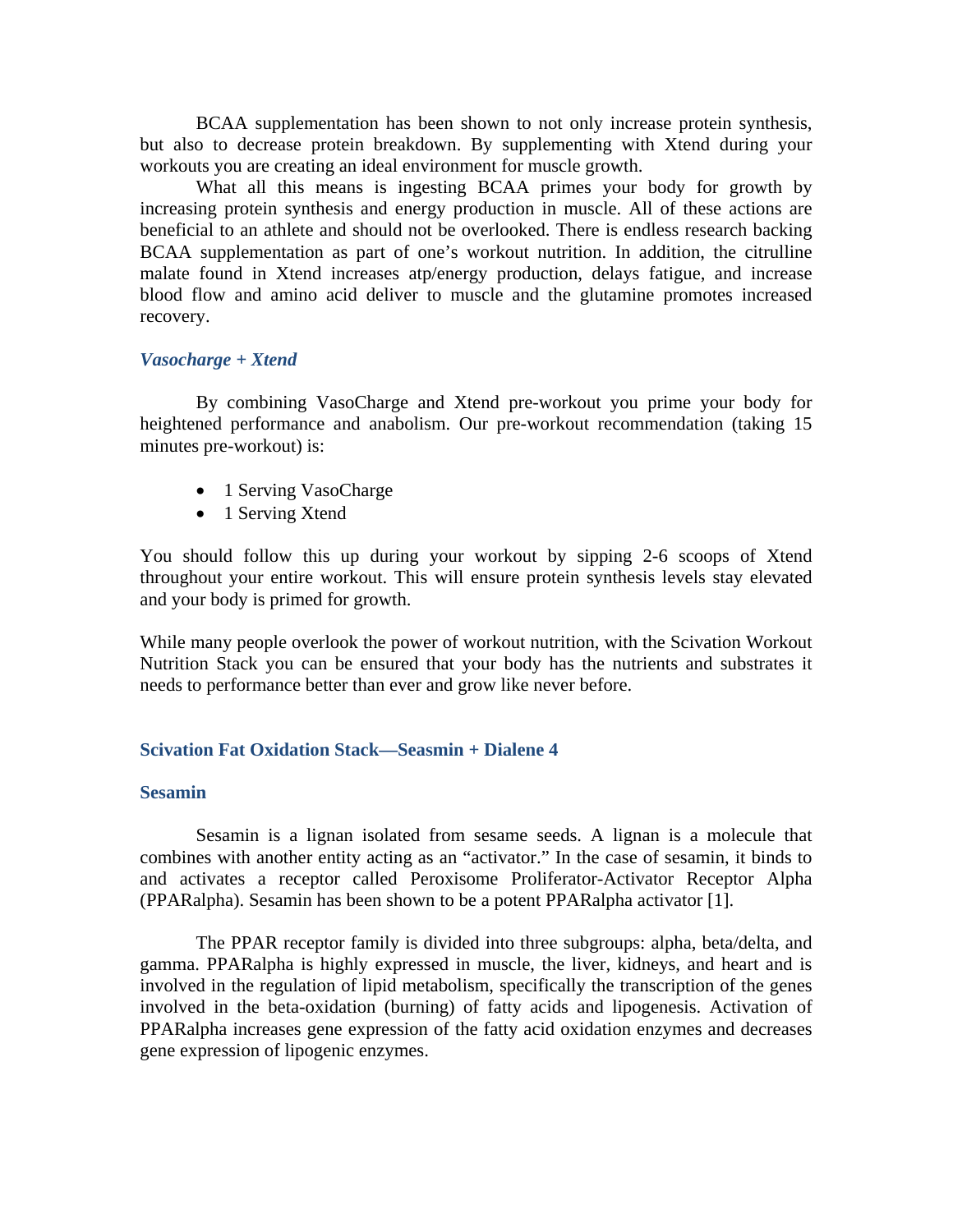Of vital important, Sesamin increases the expression of the mitochondrial enzyme carnitine palmitoyl transferase (CPT), among other enzymes [2]. CPT, the rate-limiting enzyme in beta-oxidation of fatty acids in skeletal muscle and liver cell mitochondria, is found on the outer membrane of mitochondria and carries fatty acids across the membrane into the mitochondria by binding to them. Increasing the expression of CPT, along with other enzymes involved in beta-oxidation, will allow more fatty acids to be transported into the mitochondria where they can be oxidized.

In addition to increasing the oxidation of fat, Sesamin supplementation has also been shown to decrease lipogenesis (fat storage) by decreasing lipogenic enzymes in the liver. Sesamin has been shown to decrease lipogenic the gene expression of sterol regulatory element binding protein-1 (SREBP-1), acetyl-CoA carboxylase, and fatty acid synthase, among other lipogenic enzymes [3], which means less fat is esterifized in the liver and therefore less fat is stored in adipose tissue (fat cells).

So Sesamin works in two ways to make you lean (and keep you lean): increasing fat oxidation and decreasing fat storage.

#### **Dialene 4**

It has been a couple of years since our ally in fat loss, ephedra, was forced off of the market. Since then, we have been fed false promises by companies saying that they have found the next ephedra, or made ephedra obsolete, or…..you get the point. The bottom line is that when it comes to fat loss and energy, these products let you down. In fact, they might have let you down so much that you still buy ephedrine HCl and stack it with these so-called fat burners.

The Scivation team has been working hard to formulate the *dream* fat burner. Then one day, Scivation Advisory Board Member, Biochemist and Natural Bodybuilding Pro Layne Norton presented Scivation Director of Research & Development Chuck Rudolph with a compound with such impressive data that along with Derek Charlebois, they began immediately working. What came about was perhaps the ultimate fat burner.

#### **Dialene 4 Increases Adrenaline Output**

 The ingredients in Dialene 4 work synergistically to increase Adrenaline output. The term "adrenaline" is commonly used to refer to the body's excitatory catecholamine, Epinepherine (E) and Norepinepherine (NE) (Dopamine being the third catecholamine), which are regulators of lipolysis.

The sympathetic nervous system's postganglion neurons release NE as their neurotransmitter. When large amounts of NE are produced during times of stress, it can "spillover" into the blood and act on receptors throughout the body. Catecholamines can act on adipose tissue via direct sympathetic innervations or the general circulation (Coppack et al 1994).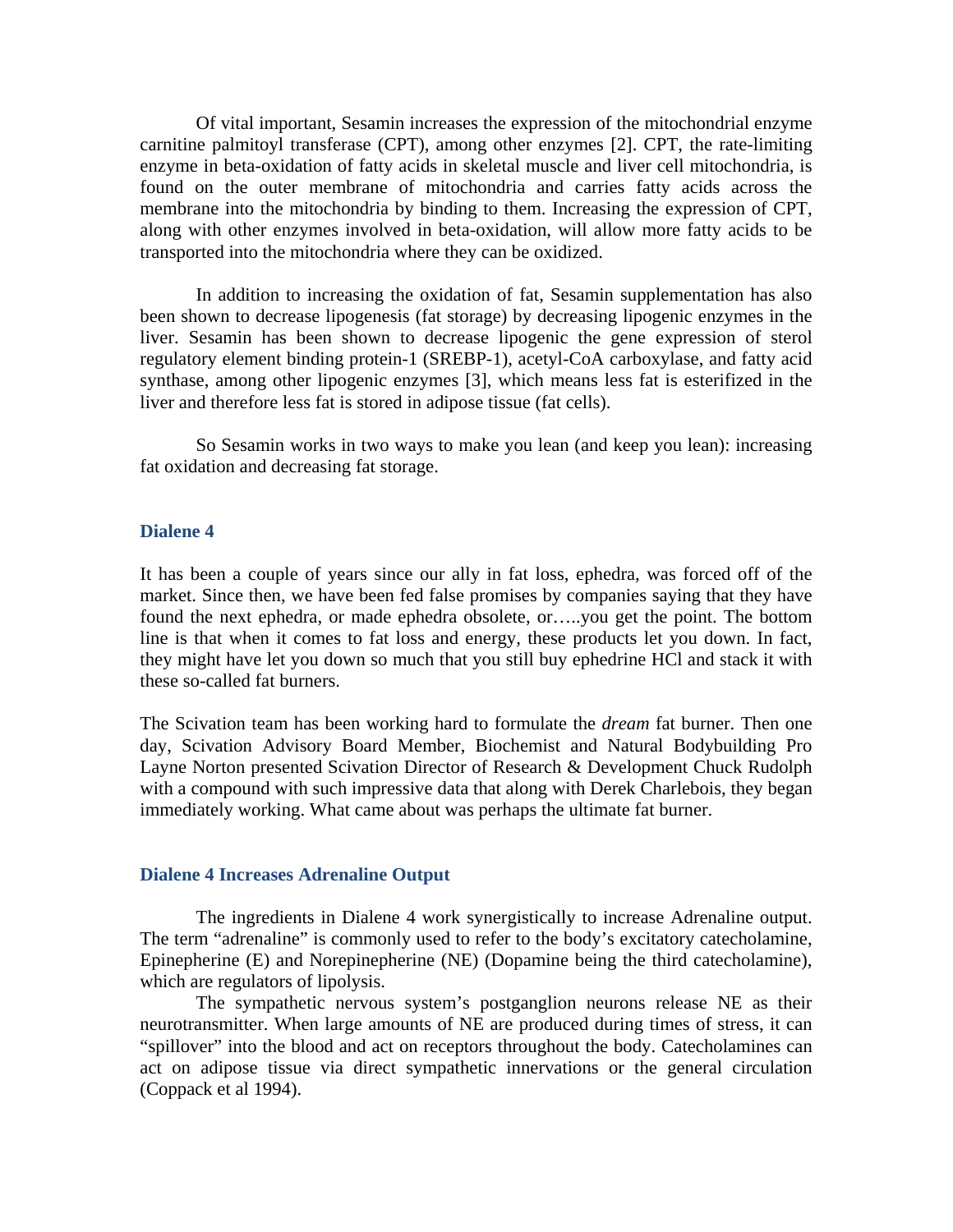*Catecholamines act on the alpha (1 and 2) and beta (1, 2, and 3) adrenoreceptors throughout the body, with E having a greater affinity for the beta-receptors and NE for the alpha-receptors. Activation of the alpha1 and beta-receptors is lipolytic (causes fat breakdown) while activation of the alpha2 receptor is anti-lipolytic (blunts fat breakdown).* 

*At rest, plasma catecholamine levels are low, causing the lipolytic rate to be regulated by the inhibitory action of the alpha2-receptors (Horowitz 2003). During exercise, the large increase in catecholamines causes the activation of the beta-receptors to override the alpha2-receptor inhibition of lipolysis and whole body lipolysis increases. This is where Dialene 4 comes into play. Using Dialene 4 during the day when plasma catecholamine levels are low allows you to overcome the inhibitory action of the alpha2 receptors and stimulate lipolysis (fat breakdown). Dialene 4 accomplishes this by increasing NE release and keeping NE levels elevated.* 

Norepinephrine's (NE) Role in Lipolysis

- 1. NE release from synaptic nerves
- 2. NE binds to beta-adrenergic receptors
- 3. Stimulatory guanine nucleotide regulatory proteins (G-proteins) within the cell membrane activate the enzyme adenylate cyclase
- 4. Adenylate cyclase converts ATP into 3'-5' camp
	- Cyclic AMP phosphodiesterase (PDE) halts this step
	- **Prostaglandins have receptors coupled to inhibitory G proteins** (Gi), which decrease adenylate cyclase activity and thus decrease cAMP concentrations in the cell.
	- When a beta-adrenergic agonist such as NE stimulates a fat cell it produces adenosine. Adenosine interacts with its receptor coupled to regulatory G proteins (Gi) which inhibits adenylate cyclase activity and prevents the accumulation of cAMP
- 5. cAMP binds to the regulatory subunit of protein kinase A
- 6. Protein kinase A releases its catalytic subunit
- 7. The catalytic subunit phosphorylates Hormone Sensitive Lipase (HSL), transforming it into the active form, HSL-P
- 8. HSL-P catalyzes a three step hydrolysis reaction to reduce triglycerides into glycerol and fatty acids
	- Re-esterification can occur (Lipogenesis)

A summary of the above scientific jargon is **NE increases lipolysis, which is vital to fat loss.** 

#### **Dialene 4 Ingredients**

#### **B Vitamins**

*Vitamin B3 (Niacinimide USP): 75mg Vitamin B6 (Pyridoxine HCl): 50mg Vitamin B5 (Pantothenic Acid): 25mg Vitamin B12 (Methylcobalamin): 100mcg*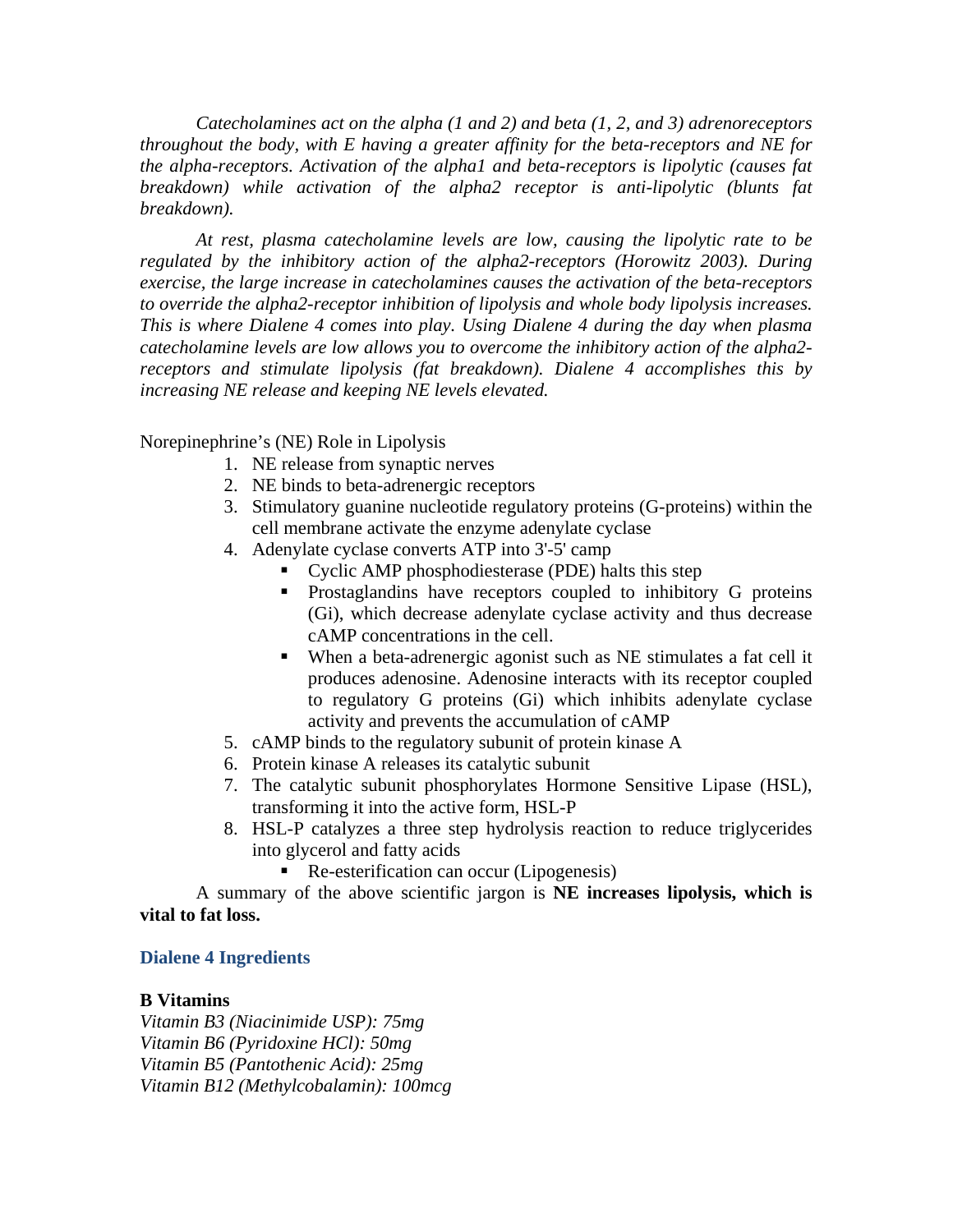The B vitamins are essential to whole body metabolism, especially fat loss. We included the B vitamins in Dialene 4 to ensure your body has what it needs to burn fat at its full potential.

#### **G4 Fat Incinerating Matrix 725mg**

*(Lean Green™ (Green Tea standardized for 50% EGCG), Caffeine (USP), Green Coffee Bean Extract (Containing Chlorogenic Acid, Feruloyl Quinic Acid and Neochlorogenic acid), Naringin* 

#### **Lean Green™ (Green Tea Standardized to 50% EGCG)**

 The active in green tea is EGCG. EGCG has thermogenic effects and has been shown to assist in weight loss by decreasing dietary fat absorption, appetite suppression, and catechol-O-methyl-transferase (COMT) inhibition. COMT is involved in the breakdown of catecholamines (i.e. NE). By inhibiting COMT, NE breakdown is slowed and it is able to activate the adrenergic receptors to a greater degree and enhance lipolysis.

#### **Caffeine USP**

Caffeine, a plant alkaloid belonging to the drug class methylxanthines and is found in natural sources such as coffee beans, tea leaves, cocoa beans, and other plants, is the world's most widely used stimulant. Caffeine is a Central Nervous System (CNS) stimulant shown to delay fatigue and improve cognitive performance.

Caffeine acts as an adenosine receptor antagonist. Adenosine decreases the release of stimulatory/excitatory neurotransmitters (i.e. norepinephrine [NE]). Therefore, blocking the adenosine receptor allows a greater excitation to occur by increasing NE's ability to activate the adrenergic receptors.

Caffeine inhibits phosphodiesterase (PDE), causing a build-up of cAMP levels and greater effect of NE on fatty acid lipolysis. PDE blunts lipolysis; therefore inhibiting PDE allows lipolysis to proceed at an accelerated rate. The end result is there are more fatty acids available for oxidation after consumption of caffeine.

#### **Green Coffee Bean Extract**

Green Coffee Bean Extract contains lipolytic acids, specifically chlorogenic acid, feruloyl quinic acid and neochlorogenic acids. These acids have been shown to improve glucose tolerance, decrease fat accumulation, and increase lipolysis.

#### **Naringin**

Naringin is a citrus flavanoid found it citrus fruits such as grapefruit and oranges. Grapefruit juice has been shown to decrease the breakdown of caffeine and prolong its effects and impact on fat loss. Naringin is believed to cause this effect from grapefruit. Adding Naringin to Dialene 4 will enhance the effects of caffeine.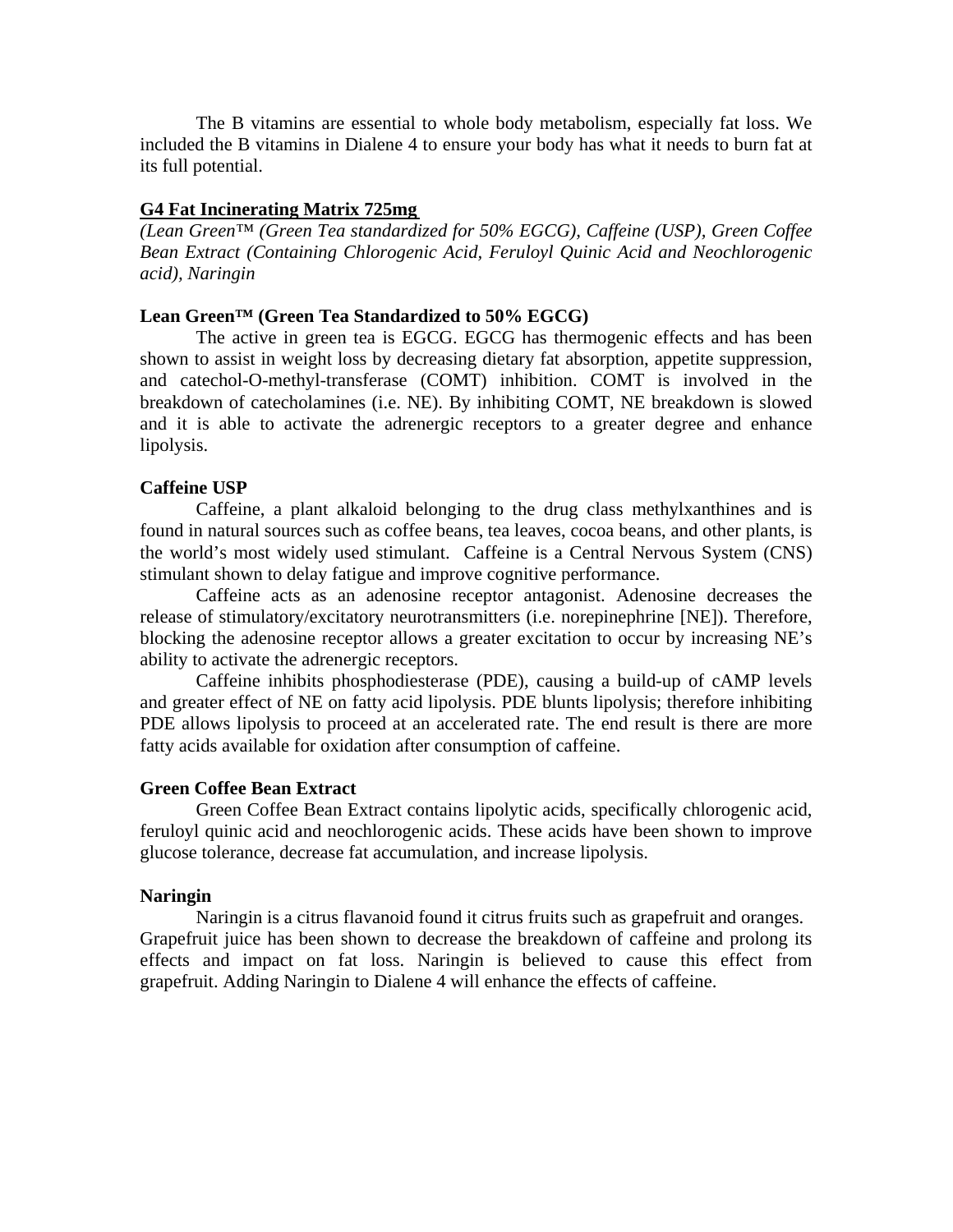#### **CogniLean Blend 660mg**

(N-Acetyl-L-Tyrosine, Phenylethylamine, D,L-Phenylalanine, Vinpocetine)

#### **N-Acetyl-L-Tyrosine**

Tyrosine is a nonessential amino acids used to make the catecholamine neurotransmitters dopamine, norepinephrine, and epinephrine, thyroid hormones, and the skin pigment melanin.

Stress, such as exercise, depletes the amount of dopamine and norepinephrine in the brain. Tyrosine supplementation has been shown to decrease the negative effects of stress, decrease fatigue, and increase cognitive performance. It is believed that Tyrosine supplementation can increase athletic performance by offsetting fatigue and reducing the risk of overtraining or "burn out".

#### **Phenylethylamine (PEA)**

 PEA is an amphetamine-like compound found naturally in the brain that is believed to elevate mood and have a stimulating effect.

#### **D,L-Phenylalanine**

 D,L-Phenylalanine is a 50/50 mix of D-Phenylalanine and L-Phenylalanine. L-Phenylalanine is an essential amino acid while D-Phenylalanine is a non-protein amino acid that is not used in protein synthesis. Phenylalanine can be metabolized to PEA and is also a precursor for norepinephrine and dopamine.

#### **Vinpocetine**

 Vinpocetine increases circulation and blood flow to the brain. Just like cayenne, vinpocetine's ability to increase blood flow aids in the transportation of fatty acids to tissues where they can be burned.

#### **LipoLean Blend 325mg**

(Cayenne Pepper 40,000 HU, Citrus Peel Extract (containing limonene and terpinen-4 ol), Evodiamine)

#### **Cayenne Pepper (40,000 HU)**

Cayenne peppers have been used for centuries as a folk medicine for stimulating circulation, aiding digestion and relieving pain (topically). Cayenne increases thermogenesis by dilating blood vessels and increasing blood circulation. Blood flow to adipose tissue is very important for the transportation of fatty acids to be burned. Increasing blood flow allows more fatty acids to be delivered to tissues where they can be burned.

#### **Citrus Peel Extract (containing limonene and terpinen-4-ol)**

 Citrus Peel Extract contains compounds that are very lipolytic, two of the most potent compounds being limonene and terpinen-4-ol.

#### **Evodiamine**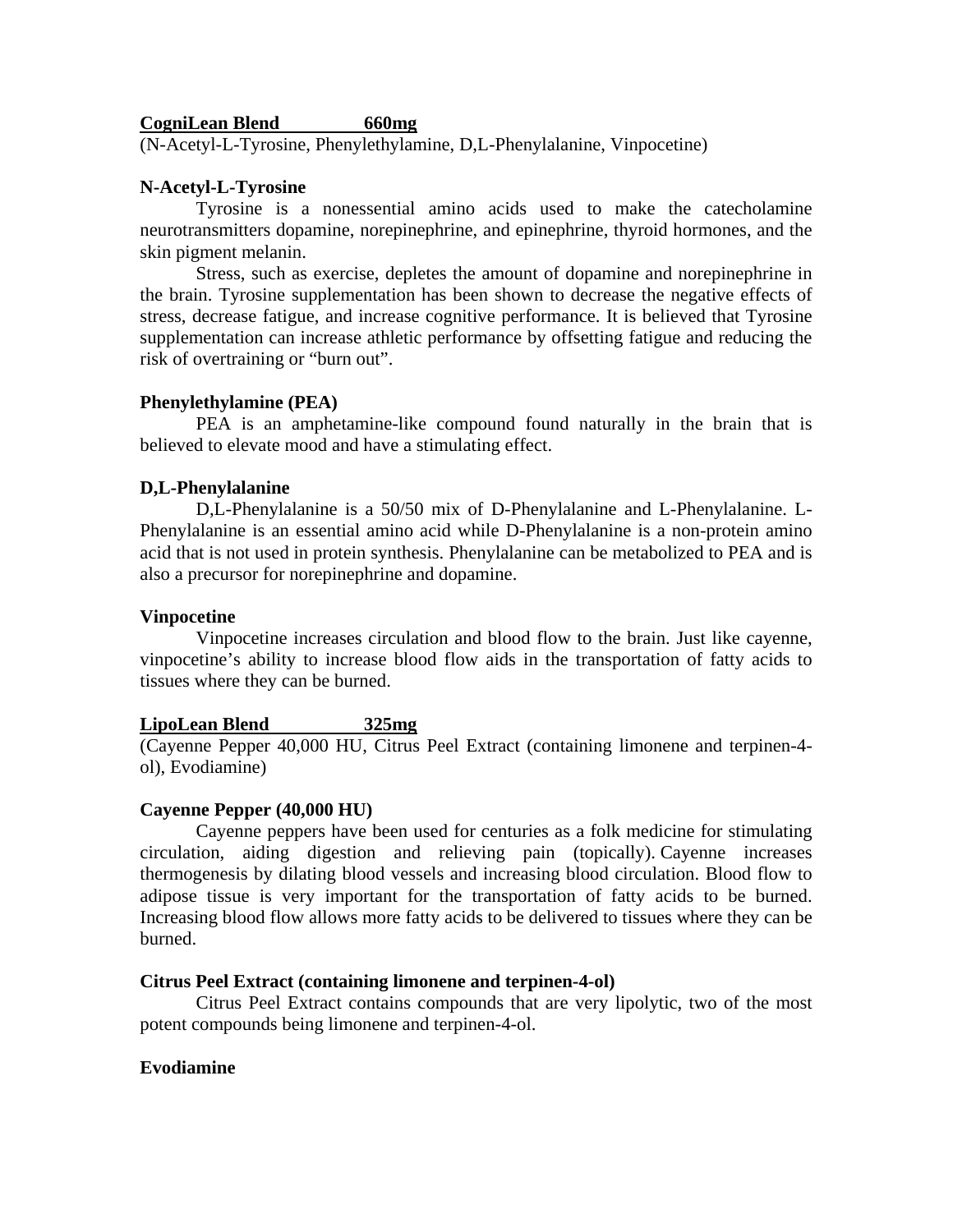Evodiamine is an alkaloid extracted from the plant Evodiae Fructus. In-vitro studies and studies done on rats have shown evodiamine to decrease fat uptake into cells, increase body temperature, and increase catecholamine secretion

### **Sesamin + Dialene 4**

Sesamin and Dialene 4 work together to increase the liberation of fatty acids from fat cells and increase the oxidation of these fatty acids, leading to greater losses in fat and less fat stored. Using Sesamin + Dialene 4 on the Cut Diet Lean Mass program will lead to less unwanted fat gains! We recommend stacking Sesamin and Dialene 4 together as follows:

- Sesamin—Take 1 capsule 3 times a day with meals
- Dialene 4—Take 2-3 capsules upon waking and 6-8 hours later

#### **References:**

- 1. JARQ 37 (3),  $151 158$  (2003)'
- 2. J Agric Food Chem. 2001 May;49(5):2647-51
- 3. Biochim Biophys Acta. 2001 Nov 30;1534(1):1-

## **Scivation Whey**

On the Cut Diet, we will use Scivation Whey as a nice, flavorful change of pace for a meal or for those times when you cannot make a whole food meal. We will mix Scivation Whey with a fat source such as peanut butter and create a tasty treat! If possible, have some broccoli on the side. If you cannot do this or just do not feel like vegetables with your shake, simply throw in 5 grams of Primaforce Glutaform to make this meal more alkaline.

Scivation Whey contains high quality whey protein. Whey protein is unsurpassed in its ability to provide fast acting protein that is readily absorbed and utilized by your muscles. In addition to a delicious taste, Scivation whey is:

- Loaded with BCAA and Glutamine to help build lean muscle.
- Perfect for high protein diets.
- Fast acting—ideal for pre and post workout use.
- Aspartame free.

#### **Scivation Solution 5**

This is the PERFECT Cut Diet meal replacement. All you need is Solution 5 and your meal is set. You have your protein, fat and vegetables right there!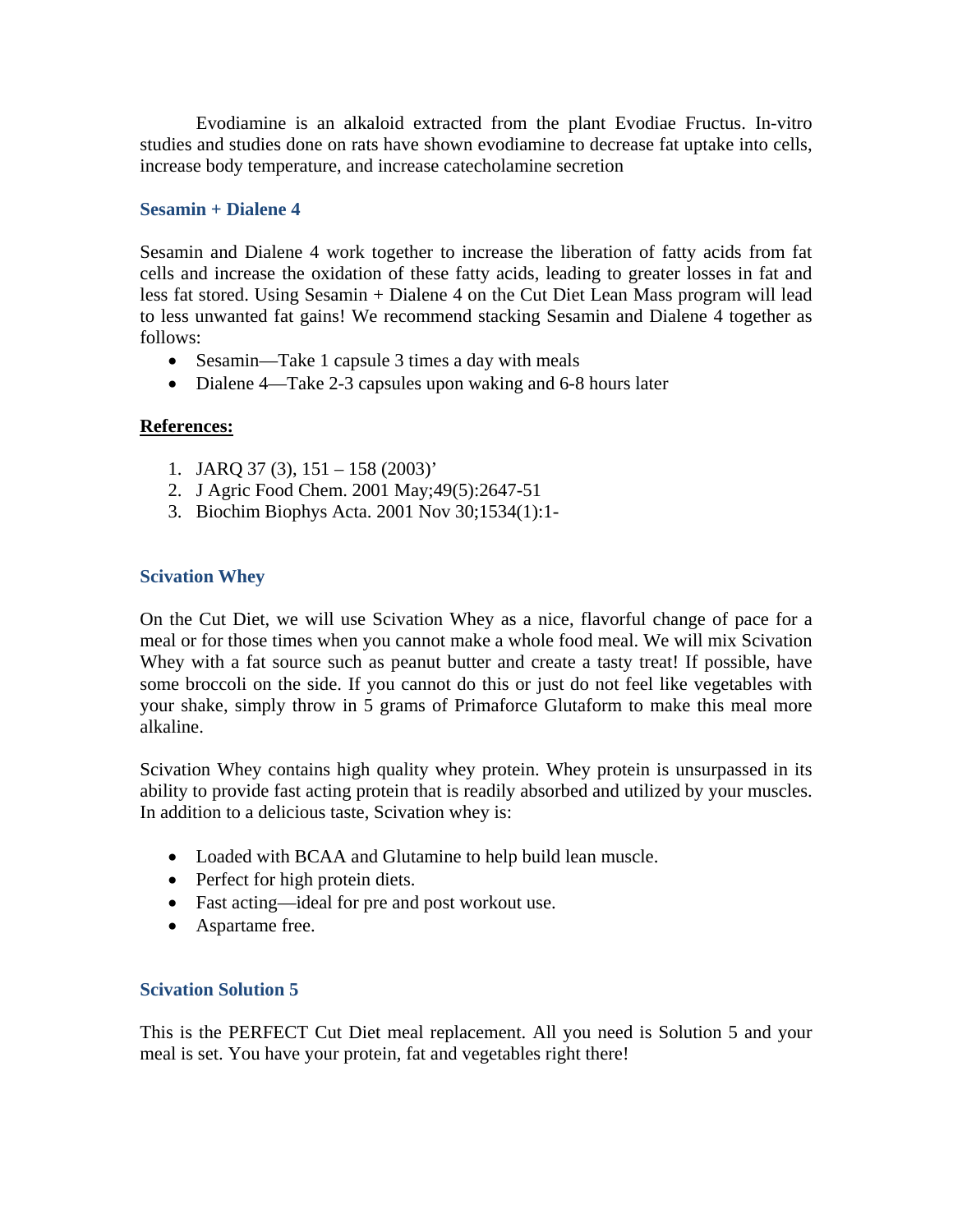Scivation has done it again. First, Scivation perfected Workout Nutrition with Xtend. Now, Scivation set out to create the PERFECT meal to fit their diet theories, such as the world famous Cut Diet (www.cutdiet.com). We cannot even call this a meal replacement, because nothing else even compares. Solution 5™ is a delicious, rich, amazingly tasty meal beverage that combines the perfect ratio of protein, essential fatty acids and fiber and is perfect for carb-controlled diets. Solution 5 even provides an effective dose of DHA along with the equivalent of multiple servings of vegetables and fruit per serving. Scivation just took the guesswork out of dieting.

## **Scivation ShowtimeTM- Natural Diuretic Formula to Get You DRY!**

 Scivation has formulated a new natural, herbal diuretic based on what Chuck Rudolph recommends for coming in dry and hard. Introducing Scivation Showtime!

Scivation Showtime contains:

- Dandelion Extract
- Uva Ursi
- Vitamin B6
- Potassium

Scivation Showtime contains all the ingredients you need to naturally expel water. We choose not to include caffeine in this formula for two reasons: (1) most people already take products with caffeine in them and (2) not including caffeine allows users to take Showtime in the late evening and before going to bed without interrupting there sleep. As any competitor knows it is very hard to sleep the night before a competition and the last thing you need is stimulants running through you keeping you awake.

 Scivation has taken the guess work out of getting dry with the combination of our Peak Week Strategies and our natural diuretic formula Showtime.

#### **Cut Diet Summary**

- 1. Control insulin throughout the day by combining good fat and lean protein with green vegetables.
- 2. Control the acidity of your meals by consuming alkaline foods and/or supplementing with L-Glutamine.
- 3. Eat frequently, every two to three hours.
- 4. Do NOT consume a post workout shake unless you do not have Workout Nutrition DURING your workout. If this is the case, then we would recommend whey protein PWO then a whole meal 30-45 minutes later.
- 5. Do cardio 30-45 minutes pre or post workout at 40-50% VO2 Max (130-150 beats per minute on average).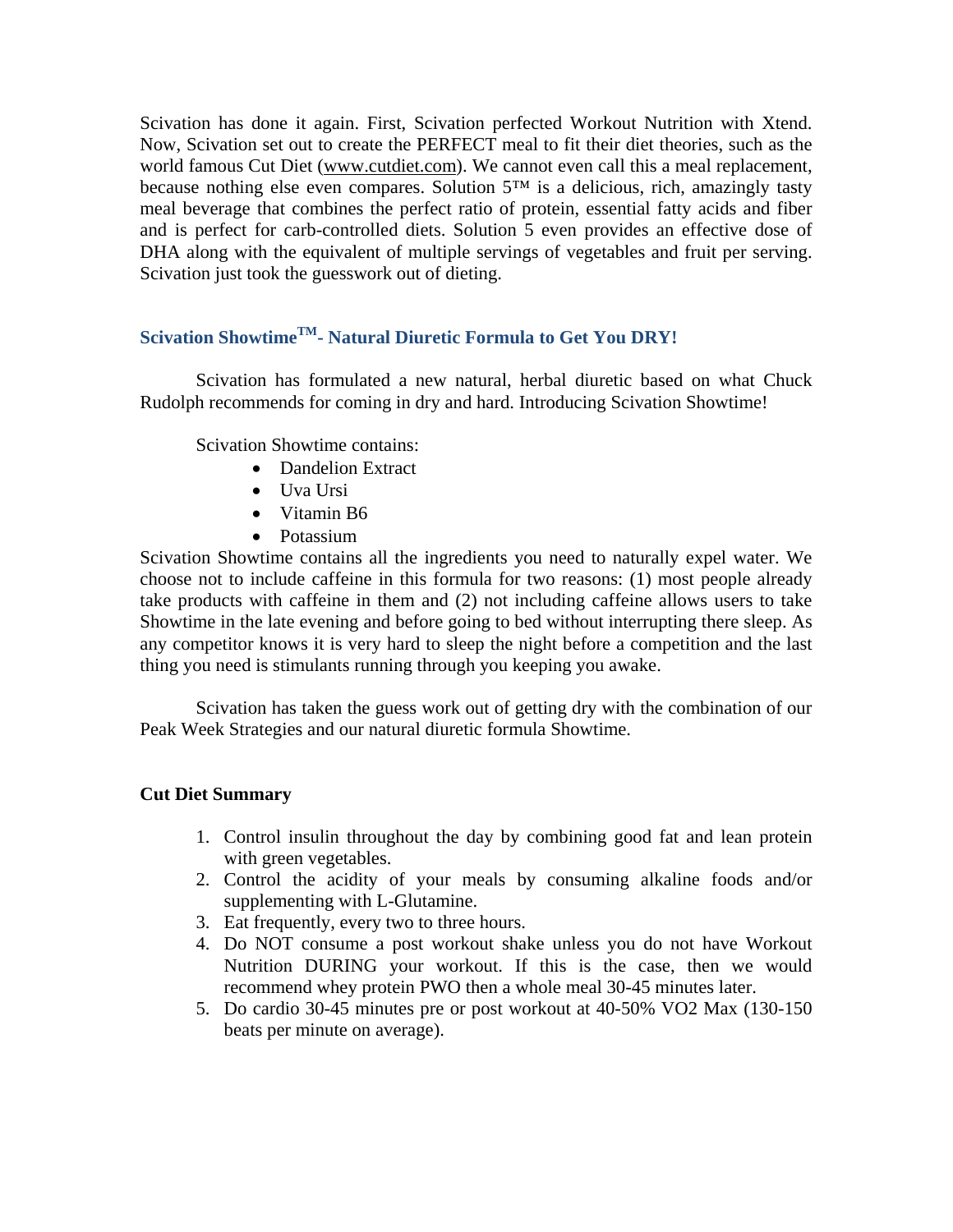# **Chapter 6 The Cut Diet**

This program is laid out for OPTIMAL RESULTS. However, with any diet, there needs to be some flexibility regardless of the goal in mind. Thus, here are some acceptable food choices when you have to venture off of the menu laid out in this chapter.

Cut Diet Food Measurements and Acceptable Sources

Carbohydrates: all equal to  $\sim$ 15g carbs

- \* Baked Sweet potato (no skin) 57gg or 2 oz
- \* Yams (no skin) 57g or 2 oz
- $*$  Oatmeal (Instant)  $\frac{1}{4}$  cup or  $20g$
- $*$  Rolled Oats ¼ cup or 20.25g
- \* Steel Cut Oats, dry 1/8 cup or 20g
- $*$  Honey  $\frac{3}{4}$  tbsp or 15.8g
- \* Grapefruit 6.5 oz or 184g
- \* Raisins 2 tbsp or 18.5g
- \* Orange 3.5 oz or 99g

\*Blueberries – 3.5 oz or 99g

Other than orange and grapefruit, these carb sources are meant for the Carb Meal and CANNOT be interchanged. The Carb Meal is designed as laid out for a reason and this is not a meal that can be changed when seeking optimal results.

Vegetables: all equal to  $\sim$ 5g carbs

- \* Asparagus 4 oz or 113 g
- \* Broccoli 78g or ½ cup
- \* Green Beans 62.5g or ½ cup
- \* Onions 53g or 1/3 cup
- \* Spinach 125g or 2/3 cup
- \* Celery 120g or 4.25 oz
- \* Cucumber 156g or 5.5 oz
- \* Green onions 50g or 1.75 oz
- \* Mushrooms 78g or 2.5 oz
- \* Tomato 90g or ½ cup
- \* Salad greens (lettuce, romaine) 165g or 3 cups

Our preferred vegetables are asparagus, broccoli, green beans and spinach. Use all other options sparingly.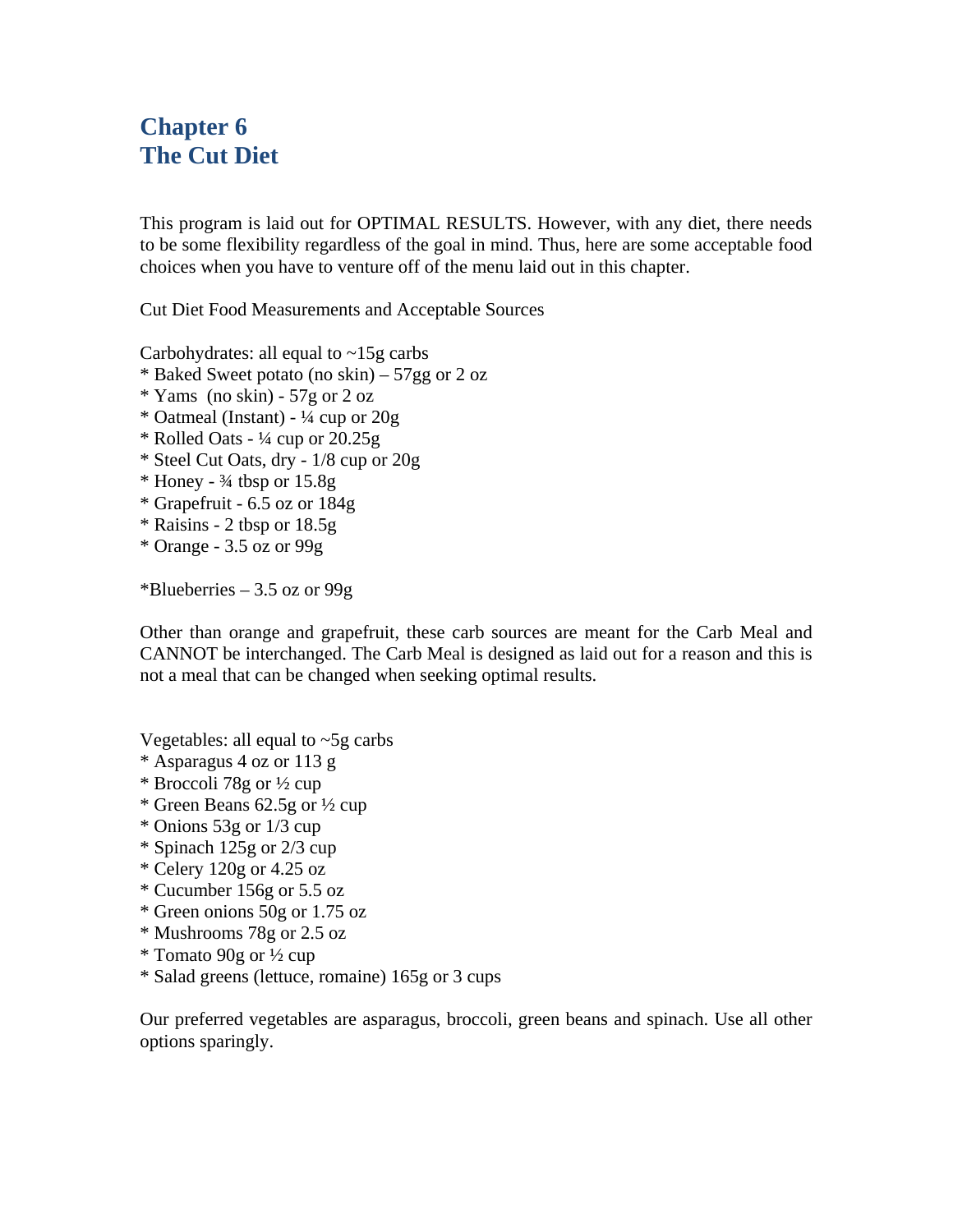Protein: All equal to  $\sim$ 7g protein

- \* Chicken breast (white meat) boneless/skinless 1 oz or 28.35g
- \* Turkey breast (LEAN) 1 oz or 28.35g
- \* Fresh fish (cod, haddock, halibut, tuna in water), tilapia 1 oz or 28.35g
- $*$  Egg whites 2 or 67g
- \* Egg Beaters ¼ cup or 2.15 oz or 61g
- \* Lean Sirloin/fillet ¾ oz or 21.25g

 \*NOTE: You can substitute 3oz of any of these protein choices for 1 scoop of Substance WPI if desired.

Fats: all equal to  $\sim$ 5g fat

- \* Avocado 1 oz or 28.35g
- \* Almonds (dry roasted)  $\frac{1}{3}$  oz or 1 tbsp or 8.6g (~6 pieces)
- \* Enova oil 1 Tsp or 4.5g
- \* Oil (olive or canola, Enova) 1 tsp or 4.5g or 0.16 oz
- \* Peanuts  $1/3$  oz or  $9.36g$  (~10 pieces)
- \* Peanut/Almond butter (smooth or crunchy) 2 tsp or 0.38 oz or 10.6g
- \* Salad dressing (Light, reduced-fat) 2 Tbsp or 30g
- \* Smart Balance spread 1 tbsp or 14g
- \* Walnuts 1Tbsp or 1/4 oz or 7.5g

Our preferred sources of fat are Almond Butter, Almonds, Avocado and Peanut Butter.

Based on the calorie equation above, here are different Cut Diet options depending on the individual.

\*Unless noted, measurements are based on cooked or steamed food.

| <b>1200 Calories</b> |       |                |     |                 | <b>Servings</b> |                |                |
|----------------------|-------|----------------|-----|-----------------|-----------------|----------------|----------------|
| <b>Meals</b>         | Carbs | <b>Protein</b> | Fat | <b>Calories</b> | Carbs           | <b>Protein</b> | Fat            |
| Meal 1               | 25    | 35             | 10  | 330             |                 | 5              | $\overline{2}$ |
| Meal 2               |       | 32             |     | 193             | 0.33            | 4.5            |                |
| Meal 3               |       | 21             | 10  | 194             | 0.33            | 3              | 2              |
| Meal 4               |       | 21             | 10  | 194             | 0.33            | 3              | 2              |
| Meal 5               |       | 21             | 5   | 149             | 0.33            | 3              |                |
| Meal 6               |       | 21             |     | 149             | 0.33            | 3              |                |
|                      |       |                |     |                 |                 |                |                |
| <b>Total</b>         | 50    | 151            | 45  | 1209            |                 |                |                |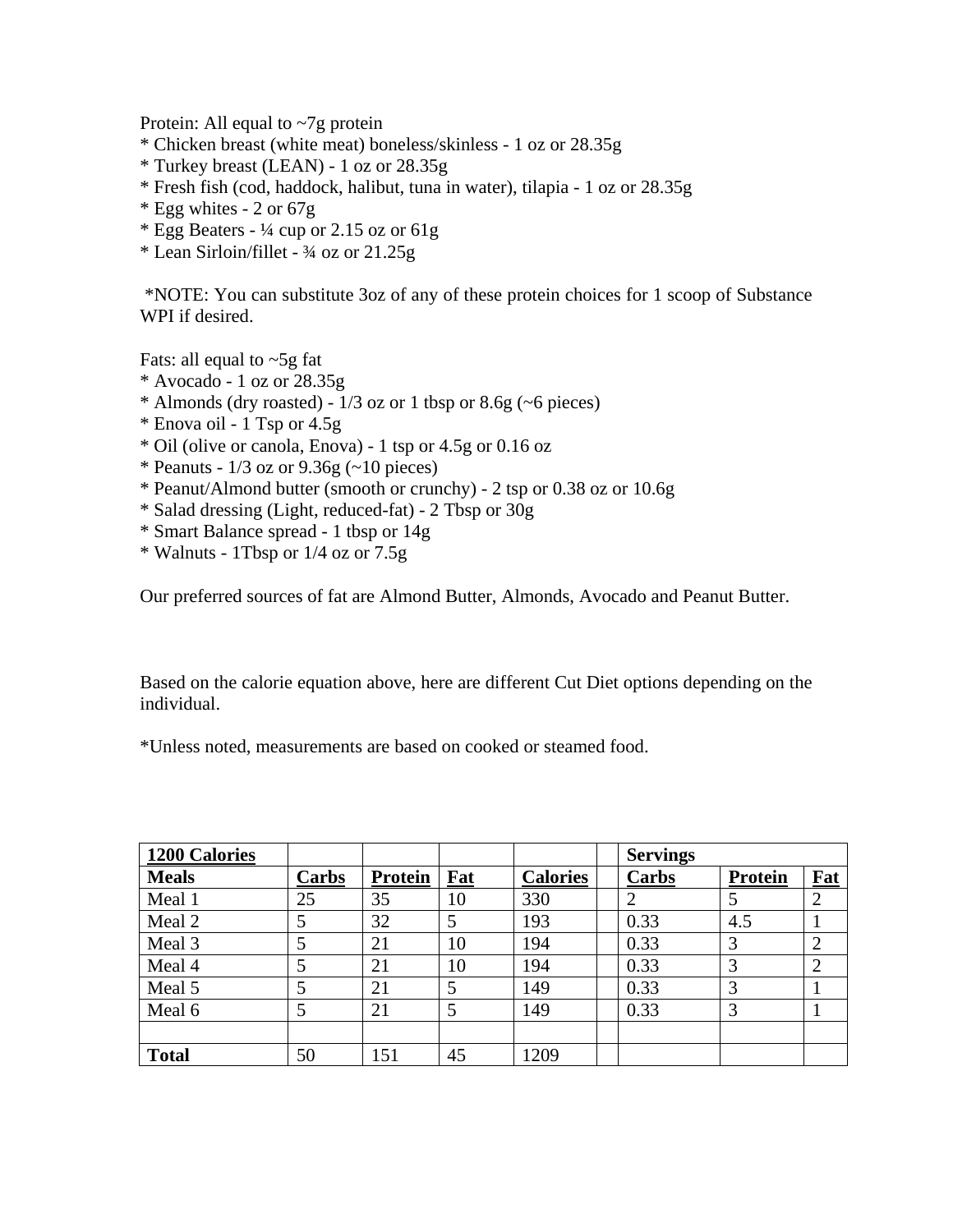| <b>1500 Calories</b> |       |                |     |                 | <b>Servings</b> |                |     |
|----------------------|-------|----------------|-----|-----------------|-----------------|----------------|-----|
| <b>Meals</b>         | Carbs | <b>Protein</b> | Fat | <b>Calories</b> | Carbs           | <b>Protein</b> | Fat |
| Meal 1               | 25    | 35             | 10  | 330             |                 | 5              |     |
| Meal 2               | 10    | 35             | 10  | 270             | 0.66            |                |     |
| Meal 3               | 10    | 35             | 10  | 270             | 0.66            |                |     |
| Meal 4               | 10    | 28             | 10  | 242             | 0.66            | 4              |     |
| Meal 5               | 5     | 28             | 10  | 222             | 0.33            | 4              |     |
| Meal 6               |       | 28             |     | 177             | 0.33            | 4              |     |
|                      |       |                |     |                 |                 |                |     |
| <b>Total</b>         | 65    | 189            | 55  | 1511            |                 |                |     |

| 1750 Calories |       |                |     |                 | <b>Servings</b> |                |     |
|---------------|-------|----------------|-----|-----------------|-----------------|----------------|-----|
| <b>Meals</b>  | Carbs | <b>Protein</b> | Fat | <b>Calories</b> | Carbs           | <b>Protein</b> | Fat |
| Meal 1        | 25    | 35             | 10  | 330             |                 |                |     |
| Meal 2        | 10    | 35             | 10  | 270             | 0.66            | 5              |     |
| Meal 3        | 10    | 35             | 10  | 270             | 0.66            |                |     |
| Meal 4        | 10    | 35             | 10  | 270             | 0.66            |                |     |
| Meal 5        | 10    | 35             | 10  | 270             | 0.66            | 5              | 2   |
| Meal 6        | 25    | 35             | 10  | 330             |                 |                |     |
|               |       |                |     |                 |                 |                |     |
| <b>Total</b>  | 90    | 210            | 60  | 1740            |                 |                |     |

| 2000 Calories |       |                |     |                 | <b>Servings</b> |                |     |
|---------------|-------|----------------|-----|-----------------|-----------------|----------------|-----|
| <b>Meals</b>  | Carbs | <b>Protein</b> | Fat | <b>Calories</b> | <b>Carbs</b>    | <b>Protein</b> | Fat |
| Meal 1        | 25    | 42             | 15  | 403             |                 | 6              | 3   |
| Meal 2        | 10    | 42             | 10  | 298             | 0.66            | 6              |     |
| Meal 3        | 10    | 42             | 10  | 298             | 0.66            | 6              |     |
| Meal 4        | 10    | 42             | 10  | 298             | 0.66            | 6              |     |
| Meal 5        | 10    | 42             | 10  | 298             | 0.66            | 6              |     |
| Meal 6        | 25    | 35             | 15  | 375             |                 |                |     |
|               |       |                |     |                 |                 |                |     |
| <b>Total</b>  | 90    | 245            | 70  | 1970            |                 |                |     |

| 2250 Calories |       |                |     |                 | <b>Servings</b> |                |     |
|---------------|-------|----------------|-----|-----------------|-----------------|----------------|-----|
| <b>Meals</b>  | Carbs | <b>Protein</b> | Fat | <b>Calories</b> | Carbs           | <b>Protein</b> | Fat |
| Meal 1        | 30    | 42             | 15  | 423             |                 | 6              |     |
| Meal 2        | 10    | 49             | 10  | 326             | 0.66            |                |     |
| Meal 3        | 10    | 49             | 15  | 371             | 0.66            |                |     |
| Meal 4        | 10    | 49             | 15  | 371             | 0.66            |                |     |
| Meal 5        | 10    | 49             | 10  | 326             | 0.66            |                |     |
| Meal 6        | 30    | 42             | 15  | 423             |                 | 6              |     |
| <b>Total</b>  | 100   | 280            | 80  | 2240            |                 |                |     |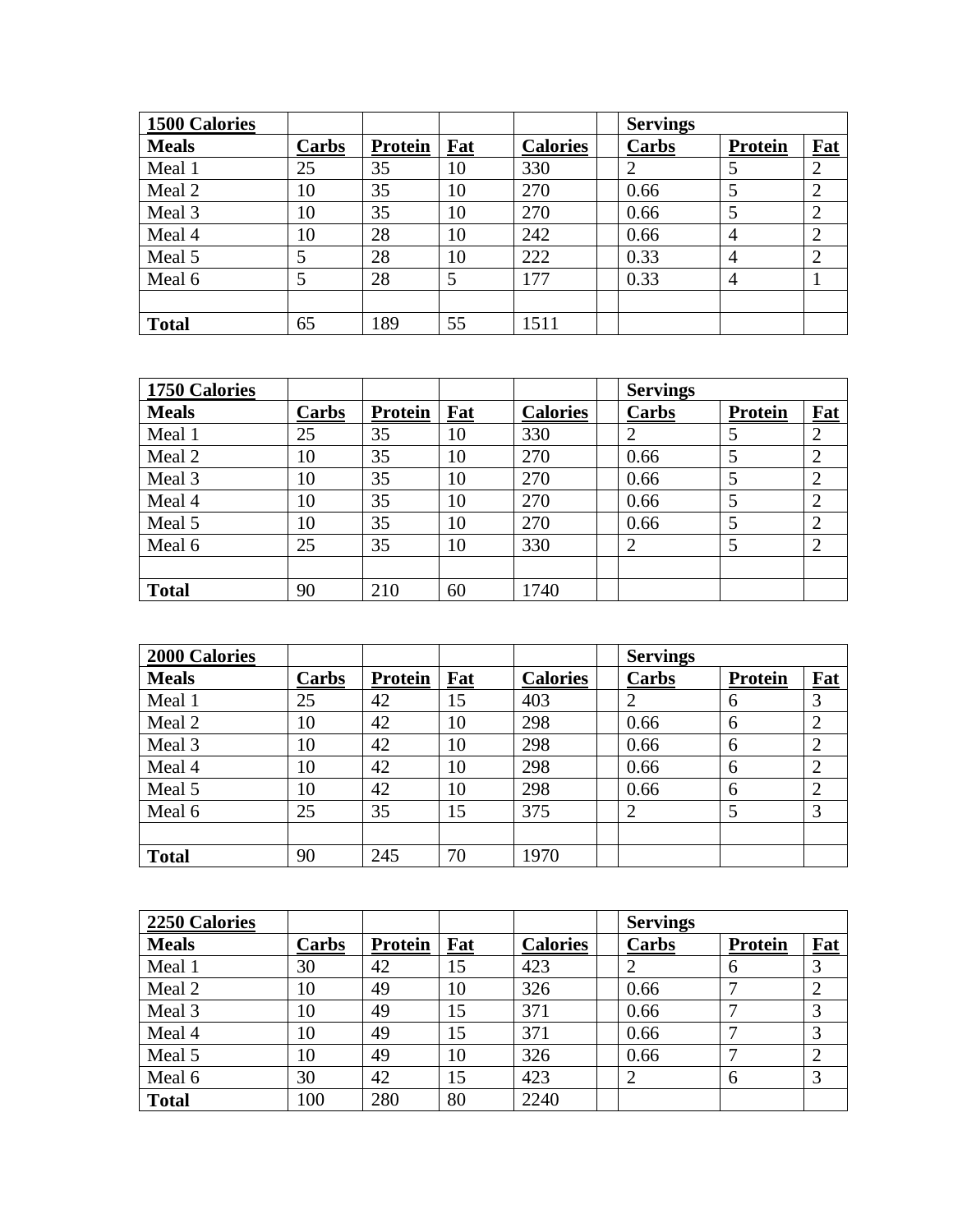| <b>2500 Calories</b> |       |                |     |                 | <b>Servings</b> |                |     |
|----------------------|-------|----------------|-----|-----------------|-----------------|----------------|-----|
| <b>Meals</b>         | Carbs | <b>Protein</b> | Fat | <b>Calories</b> | Carbs           | <b>Protein</b> | Fat |
| Meal 1               | 30    | 49             | 15  | 451             |                 |                |     |
| Meal 2               | 15    | 49             | 15  | 391             |                 |                |     |
| Meal 3               | 15    | 49             | 15  | 391             |                 | Ξ              |     |
| Meal 4               | 15    | 49             | 15  | 391             |                 | Ξ              |     |
| Meal 5               | 15    | 49             | 15  | 391             |                 |                | 3   |
| Meal 6               | 30    | 49             | 15  | 451             |                 | σ              | 3   |
|                      |       |                |     |                 |                 |                |     |
| <b>Total</b>         | 120   | 294            | 90  | 2466            |                 |                |     |

| 2750 Calories |       |         |     |                 | <b>Servings</b> |                |                |
|---------------|-------|---------|-----|-----------------|-----------------|----------------|----------------|
| <b>Meals</b>  | Carbs | Protein | Fat | <b>Calories</b> | Carbs           | <b>Protein</b> | Fat            |
| Meal 1        | 30    | 49      | 20  | 496             |                 |                | 4              |
| Meal 2        | 15    | 49      | 20  | 436             |                 |                | $\overline{4}$ |
| Meal 3        | 15    | 49      | 20  | 436             |                 |                | 4              |
| Meal 4        | 15    | 49      | 20  | 436             |                 |                | $\overline{4}$ |
| Meal 5        | 15    | 49      | 20  | 436             |                 | −              | $\overline{4}$ |
| Meal 6        | 30    | 49      | 20  | 496             | $\overline{2}$  | Ξ              | $\overline{4}$ |
|               |       |         |     |                 |                 |                |                |
| <b>Total</b>  | 120   | 294     | 120 | 2736            |                 |                |                |

| 3000 Calories |       |         |     |                 | <b>Servings</b> |                |                |
|---------------|-------|---------|-----|-----------------|-----------------|----------------|----------------|
| <b>Meals</b>  | Carbs | Protein | Fat | <b>Calories</b> | Carbs           | <b>Protein</b> | Fat            |
| Meal 1        | 30    | 49      | 20  | 496             |                 |                | 4              |
| Meal 2        | 30    | 49      | 20  | 496             | $\overline{2}$  | −              | $\overline{4}$ |
| Meal 3        | 30    | 49      | 20  | 496             | ∠               | -              | 4              |
| Meal 4        | 30    | 49      | 20  | 496             |                 |                | $\overline{4}$ |
| Meal 5        | 30    | 49      | 20  | 496             | っ               | −              | $\overline{4}$ |
| Meal 6        | 30    | 49      | 20  | 496             | ∍<br>∠          | −              | 4              |
|               |       |         |     |                 |                 |                |                |
| <b>Total</b>  | 180   | 294     | 120 | 2976            |                 |                |                |

| 3500 Calories |       |         |     |                 | <b>Servings</b> |                |     |
|---------------|-------|---------|-----|-----------------|-----------------|----------------|-----|
| <b>Meals</b>  | Carbs | Protein | Fat | <b>Calories</b> | Carbs           | <b>Protein</b> | Fat |
| Meal 1        | 30    | 49      | 20  | 496             |                 |                |     |
| Meal 2        | 30    | 49      | 20  | 496             |                 |                |     |
| Meal 3        | 30    | 49      | 20  | 496             |                 |                |     |
| Meal 4        | 30    | 49      | 20  | 496             |                 |                |     |
| Meal 5        | 30    | 49      | 20  | 496             |                 |                |     |
| Meal 6        | 30    | 49      | 20  | 496             |                 |                |     |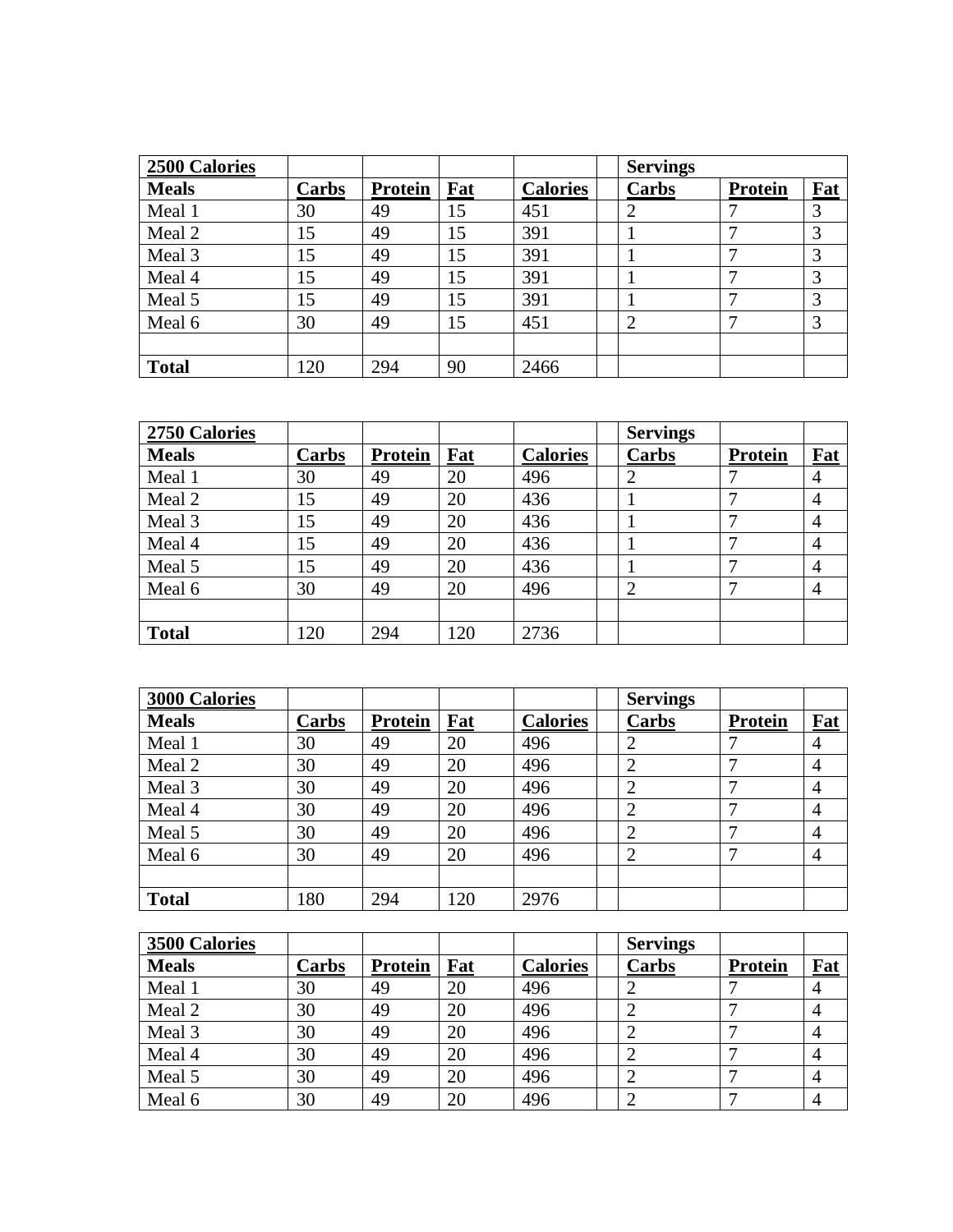| Meal         | 30                | $\Delta$ Q | ററ<br>∠∪ | 496                | ∼ | - |  |
|--------------|-------------------|------------|----------|--------------------|---|---|--|
| <b>Total</b> | $1 \Omega$<br>210 | 212<br>343 | 140      | 3472<br>$\sqrt{2}$ |   |   |  |

| <b>4000 Calories</b> |       |         |     |                 | <b>Servings</b> |                 |                |
|----------------------|-------|---------|-----|-----------------|-----------------|-----------------|----------------|
| <b>Meals</b>         | Carbs | Protein | Fat | <b>Calories</b> | Carbs           | <b>Protein</b>  | Fat            |
| Meal 1               | 30    | 49      | 20  | 496             | 2               |                 | 4              |
| Meal 2               | 30    | 49      | 20  | 496             | $\overline{2}$  | ⇁               | $\overline{4}$ |
| Meal 3               | 30    | 49      | 20  | 496             | $\overline{2}$  | $\mathbf{\tau}$ | $\overline{4}$ |
| Meal 4               | 30    | 49      | 20  | 496             | $\overline{2}$  | $\mathbf{r}$    | $\overline{4}$ |
| Meal 5               | 30    | 49      | 20  | 496             | $\overline{2}$  | ┑               | 4              |
| Meal 6               | 30    | 49      | 20  | 496             | $\overline{2}$  | ⇁               | $\overline{4}$ |
| Meal 7               | 30    | 49      | 20  | 496             | ◠               | $\mathbf{\tau}$ | $\overline{4}$ |
| Meal 8               | 30    | 49      | 20  | 496             | $\overline{2}$  | 7               | $\overline{4}$ |
| <b>Total</b>         | 240   | 392     | 160 | 3968            |                 |                 |                |

Here are some sample Cut Diet menus for different calorie levels.

#### **Cut Diet 1200**

DURING Workout Shake  $= 4-8$  scoops Xtend (Bodyweight pending  $-0.17$ g BCAAs/lb bodyweight) in 20-24 oz cold water

## **Meal 1**

8 egg whites 1 whole egg 1.33 cup steamed spinach 6 almonds 6.5 oz PEELED ruby red grapefruit or 99g blueberries **35g protein, 25g carbohydrates, 10g fat**

#### **Meal 2**

#### **1.75 scoops Scivation Whey**

4 tsp peanut butter or 12 almonds or 1 oz avocado 1/2 cup steamed Broccoli or green beans or 4 oz steamed asparagus **35g protein, 5g carbohydrates, 10g fat** 

#### **Meal 3**

3 oz grilled chicken breast **or** halibut/tilapia **or** Sirloin fillet **or** Tuna (albacore packed/canned in water) ½ cup steamed Broccoli or green beans or 4 oz steamed asparagus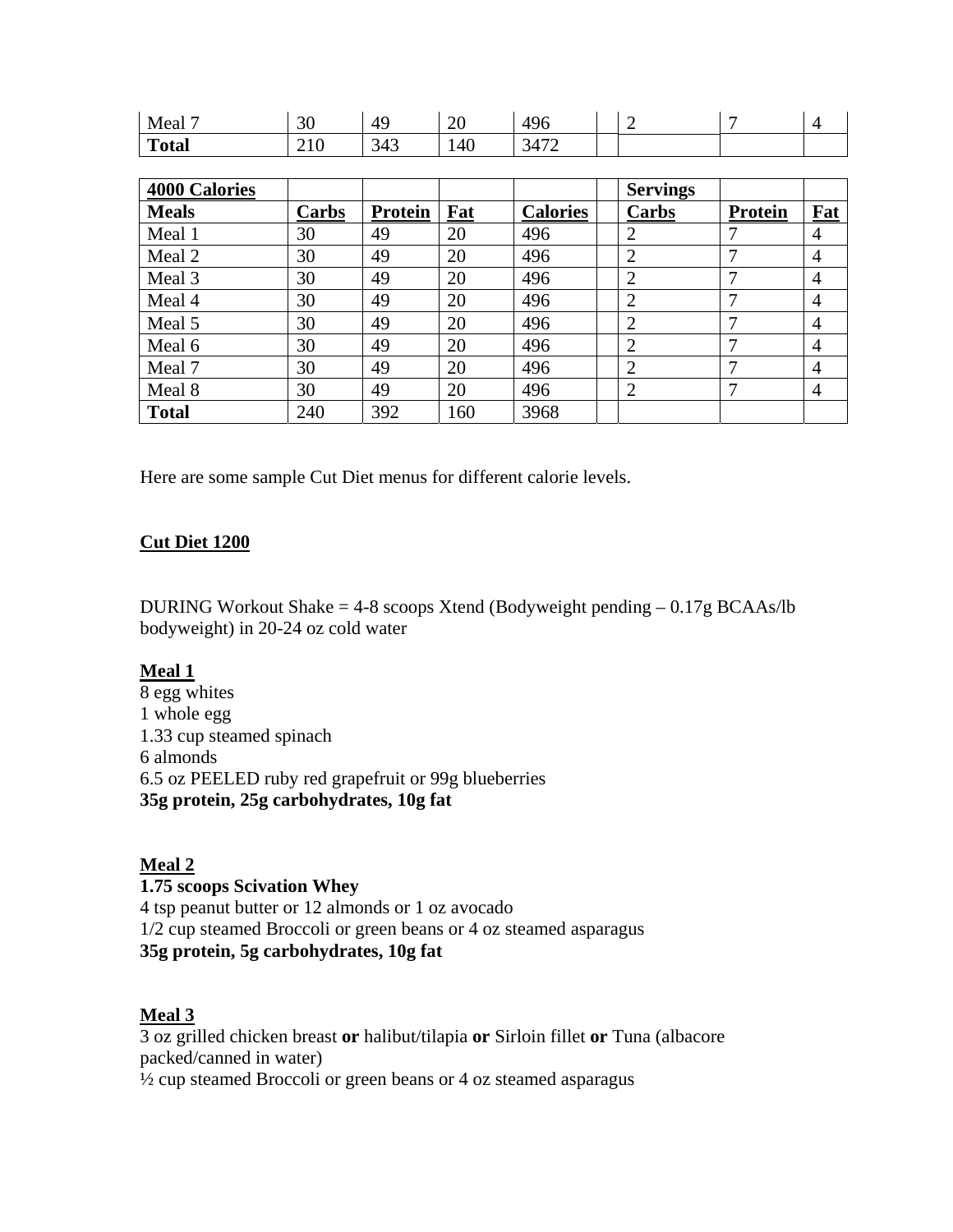### 4 tsp peanut butter or 12 almonds or 2 oz avocado **21g protein, 5g carbohydrates, 10g fat**

## **Meal 4**

1 scoop Scivation Whey ½ cup steamed Broccoli or green beans or 4 oz steamed asparagus 4 tsp peanut butter or 12 almonds or 2 oz avocado **21g protein, 5g carbohydrates, 10g fat**

## **Meal 5**

3 oz grilled chicken breast **or** halibut/tilapia **or** Sirloin fillet **or** Tuna (albacore packed/canned in water)+ 5g GlutaForm 6 almonds ½ cup steamed Broccoli or green beans or 4 oz steamed asparagus **21g protein, 5g carbohydrates, 5g fat** 

## **Meal 6**

3 oz grilled chicken breast **or** halibut/tilapia **or** Sirloin fillet **or** Tuna (albacore packed/canned in water)  $\frac{1}{2}$  cup steamed Broccoli or green beans or 4 oz steamed asparagus 1 oz avocado **21g protein, 5g carbohydrates, 5g fat** 

```
Protein – 151g = 604 Calories, Carbohydrates (not including Carbohydrate night) – 
50g = 200 Calories, Fat – 45g = 405 Calories 
Total Calories – 1209 Calories NON-carbohydrate night 
Total Calories – 1535 – Carbohydrate nights
```
Every 18th meal is the Carb meal. It is the last meal and it replaces Meal 6. The Carb Meal must be eaten in this order.

1 cup steamed green beans or 12 oz asparagus = 10g carbohydrates

 $\frac{1}{2}$  cup oatmeal (measured dry then add water and microwave) = 30g carbohydrates 6.5 oz PEELED ruby red grapefruit or 99g blueberries **= 15g carbohydrates**  4-6 packets splenda for sweetening 12 almonds  $= 10g$  fat  $4$  oz yam or sweet potato =  $30g$  carbohydrates 2 tsp peanut butter or almond butter  $=$  5g fat 4-6 packets splenda for sweetening

85g Carbohydrates =  $340$  Kcals,  $15g$  Fat =  $135$  Kcals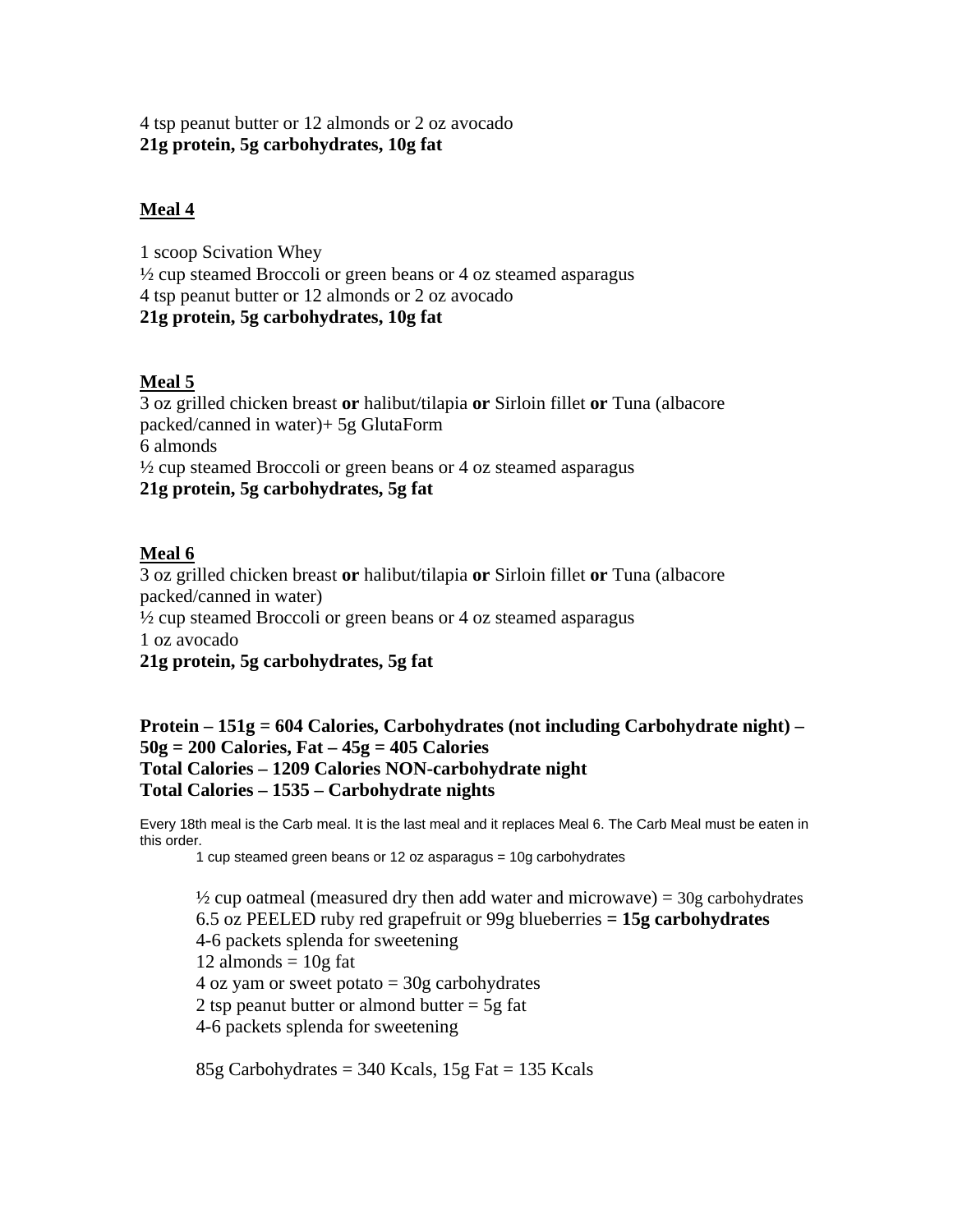## **Cut Diet 1500**

DURING Workout Shake  $= 4-8$  scoops Xtend (Bodyweight pending  $-0.17g$  BCAAs/lb bodyweight) in 20-24 oz cold water

## **Meal 1**

8 egg whites 1 whole egg 1.33cup steamed spinach 6 almonds 6.5 oz PEELED ruby red grapefruit or 99g blueberries **35g protein, 25g carbohydrates, 10g fat** 

## **Meal 2**

1.75 scoops Scivation Whey 4 tsp peanut butter or 12 almonds or 2 oz avocado 1 cup steamed Broccoli or green beans or 8 oz steamed asparagus 35g protein, 10g carbohydrates, 10g fat

## **Meal 3**

5 oz grilled chicken breast **or** halibut/tilapia **or** Sirloin fillet **or** Tuna (albacore packed/canned in water) 1 cup steamed Broccoli or green beans or 8 oz steamed asparagus

4 tsp peanut butter or 12 almonds or 2 oz avocado

## **35g protein, 10g carbohydrates, 10g fat**

## **Meal 4**

4 oz grilled chicken breast **or** halibut/tilapia **or** Sirloin fillet **or** Tuna (albacore packed/canned in water) 1 cup steamed Broccoli or green beans or 8 oz steamed asparagus 4 tsp peanut butter or 12 almonds or 2 oz avocado **28g protein, 10g carbohydrates, 10g fat** 

## **Meal 5**

1.75 scoops Scivation Whey 12 almonds  $\frac{1}{2}$  cup steamed Broccoli or green beans or 4 oz steamed asparagus **35g protein, 5g carbohydrates, 10g fat** 

## **Meal 6**

4 oz grilled chicken breast **or** halibut/tilapia **or** Sirloin fillet **or** Tuna (albacore packed/canned in water) ½ cup steamed Broccoli or green beans or 4 oz steamed asparagus 1 oz avocado **28g protein, 5g carbohydrates, 5g fat**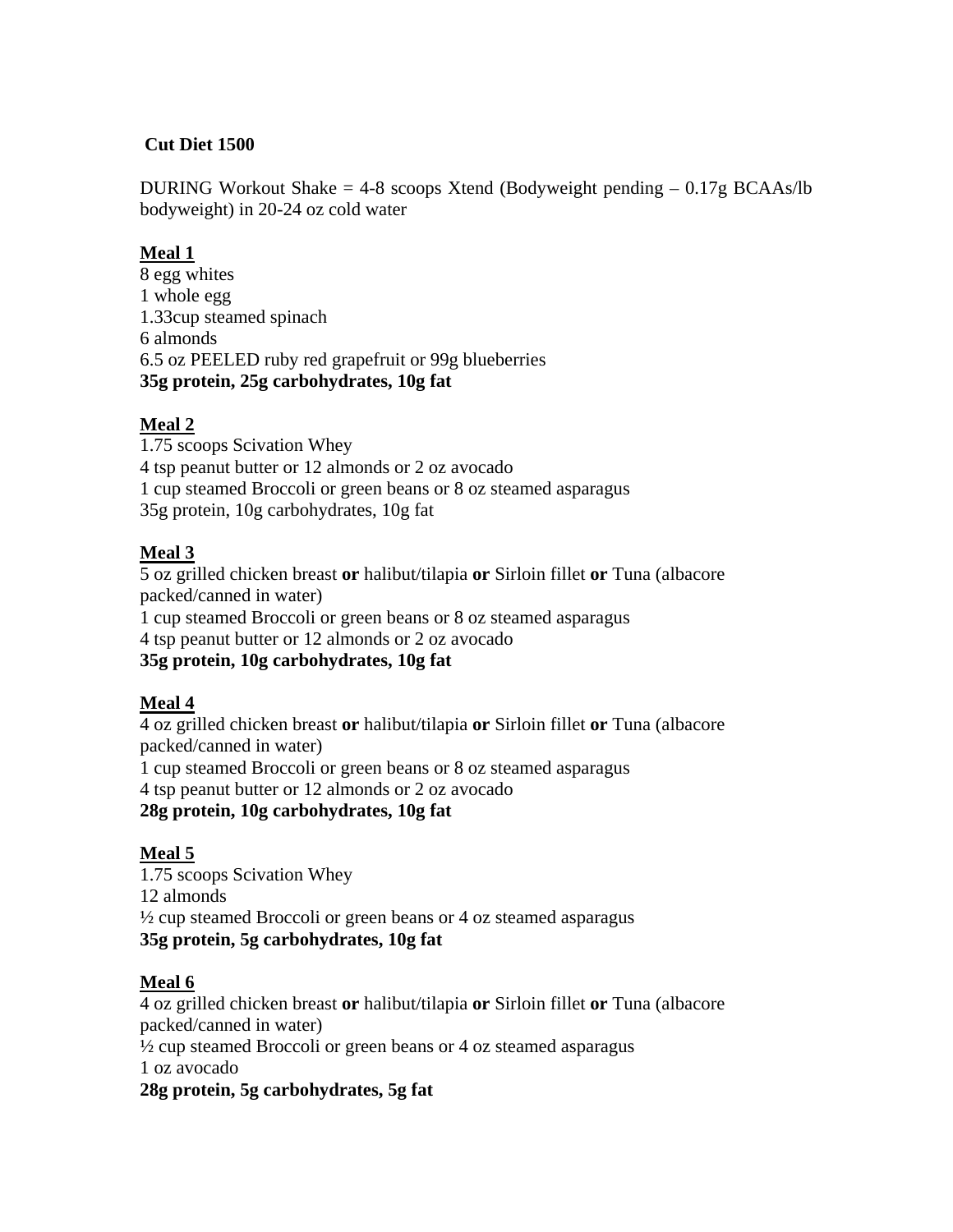```
Protein – 190g = 760 Calories, Carbohydrates (not including Carbohydrate night) – 
65g = 260 Calories, Fat – 55g = 495 Calories 
Total Calories – 1515 Calories NON-carbohydrate night 
Total Calories – 1938 – Carbohydrate nights
```
Every 18th meal is the Carb meal. It is the last meal and it replaces Meal 6. The Carb Meal must be eaten in this order.

Meal must be eaten in this order.

1.5 cup steamed green beans or 12 oz asparagus = 15g carbohydrates  $\frac{1}{2}$  cup oatmeal (measured dry then add water and microwave) = 30g carbohydrates 6.5 oz PEELED ruby red grapefruit or 99g blueberries **= 15g carbohydrates**  4-6 packets splenda for sweetening 12 almonds  $= 10g$  fat 6 oz yam or sweet potato  $= 45$ g carbohydrates 4 tsp peanut butter or almond butter  $= 10g$  fat 4-6 packets splenda for sweetening

105g Carbohydrates  $= 420$  Kcals,  $20g$  Fat  $= 180$  Kcals

#### **Cut Diet 1750**

DURING Workout Shake = with 4-8 scoops Xtend (Bodyweight pending  $-0.17g$ ) BCAAs/lb bodyweight) in 20-24 oz cold water

## **Meal 1**

8 egg whites 1 whole egg 1.33 cup steamed spinach 12 almonds 6.5 oz PEELED ruby red grapefruit – Splenda packets can be used to sweeten if desired **35g protein, 25g carbohydrates, 15g fat** 

### **Meal 2** 2 scoops Scivation Whey 2 tbsp peanut butter or 18 almonds 1 cup steamed Broccoli or green beans or 8 oz steamed asparagus **42g protein, 10g carbohydrates, 15g fat**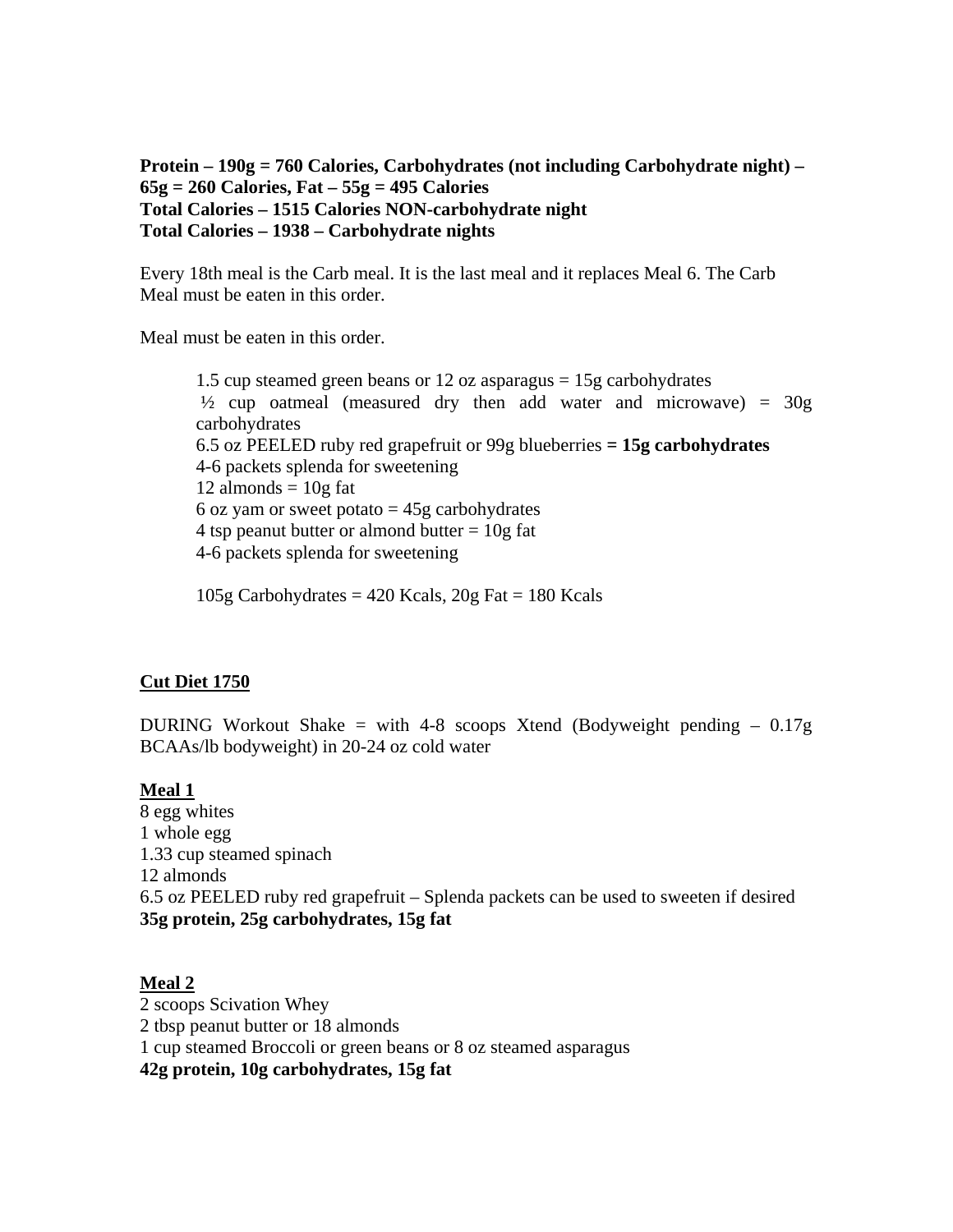## **Meal 3**

5 oz grilled chicken breast **or** halibut/tilapia **or** Sirloin fillet **or** Tuna (albacore packed/canned in water)

1 cup steamed Broccoli or green beans or 8 oz steamed asparagus

4 tsp peanut butter or 12 almonds

## **35g protein, 10g carbohydrates, 10g fat**

## **Meal 4**

5 oz grilled chicken breast **or** halibut/tilapia **or** Sirloin fillet **or** Tuna (albacore packed/canned in water)

1 cup steamed Broccoli or green beans or 8 oz steamed asparagus

4 tsp peanut butter or 12 almonds

## **35g protein, 10g carbohydrates, 10g fat**

## **Meal 5**

5 oz grilled chicken breast **or** halibut/tilapia **or** Sirloin fillet **or** Tuna (albacore packed/canned in water)+ 5g GlutaForm 12 almonds 1 cup steamed Broccoli or green beans or 8 oz steamed asparagus

**35g protein, 10g carbohydrates, 10g fat** 

## **Meal 6**

1.75 scoops Scivation Whey ½ cup steamed Broccoli or green beans or 4oz asparagus 1 oz avocado 6.5 oz PEELED ruby red grapefruit or 99g blueberries **35g protein, 25g carbohydrates, 5g fat** 

**Protein – 214g = 856 Calories, Carbohydrates (not including Carbohydrate night) – 85g = 340 Calories, Fat – 65g = 585 Calories Total Calories – 1781 Calories NON-carbohydrate night Total Calories – 2236 – Carbohydrate nights** 

### **Every 18th meal is the Carb meal. It is the last meal and it replaces Meal 6. The Carb**

Meal must be eaten in this order.

1.5 cup steamed green beans or 12 oz asparagus = 15g carbohydrates

 $\frac{1}{2}$  cup oatmeal (measured dry then add water and microwave) = 30g carbohydrates

6.5 oz PEELED ruby red grapefruit or 99g blueberries **= 15g carbohydrates**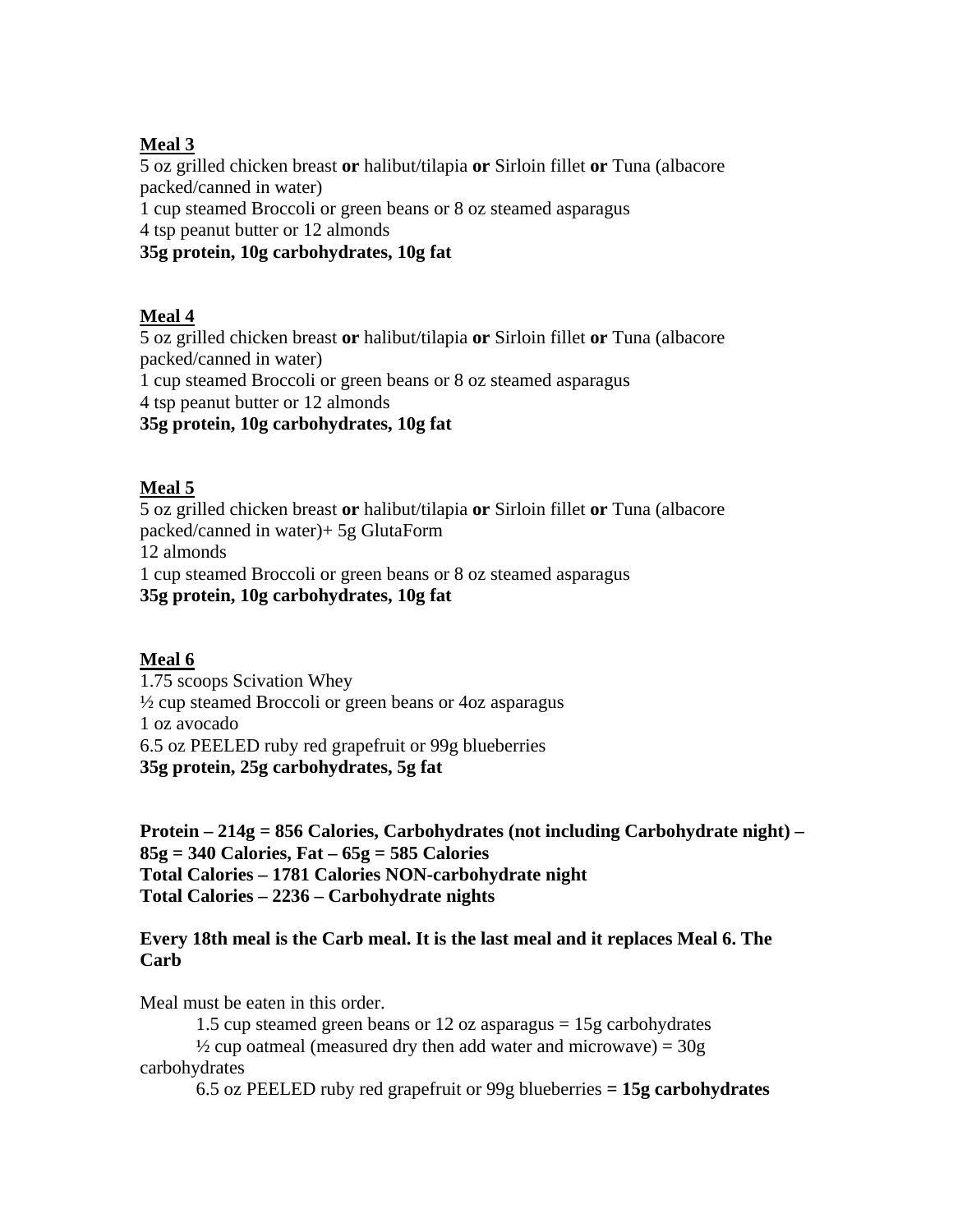4-6 packets splenda for sweetening 12 almonds  $= 10g$  fat 8 oz yam or sweet potato  $= 60$ g carbohydrates 2 tsp peanut butter or almond butter  $= 10g$  fat 4-6 packets splenda for sweetening

120g Carbohydrates = 480 Kcals,  $20g$  Fat = 180 Kcals

### **Cut Diet** 2000

**DURING Workout Shake** = 4-8 scoops Xtend (Bodyweight pending – 0.17g BCAAs/lb bodyweight) in 20-24 oz cold water

| 6 egg whites                                         |
|------------------------------------------------------|
| 1 whole egg                                          |
| 2 oz grilled chicken breast                          |
| 1.33 cup steamed spinach                             |
| 12 almonds                                           |
| 6.5 oz PEELED ruby red grapefruit or 99g blueberries |
|                                                      |

### **42g protein, 25g carbohydrates, 15g fat**

Meal 2 2 scoops Scivation Whey 2 tbsp peanut butter **or** 18 almonds 1 cup steamed Broccoli or green beans or 8 oz steamed asparagus

## **42g protein, 10g carbohydrates, 15g fat**

Meal 3 6 oz grilled chicken breast **or** halibut/tilapia **or** Sirloin fillet **or** Tuna (albacore packed/canned in water) 1 cup steamed Broccoli or green beans or 8 oz steamed asparagus 2 tbsp peanut butter **or** 18 almonds

## **42g protein, 10g carbohydrates, 15g fat**

Meal 4 2 scoops Scivation Whey 1 cup steamed Broccoli or green beans or 8 oz steamed asparagus 4 tsp peanut butter **or** 12 almonds

## **42g protein, 10g carbohydrates, 10g fat**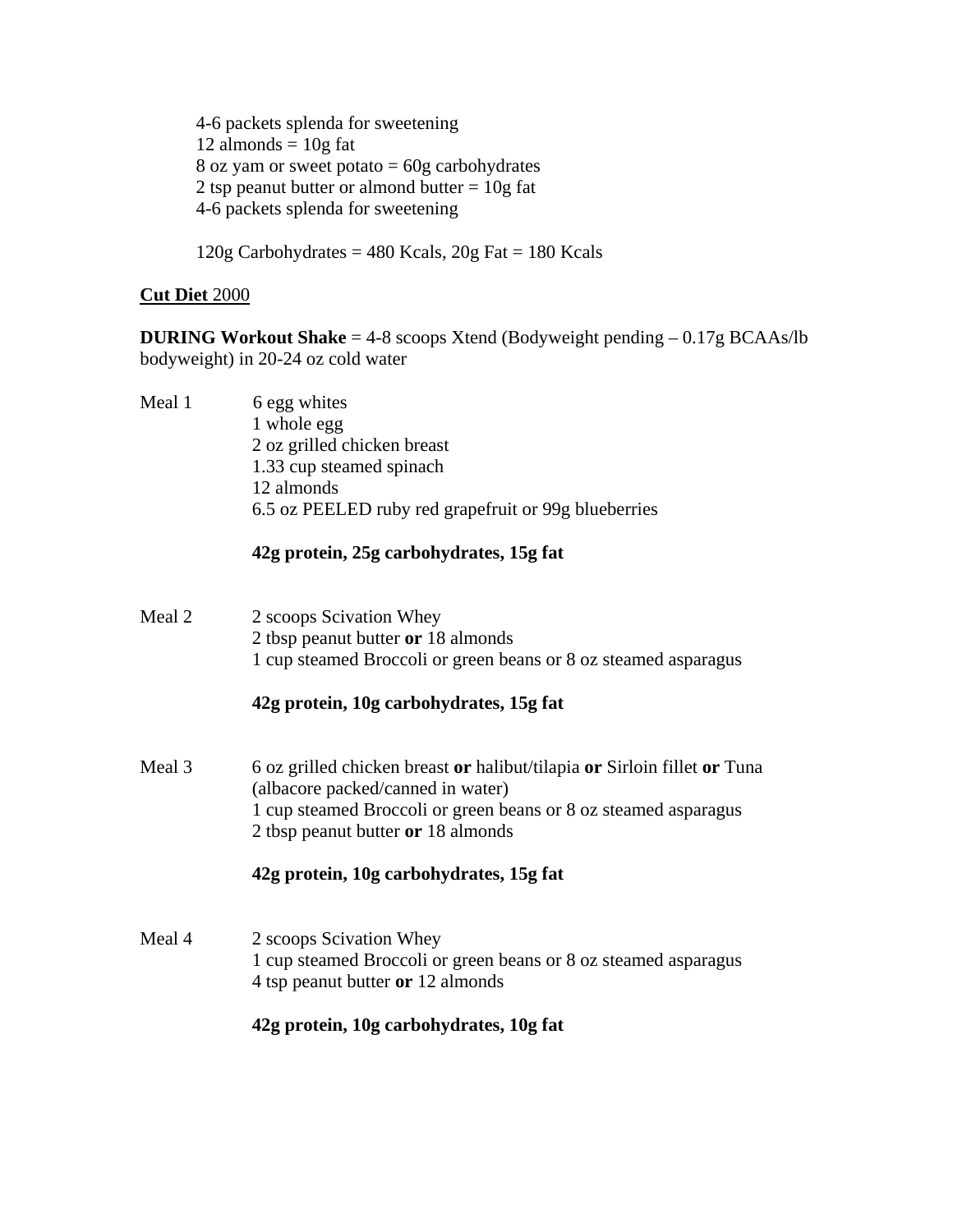Meal 5 6 oz grilled chicken breast **or** halibut/tilapia **or** Sirloin fillet **or** Tuna (albacore packed/canned in water)+ 5g GlutaForm 12 almonds 6.5 oz PEELED ruby red grapefruit or 99g blueberries 1 cup steamed Broccoli or green beans or 8 oz steamed asparagus

#### **42g protein, 25g carbohydrates, 10g fat**

Meal 6 5 oz grilled chicken breast **or** halibut/tilapia **or** Sirloin fillet **or** Tuna (albacore packed/canned in water) ½ cup steamed Broccoli or green beans or 4oz asparagus 1 oz avocado

**35g protein, 5g carbohydrates, 5g fat**

**Protein – 245g = 980 Calories, Carbohydrates** (not including Carbohydrate night) **– 85g = 340 Calories, Fat – 70g = 630 Calories** 

**Total Calories – 1950 Calories NON-carbohydrate night Total Calories – 2495 Calories – Carbohydrate nights** 

### **Every 18th meal is the Carb meal. It is the last meal and it replaces Meal 6. The Carb Meal must be eaten in this order.**

1.5 cups steamed green beans or 12 oz asparagus = 15g carbohydrates

 $\frac{3}{4}$  cup oatmeal (measured dry then add water and microwave) =  $\frac{45g}{4}$ carbohydrates

6.5 oz PEELED ruby red grapefruit or 99g blueberries **= 15g carbohydrates** 4-6 packets splenda for sweetening  $18$  almonds =  $15g$  fat 6 oz yam or sweet potato  $= 45$ g carbohydrates 2 tbsp peanut butter or almond butter  $= 15g$  fat 4-6 packets splenda for sweetening

120g Carbohydrates = 480 Kcals,  $30g$  Fat = 270 Kcals

#### **Cut Diet** 2250

**DURING Workout Shake** = 4-8 scoops Xtend (Bodyweight pending – 0.17g BCAAs/lb bodyweight) in 20-24 oz cold water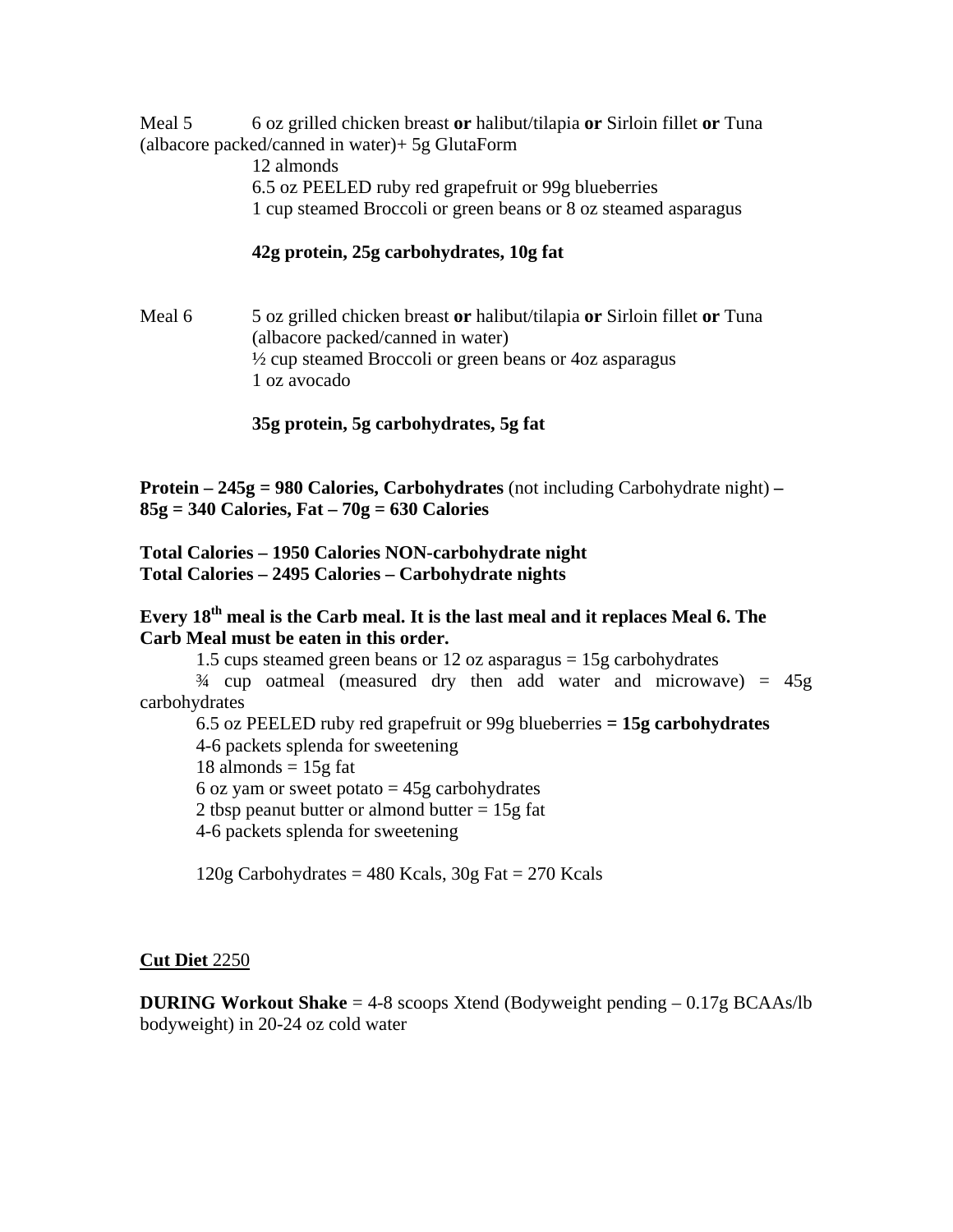| Meal 1 | 10 egg whites<br>1 whole egg<br>1.5 cup steamed Broccoli or green beans or 12 oz steamed asparagus<br>12 almonds<br>6.5 oz PEELED ruby red grapefruit or 99g blueberries                                                                                          |
|--------|-------------------------------------------------------------------------------------------------------------------------------------------------------------------------------------------------------------------------------------------------------------------|
|        | 42g protein, 30g carbohydrates, 15g fat                                                                                                                                                                                                                           |
| Meal 2 | 2.5 scoops Scivation Whey<br>4tsp peanut butter or 12 almonds<br>1 cup steamed Broccoli or green beans or 8 oz steamed asparagus<br>49g protein, 10g carbohydrates, 10g fat                                                                                       |
| Meal 3 | 7 oz grilled chicken breast or halibut/tilapia or Sirloin fillet or Tuna<br>(albacore packed/canned in water)<br>1 cup steamed Broccoli or green beans or 8 oz steamed asparagus<br>2 tbsp peanut butter or 18 almonds<br>49g protein, 10g carbohydrates, 15g fat |
| Meal 4 | 2.5 scoops Scivation Whey<br>1 cup steamed Broccoli or green beans or 8 oz steamed asparagus<br>2 tbsp peanut butter or 18 almonds<br>49g protein, 10g carbohydrates, 15g fat                                                                                     |
| Meal 5 | 7 oz grilled chicken breast or halibut/tilapia or Sirloin fillet or Tuna<br>(albacore packed/canned in water)+ 5g GlutaForm<br>12 almonds<br>1 cup steamed Broccoli or green beans or 8 oz steamed asparagus<br>49g protein, 10g carbohydrates, 10g fat           |
| Meal 6 | 6 oz grilled chicken breast or halibut/tilapia or Sirloin fillet or Tuna<br>(albacore packed/canned in water)<br>1.5 cup steamed Broccoli or green beans or 12oz asparagus<br>3 oz avocado<br>oz PEELED ruby red grapefruit or 99g blueberries<br>6.5             |
|        | 42g nrotein. 30g carhohydrates. 15g fat.                                                                                                                                                                                                                          |

## **42g protein, 30g carbohydrates, 15g fat**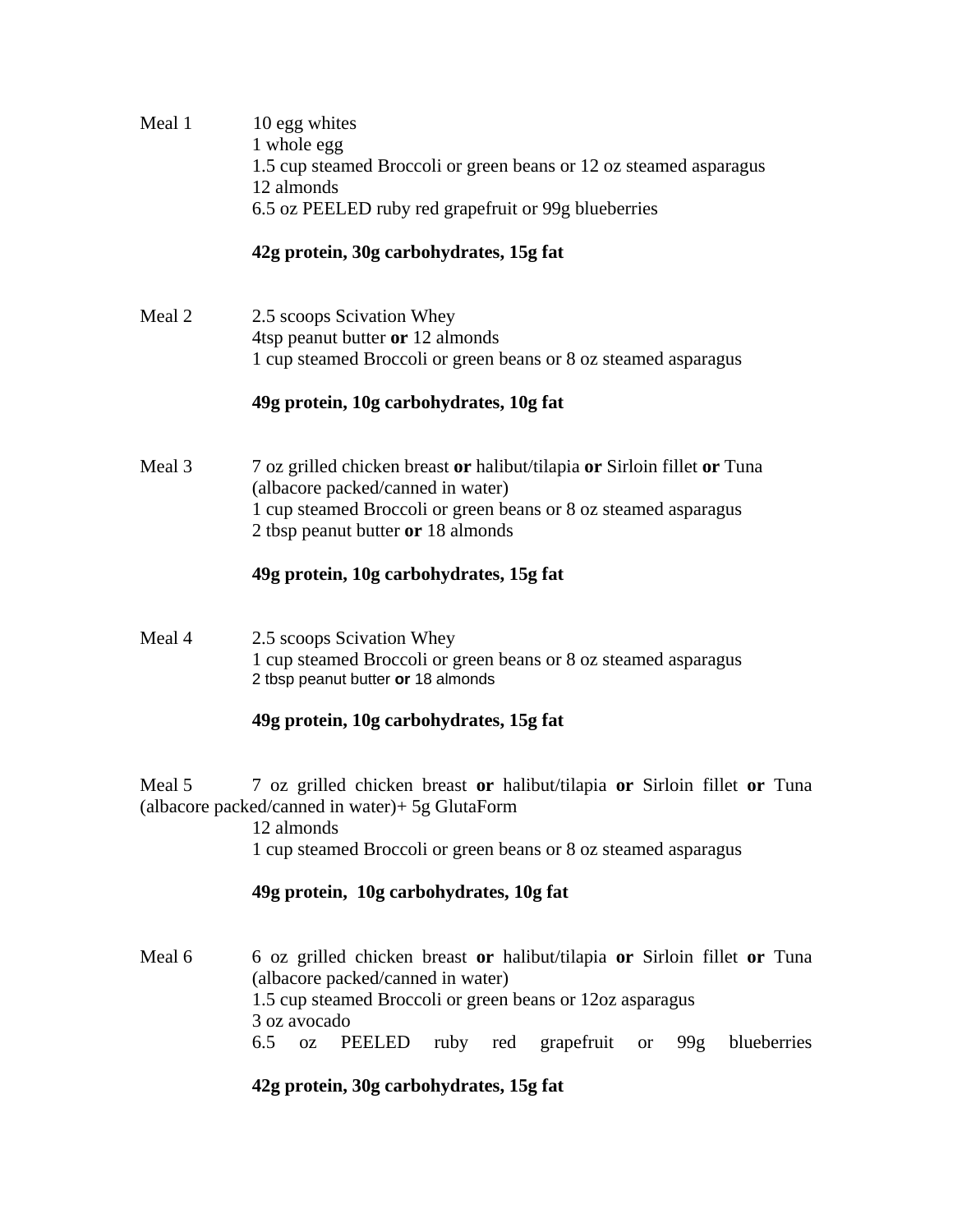**Protein – 280g = 1120 Calories, Carbohydrates** (not including Carbohydrate night) **– 100g = 4000 Calories, Fat – 80g = 720 Calories** 

**Total Calories – 2240 Calories NON-carbohydrate night Total Calories – 2530 Calories – Carbohydrate nights** 

## Every 18<sup>th</sup> meal is the Carb meal. It is the last meal and it replaces Meal 6. The **Carb Meal must be eaten in this order.**

1.5 cups steamed green beans or 12 oz asparagus = 15g carbohydrates

 $\frac{3}{4}$  cup oatmeal (measured dry then add water and microwave) =  $45g$ carbohydrates

 6.5 oz PEELED ruby red grapefruit or 99g blueberries **= 15g carbohydrates** 

 4-6 packets splenda for sweetening 18 almonds  $= 15$ g fat 6 oz yam or sweet potato  $= 45$ g carbohydrates 2 tbsp peanut butter or almond butter  $= 15g$  fat 4-6 packets splenda for sweetening

120g Carbohydrates = 480 Kcals, 30g Fat = 270 Kcals

#### **Cut Diet** 2500

**DURING Workout Shake** = 4-8 scoops Xtend (Bodyweight pending – 0.17g BCAAs/lb bodyweight) in 20-24 oz cold water

| Meal 1 | 12 egg whites<br>1 whole egg<br>1.5 cup steamed Broccoli or green beans or 8 oz steamed asparagus<br>12 almonds<br>6.5 oz PEELED ruby red grapefruit or 99g blueberries |
|--------|-------------------------------------------------------------------------------------------------------------------------------------------------------------------------|
|        | 49g protein, 30g carbohydrates, 15g fat                                                                                                                                 |
| Meal 2 | 2.5 scoops Scivation Whey<br>2 tbsp peanut butter<br>1.5 cup steamed Broccoli or green beans or 8 oz steamed asparagus                                                  |
|        | 49g protein, 15g carbohydrates, 15g fat                                                                                                                                 |
| Meal 3 | 7 oz grilled chicken breast or halibut/tilapia or Sirloin fillet or Tuna<br>(albacore packed/canned in water)                                                           |

1.5 cup steamed Broccoli or green beans or 12 oz steamed asparagus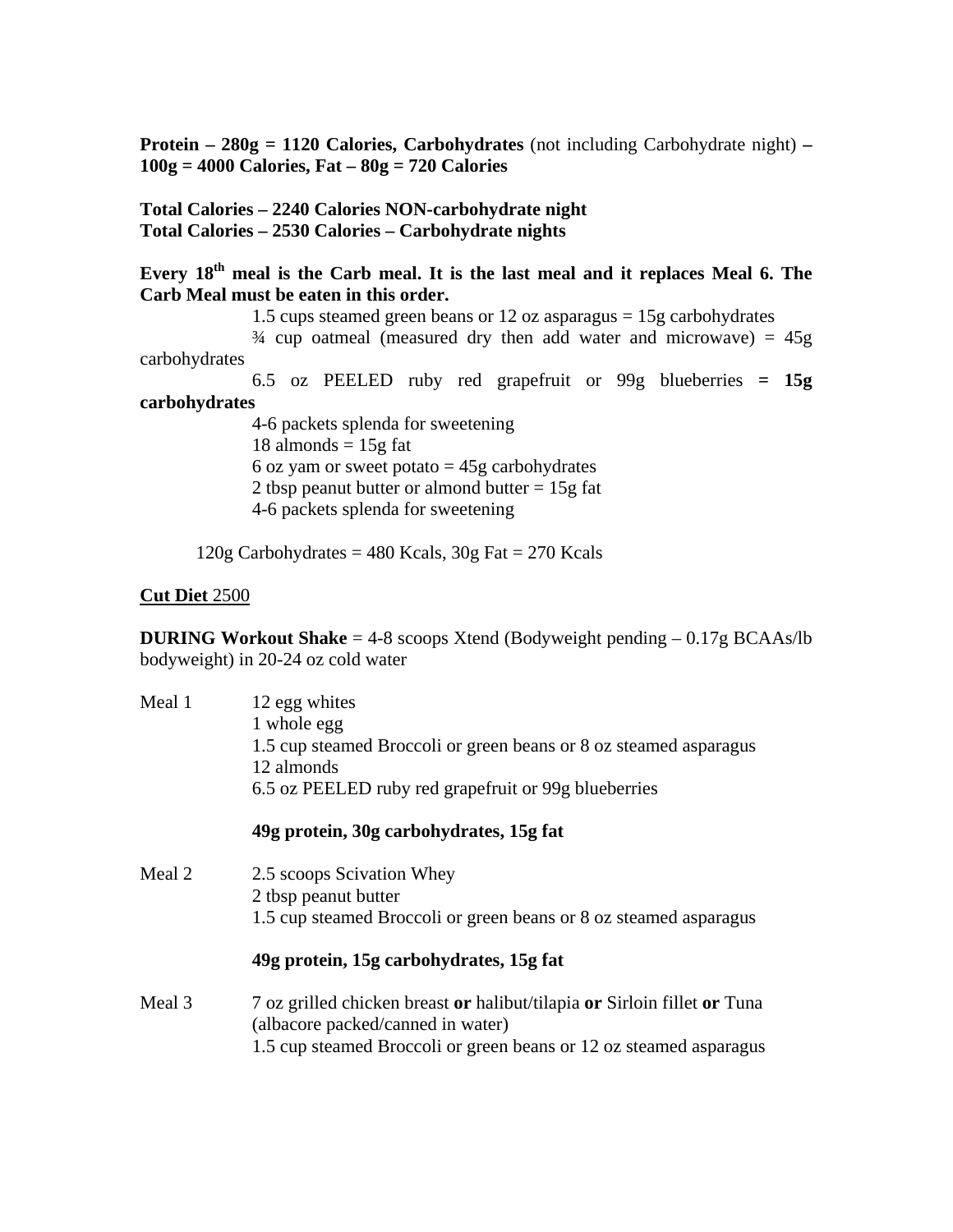2 tbsp peanut butter **or** 18 almonds

### **49g protein, 15g carbohydrates, 15g fat**

Meal 4 7 oz grilled chicken breast **or** halibut/tilapia **or** Sirloin fillet **or** Tuna (albacore packed/canned in water)

> 1.5 cup steamed Broccoli or green beans or 8 oz steamed asparagus 2 tbsp peanut butter **or** 18 almonds

### **49g protein, 15g carbohydrates, 15g fat**

Meal 5 7 oz grilled chicken breast **or** halibut/tilapia **or** Sirloin fillet **or** Tuna (albacore packed/canned in water)+ 5g GlutaForm

18 almonds

1.5 cup steamed Broccoli or green beans or 8 oz steamed asparagus

### **49g protein, 15g carbohydrates, 15g fat**

| Meal 6 | 2.5 scoops Scivation Whey |                                                                   |                            |  |  |  |  |  |                                                      |  |
|--------|---------------------------|-------------------------------------------------------------------|----------------------------|--|--|--|--|--|------------------------------------------------------|--|
|        |                           | 1.5 cup steamed Broccoli or green beans or 8 oz steamed asparagus |                            |  |  |  |  |  |                                                      |  |
|        |                           |                                                                   | 3 oz avocado or 18 almonds |  |  |  |  |  |                                                      |  |
|        |                           |                                                                   |                            |  |  |  |  |  | 6.5 oz PEELED ruby red grapefruit or 99g blueberries |  |

**49g protein, 30g carbohydrates, 15g fat**

**Protein – 294 = 1176 Calories, Carbohydrates** (not including Carbohydrate night) **– 120g = 480 Calories, Fat – 90g = 810 Calories** 

**Total Calories – 2466 Calories NON-carbohydrate night Total Calories – 2885 Calories – Carbohydrate nights** 

Every 18<sup>th</sup> meal is the Carb meal. It is the last meal and it replaces Meal 7. The **Carb Meal must be eaten in this order.** 

1.5 cups steamed green beans or 12 oz asparagus  $= 15$ g carbohydrates

 $\frac{3}{4}$  cup oatmeal (measured dry then add water and microwave) =  $\frac{45g}{4}$ carbohydrates

 6.5 oz PEELED ruby red grapefruit or 99g blueberries **= 15g carbohydrates** 

> $\frac{3}{4}$  tbsp honey = 15g carbohydrates 4-6 packets splenda for sweetening 18 almonds  $= 15g$  fat 8 oz sweet potato  $= 60$ g carbohydrates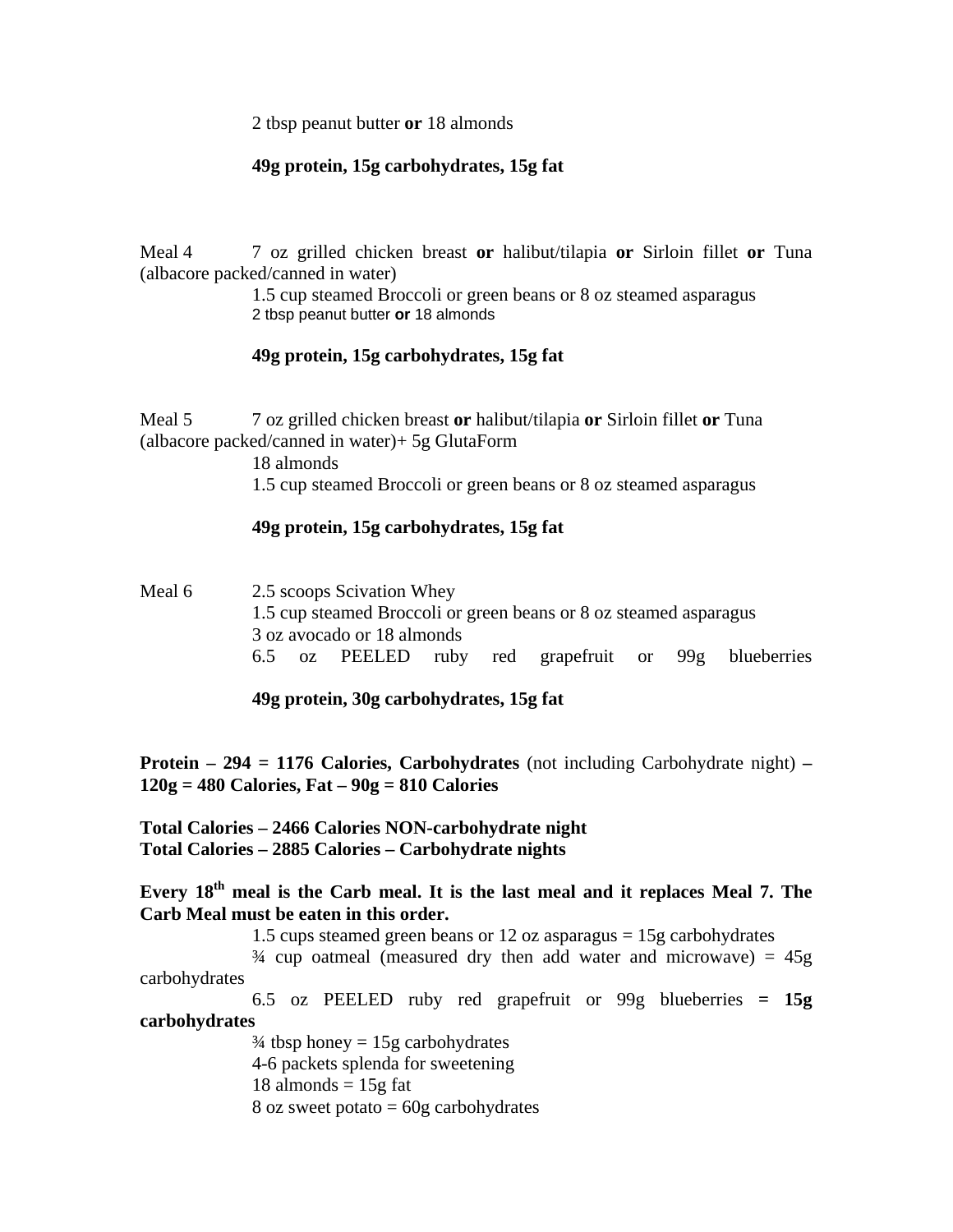2 tbsp peanut butter or almond butter = 15g fat 4-6 packets splenda for sweetening

150g Carbohydrates =  $600$  Kcals,  $30g$  Fat =  $270$  Kcals

#### **Cut Diet** 2750

**DURING Workout Shake** = 4-8 scoops Xtend (Bodyweight pending – 0.17g BCAAs/lb bodyweight) in 20-24 oz cold water

Meal 1 12 egg whites 1 whole egg 1.5 cup steamed Broccoli or green beans or 12 oz steamed asparagus 1 tbsp peanut butter **or** 18 almonds 6.5 oz PEELED ruby red grapefruit or 99g blueberries

### **49g protein, 30g carbohydrates, 20g fat**

Meal 2 2.5 scoops Scivation Whey 2 tbsp peanut butter 1.5 cup steamed Broccoli or green beans or 12 oz steamed asparagus

## **49g protein, 15g carbohydrates, 20g fat**

Meal 3 7 oz grilled chicken breast **or** halibut/tilapia **or** Sirloin fillet **or** Tuna (albacore packed/canned in water) 1.5 cup steamed Broccoli or green beans or 12 oz steamed asparagus2 tbsp peanut butter **or** 18 almonds

## **49g protein, 15g carbohydrates, 20g fat**

Meal 4 7 oz grilled chicken breast **or** halibut/tilapia **or** Sirloin fillet **or** Tuna (albacore packed/canned in water)

> 1 1.5 cup steamed Broccoli or green beans or 12 oz steamed asparagus 8 tsp peanut butter **or** 18 almonds

#### **49g protein, 15g carbohydrates, 20g fat**

Meal 5 7 oz grilled chicken breast **or** halibut/tilapia **or** Sirloin fillet **or** Tuna (albacore packed/canned in water)+ 5g GlutaForm 24 almonds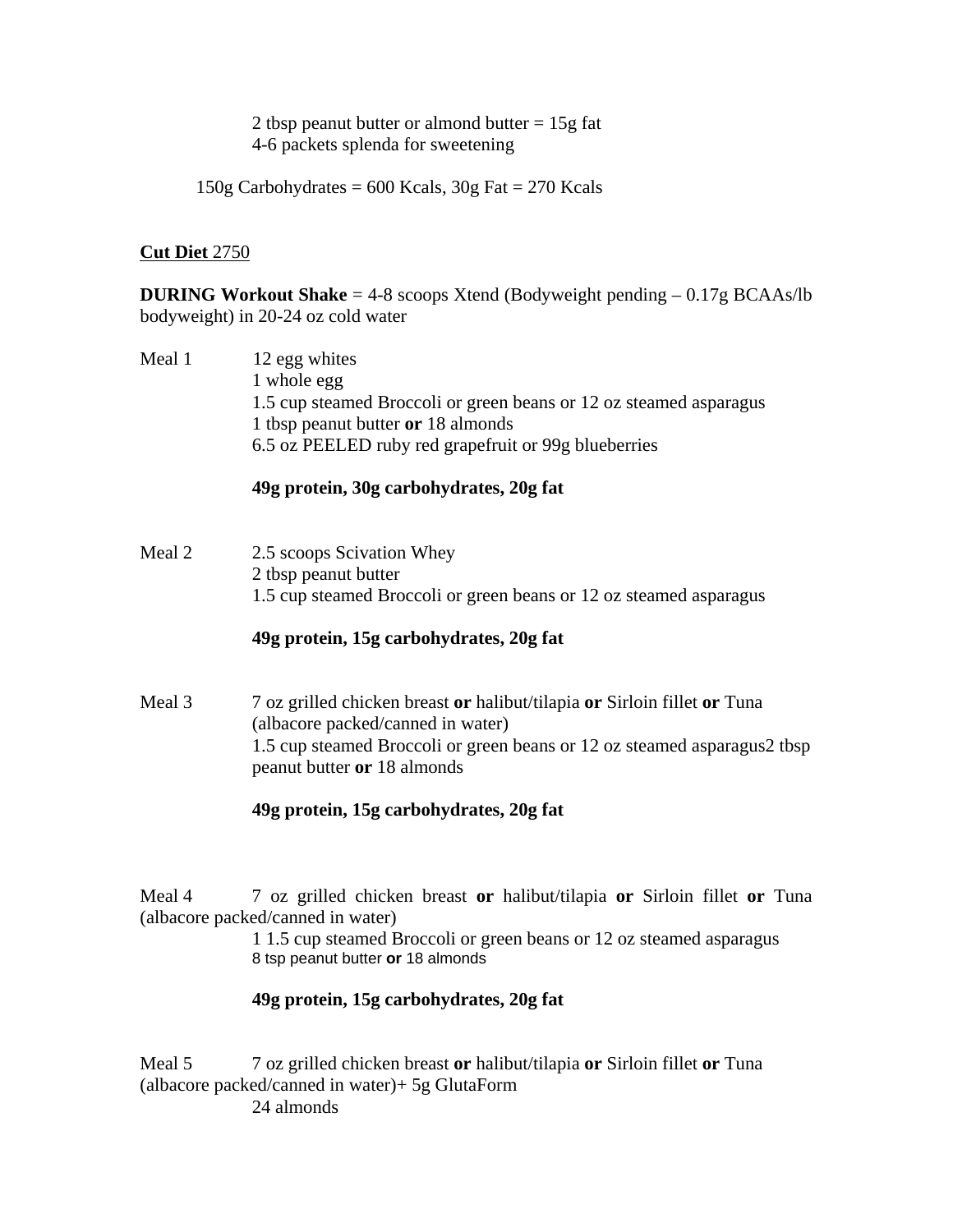1.5 cup steamed Broccoli or green beans or 12 oz steamed asparagus

#### **49g protein, 15g carbohydrates, 20g fat**

Meal 6 2.5 scoops Scivation Whey 1 cup steamed Broccoli or green beans or 8 oz steamed asparagus 4 oz avocado or 18 almonds 6.5 oz PEELED ruby red grapefruit or 99g blueberries

#### **49g protein, 30g carbohydrates, 20g fat**

**Protein – 294g = 1176 Calories, Carbohydrates** (not including Carbohydrate night) **– 120g = 480 Calories, Fat – 120g = 1080 Calories** 

**Total Calories – 2736 Calories NON-carbohydrate night Total Calories – 3316 Calories – Carbohydrate nights** 

## Every 18<sup>th</sup> meal is the Carb meal. It is the last meal and it replaces Meal 6. The **Carb Meal must be eaten in this order.**

1.5 cups steamed green beans or 12 oz asparagus = 15g carbohydrates

 $\frac{3}{4}$  cup oatmeal (measured dry then add water and microwave) =  $45g$ carbohydrates

 6.5 oz PEELED ruby red grapefruit or 99g blueberries **= 15g carbohydrates** 

> $\frac{3}{4}$  tbsp honey = 15g carbohydrates 4-6 packets splenda for sweetening  $18$  almonds =  $15g$  fat 8 oz sweet potato  $= 60$ g carbohydrates 2 tbsp peanut butter or almond butter  $= 15g$  fat 4-6 packets splenda for sweetening

150g Carbohydrates =  $600$  Kcals,  $30g$  Fat =  $270$  Kcals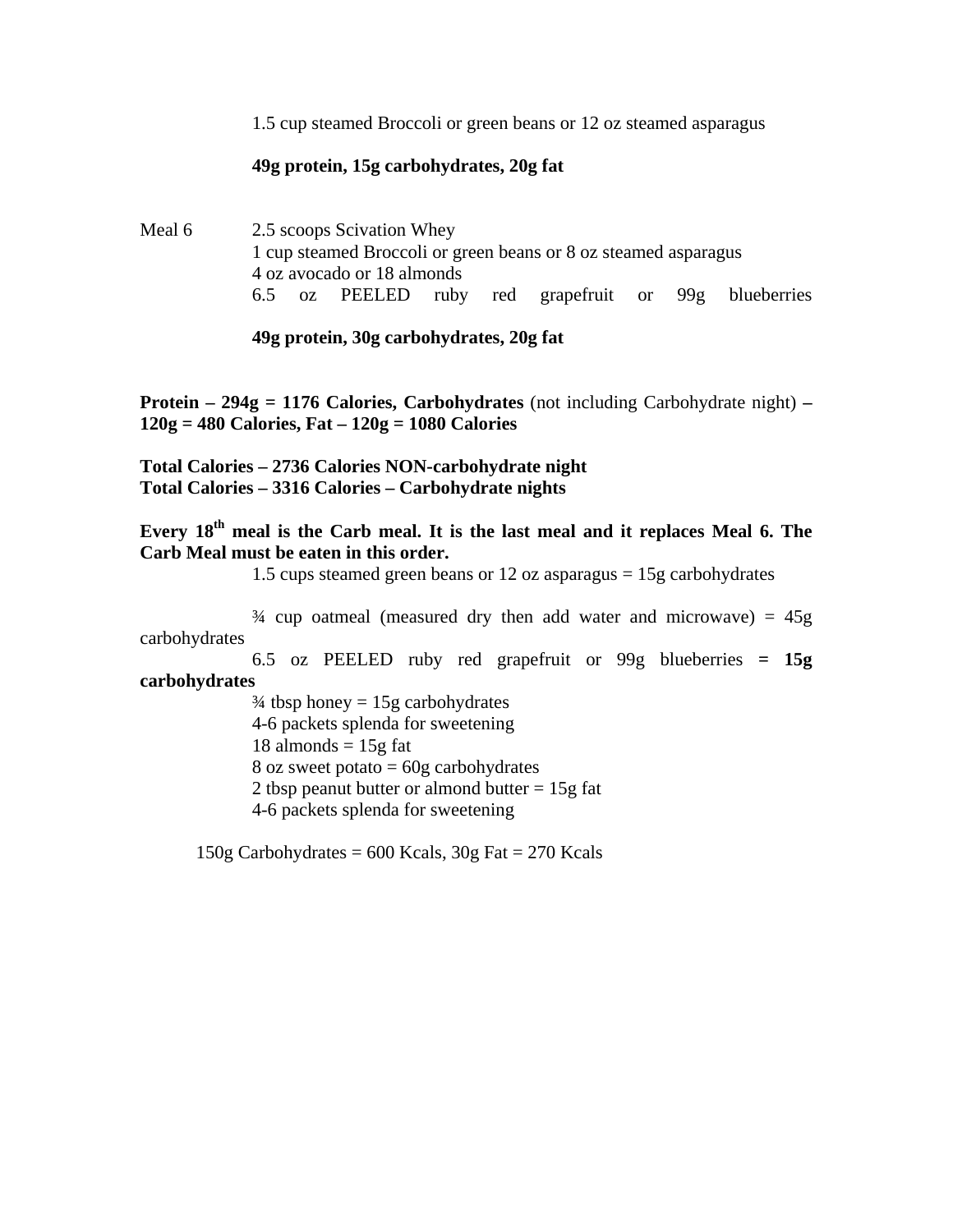### **Cut Diet** 3000

**DURING Workout Shake** = with 4-8 scoops Xtend (Bodyweight pending – 0.17g BCAAs/lb bodyweight) in 20-24 oz cold water

| Meal 1 | 6 egg whites<br>1 whole egg<br>2 oz grilled chicken<br>1.33 cup steamed spinach<br>2 tbsp peanut butter or 18 almonds or 3 oz avocado<br>6.5 oz PEELED ruby red grapefruit or 99g blueberries                     |
|--------|-------------------------------------------------------------------------------------------------------------------------------------------------------------------------------------------------------------------|
|        | 49g protein, 30g carbohydrates, 20g fat                                                                                                                                                                           |
| Meal 2 | 2.5 scoops Scivation Whey<br>2 cups steamed Broccoli or green beans or 16 oz steamed asparagus<br>4 oz avocado or 18 almonds                                                                                      |
|        | 49g protein, 30g carbohydrates, 20g fat                                                                                                                                                                           |
| Meal 3 | 6 oz grilled chicken breast or halibut/tilapia or Sirloin fillet or Tuna<br>(albacore packed/canned in water)<br>1.5 cup steamed Broccoli or green beans or 12 oz steamed asparagus<br>4 oz avocado or 24 almonds |
|        | 49g protein, 30g carbohydrates, 20g fat                                                                                                                                                                           |
| Meal 4 | 6 oz grilled chicken breast or halibut/tilapia or Sirloin fillet or Tuna<br>(albacore packed/canned in water)<br>1.5 cup steamed Broccoli or green beans or 12 oz steamed asparagus<br>4 oz avocado or 24 almonds |
|        | 49g protein, 30g carbohydrates, 20g fat                                                                                                                                                                           |
| Meal 5 | 6 oz grilled chicken breast or halibut/tilapia or Sirloin fillet or Tuna<br>(albacore packed/canned in water)+ 5g GlutaForm<br>24 almonds<br>1.5 cup steamed Broccoli or green beans or 12 oz steamed asparagus   |
|        | 49g protein, 30g carbohydrates, 20g fat                                                                                                                                                                           |
| Meal 6 | 2.5 scoops Scivation Whey<br>1 cup steamed Broccoli or green beans or 8 oz steamed asparagus<br>4 oz avocado or 18 almonds<br>6.5 oz PEELED ruby red grapefruit or 99g blueberries                                |
|        |                                                                                                                                                                                                                   |

## **49g protein, 30g carbohydrates, 15g fat**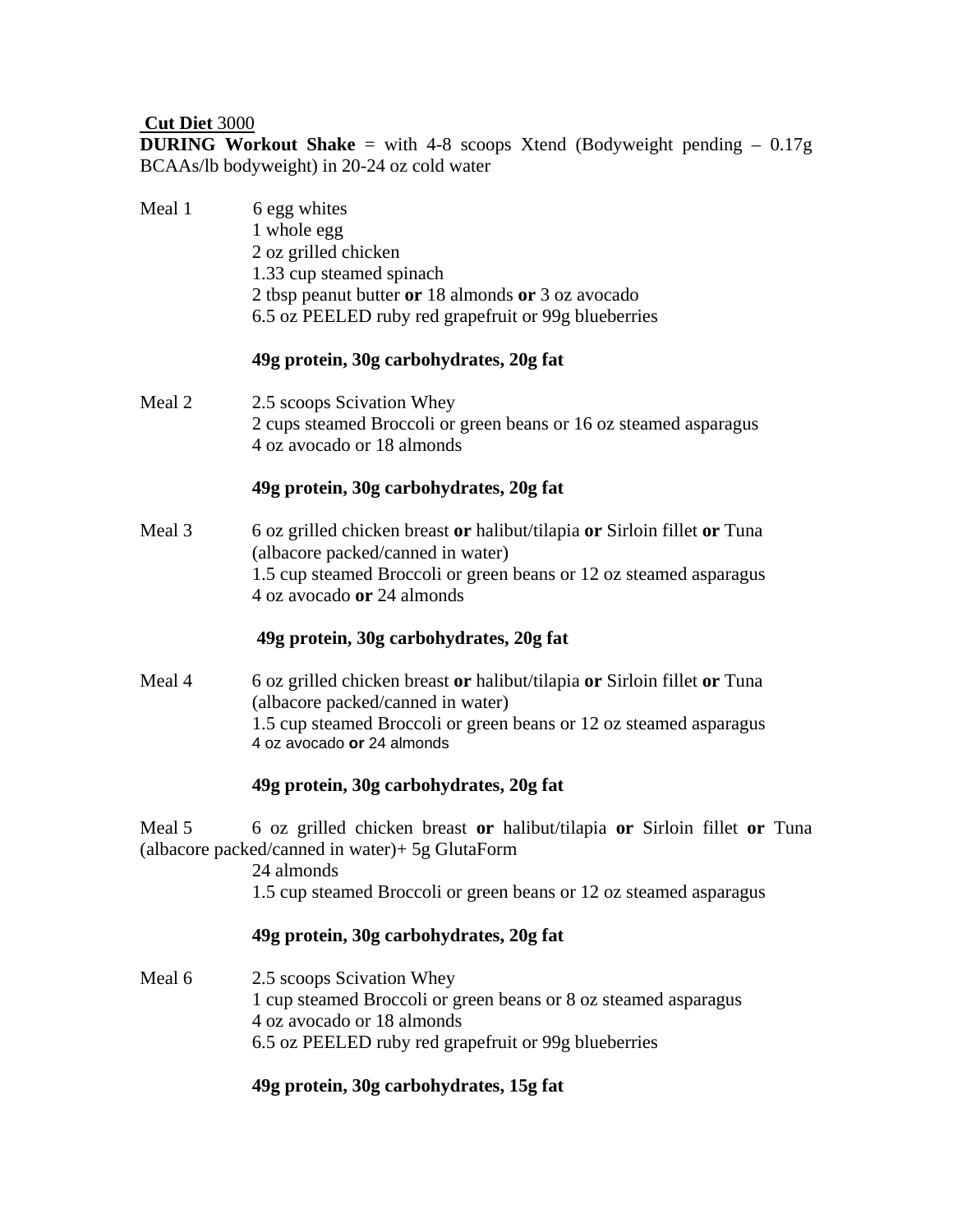**Protein – 294g = 1176 Calories, Carbohydrates** (not including Carbohydrate night) **– 180g = 720 Calories, Fat – 120g = 1180 Calories** 

**Total Calories – 2976 Calories NON-carbohydrate night Total Calories – 3470 Calories – Carbohydrate nights** 

#### Every 18<sup>th</sup> meal is the Carb meal. It is the last meal and it replaces Meal 6. The **Carb Meal must be eaten in this order.**

1.5 cups steamed green beans or 12 oz asparagus = 15g carbohydrates

1 cup oatmeal (measured dry then add water and microwave)  $= 60g$ carbohydrates

 6.5 oz PEELED ruby red grapefruit or 99g blueberries **= 15g carbohydrates** 

> $\frac{3}{4}$  tbsp honey = 15g carbohydrates 4-6 packets splenda for sweetening  $18$  almonds =  $15g$  fat 10 oz yam or sweet potato  $= 75$ g carbohydrates 2 tbsp peanut butter or almond butter = 15g fat 4-6 packets splenda for sweetening

180g Carbohydrates = 720 Kcals,  $30g$  Fat = 270 Kcals

#### **Cut Diet 3500**

**DURING Workout Shake** = 4-8 scoops Xtend (Bodyweight pending – 0.17g BCAAs/lb bodyweight) in 20-24 oz cold water

| Meal 1 | 12 egg whites                                                      |
|--------|--------------------------------------------------------------------|
|        | 1 whole egg                                                        |
|        | 1.5 cup steamed Broccoli or green beans or 12 oz steamed asparagus |
|        | 2 tbsp peanut butter or 18 almonds or 3 oz avocado                 |
|        | 6.5 oz PEELED ruby red grapefruit or 99g blueberries               |

#### **49g protein, 30g carbohydrates, 20g fat**

Meal 2 2.5 scoops Scivation Whey 3 cup steamed Broccoli or green beans or 16 oz steamed asparagus 2 tbsp peanut butter + 12 almonds **or** 30 almonds or 2 oz avocado + 18 almonds

#### **49g protein, 30g carbohydrates, 20g fat**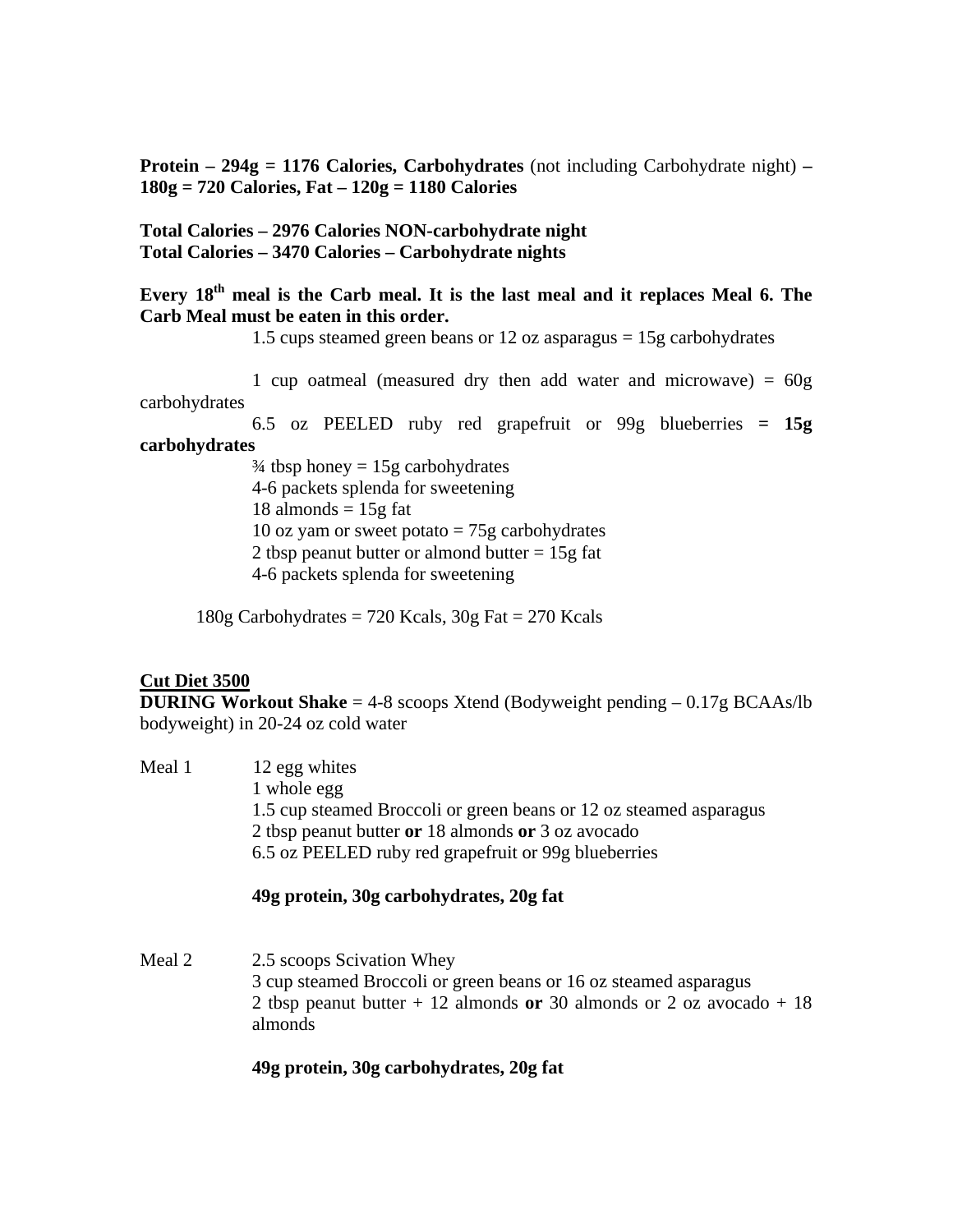Meal 3 7 oz grilled chicken breast **or** halibut/tilapia **or** Sirloin fillet **or** Tuna (albacore packed/canned in water) 3 cup steamed Broccoli or green beans or 16 oz steamed asparagus 2 tbsp peanut butter + 12 almonds **or** 30 almonds or 2 oz avocado + 18 almonds

#### **49g protein, 30g carbohydrates, 20g fat**

Meal 4 2.5 scoops Scivation Whey 2 cup steamed Broccoli or green beans or 16 oz steamed asparagus 2 tbsp peanut butter + 12 almonds **or** 30 almonds or 2 oz avocado + 18 almonds

#### **49g protein, 30g carbohydrates, 20g fat**

Meal 5 7 oz grilled chicken breast **or** halibut/tilapia **or** Sirloin fillet **or** Tuna (albacore packed/canned in water) 1.5 cup steamed Broccoli or green beans or 12 oz steamed asparagus 2 oz avocado + 12 almonds or 4 oz avocado or 24 almonds 6.5 oz PEELED ruby red grapefruit or 99g blueberries

#### **49g protein, 30g carbohydrates, 20g fat**

Meal 6 7 oz grilled chicken breast **or** halibut/tilapia **or** Sirloin fillet **or** Tuna (albacore packed/canned in water) 3 cup steamed Broccoli or green beans or 12 oz steamed asparagus 2 oz avocado + 12 almonds or 4 oz avocado or 24 almonds

#### **49g protein, 30g carbohydrates, 20g fat**

Meal 7 2.5 scoops Scivation Whey 3 cup steamed Broccoli or green beans or 16 oz steamed asparagus 2 tbsp peanut butter + 12 almonds **or** 30 almonds or 2 oz avocado + 18 almonds

#### **49g protein, 30g carbohydrates, 20g fat**

**Protein – 343g = 1372 Calories, Carbohydrates** (not including Carbohydrate night) **– 210g = 840 Calories, Fat – 140g = 1260 Calories** 

**Total Calories – 3472 Calories NON-carbohydrate night Total Calories – 4146 Calories – Carbohydrate nights**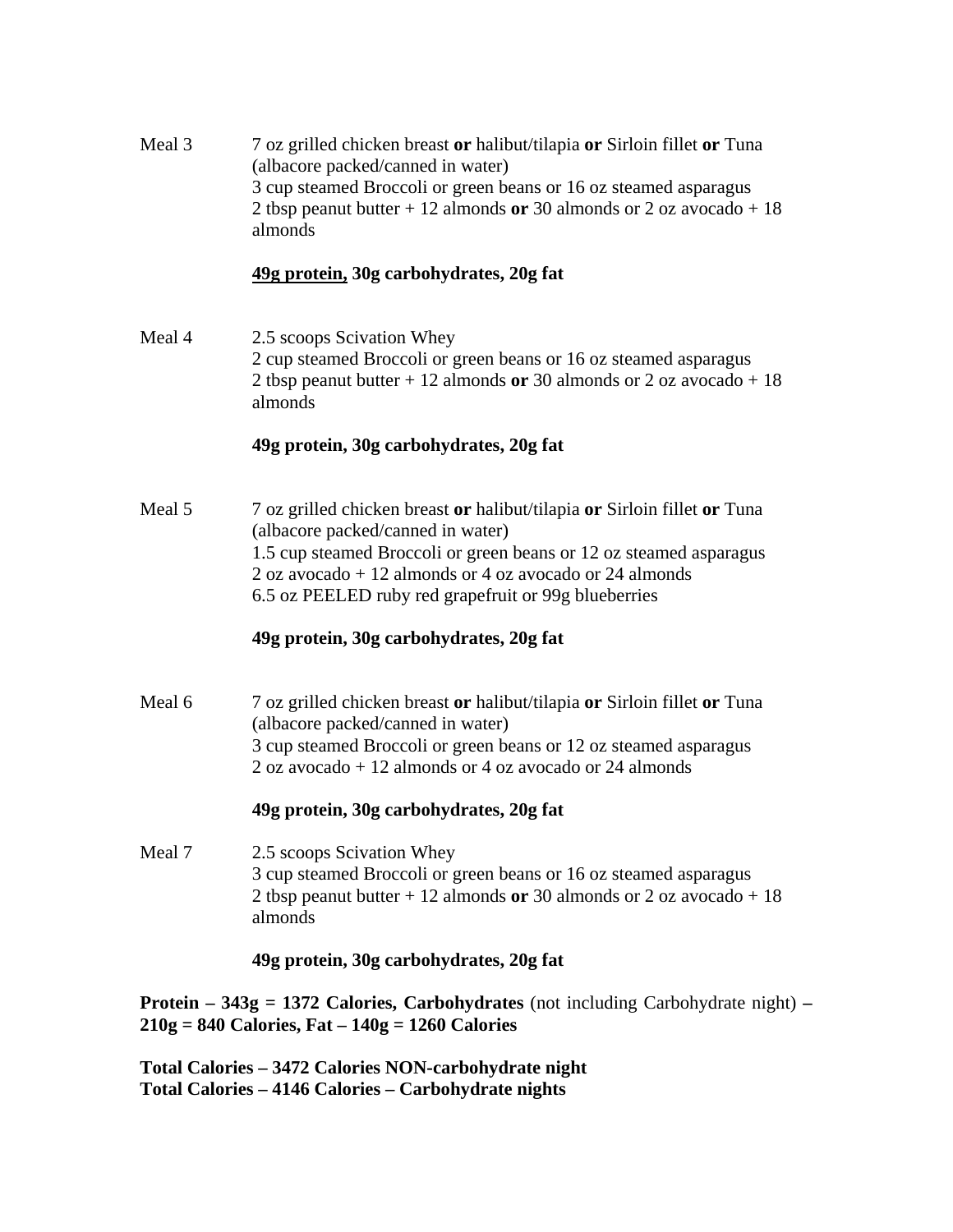## **Every 21st meal is the Carb meal. It is the last meal and it replaces Meal 7. The Carb Meal must be eaten in this order.**

1.5 cups steamed green beans or 12 oz asparagus = 15g carbohydrates

1 cup oatmeal (measured dry then add water and microwave)  $= 60g$ carbohydrates

13 oz PEELED ruby red grapefruit or 198g blueberries**= 30g carbohydrates** 2 tbsp honey  $= 15$ g carbohydrates 4-6 packets splenda for sweetening

 $18$  almonds =  $15g$  fat

12 oz sweet potato  $= 90$ g carbohydrates

2 tbsp peanut butter **or** almond butter = 15g fat

4-6 packets splenda for sweetening

 $210g$  Carbohydrates = 840 Kcals,  $30g$  Fat = 270 Kcals

### **Cut Diet 4000**

**DURING Workout Shake** = 4-8 scoops Xtend (Bodyweight pending – 0.17g BCAAs/lb bodyweight) in 20-24 oz cold water

| Meal 1 | 12 egg whites                                                    |
|--------|------------------------------------------------------------------|
|        | 1 whole eggs                                                     |
|        | 2 cup steamed Broccoli or green beans or 16 oz steamed asparagus |
|        | 2 tbsp peanut butter or 18 almonds or 3 oz avocado               |
|        | 6.5 oz PEELED ruby red grapefruit or 99g blueberries             |

#### **49g protein, 30g carbohydrates, 20g fat**

Meal 2 2.5 scoops Scivation Whey 3 cup steamed Broccoli or green beans or 16 oz steamed asparagus 2 tbsp peanut butter + 12 almonds **or** 30 almonds or 2 oz avocado + 18 almonds

#### **49g protein, 30g carbohydrates, 20g fat**

Meal 3 7 oz grilled chicken breast **or** halibut/tilapia **or** Sirloin fillet **or** Tuna (albacore packed/canned in water) 3 cup steamed Broccoli or green beans or 16 oz steamed asparagus 2 tbsp peanut butter + 12 almonds **or** 30 almonds or 2 oz avocado + 18 almonds

## **49g protein, 30g carbohydrates, 20g fat**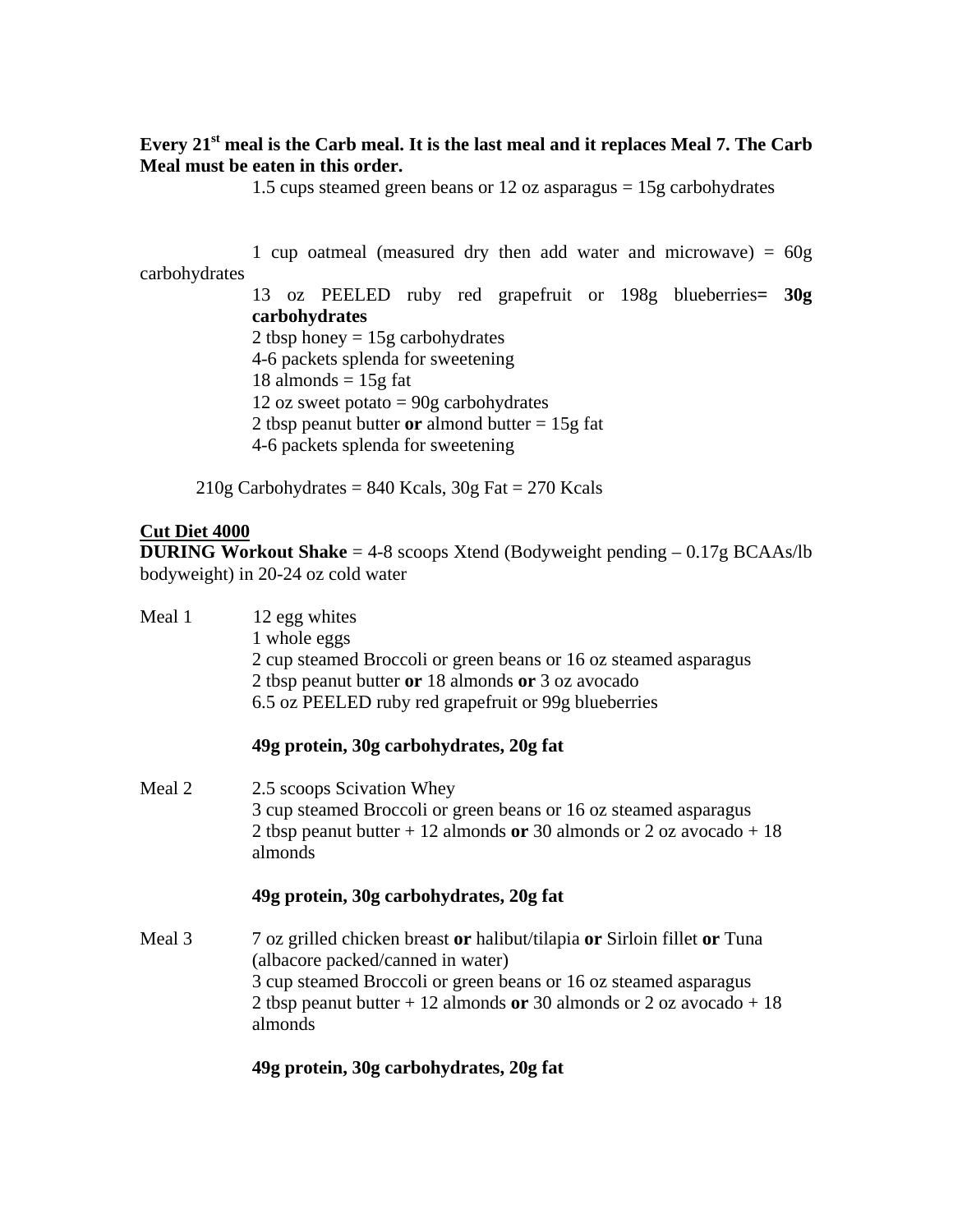Meal 4 2.5 scoops Scivation Whey 3 cup steamed Broccoli or green beans or 16 oz steamed asparagus 2 tbsp peanut butter + 12 almonds **or** 30 almonds or 2 oz avocado + 18 almonds

#### **42g protein, 30g carbohydrates, 20g fat**

Meal 5 7 oz grilled chicken breast **or** halibut/tilapia **or** Sirloin fillet **or** Tuna (albacore packed/canned in water) 1.5 cup steamed Broccoli or green beans or 16 oz steamed asparagus 2 tbsp peanut butter + 12 almonds **or** 30 almonds or 2 oz avocado + 18 almonds 6.5 oz PEELED ruby red grapefruit or 99g blueberries

#### **49g protein, 30g carbohydrates, 20g fat**

Meal 6 7 oz grilled chicken breast **or** halibut/tilapia **or** Sirloin fillet **or** Tuna (albacore packed/canned in water)+ 5g GlutaForm 3 cup steamed Broccoli or green beans or 16 oz steamed asparagus 2 oz avocado + 12 almonds or 4 oz avocado or 24 almonds

#### **49g protein, 30g carbohydrates, 20g fat**

Meal 7 7 oz grilled chicken breast **or** halibut/tilapia **or** Sirloin fillet **or** Tuna (albacore packed/canned in water) 3 cup steamed Broccoli or green beans or 12 oz steamed asparagus 2 oz avocado + 12 almonds or 4 oz avocado or 24 almonds

#### **49g protein, 30g carbohydrates, 20g fat**

Meal 8 2.5 scoops Scivation Whey 3 cup steamed Broccoli or green beans or 12 oz steamed asparagus 2 oz avocado + 12 almonds or 4 oz avocado or 24 almonds

#### **49g protein, 30g carbohydrates, 20g fat**

**Protein – 392g = 1568 Calories, Carbohydrates** (not including Carbohydrate night) **– 240g = 960 Calories, Fat – 160g = 1440 Calories** 

**Total Calories – 3968 Calories NON-carbohydrate night**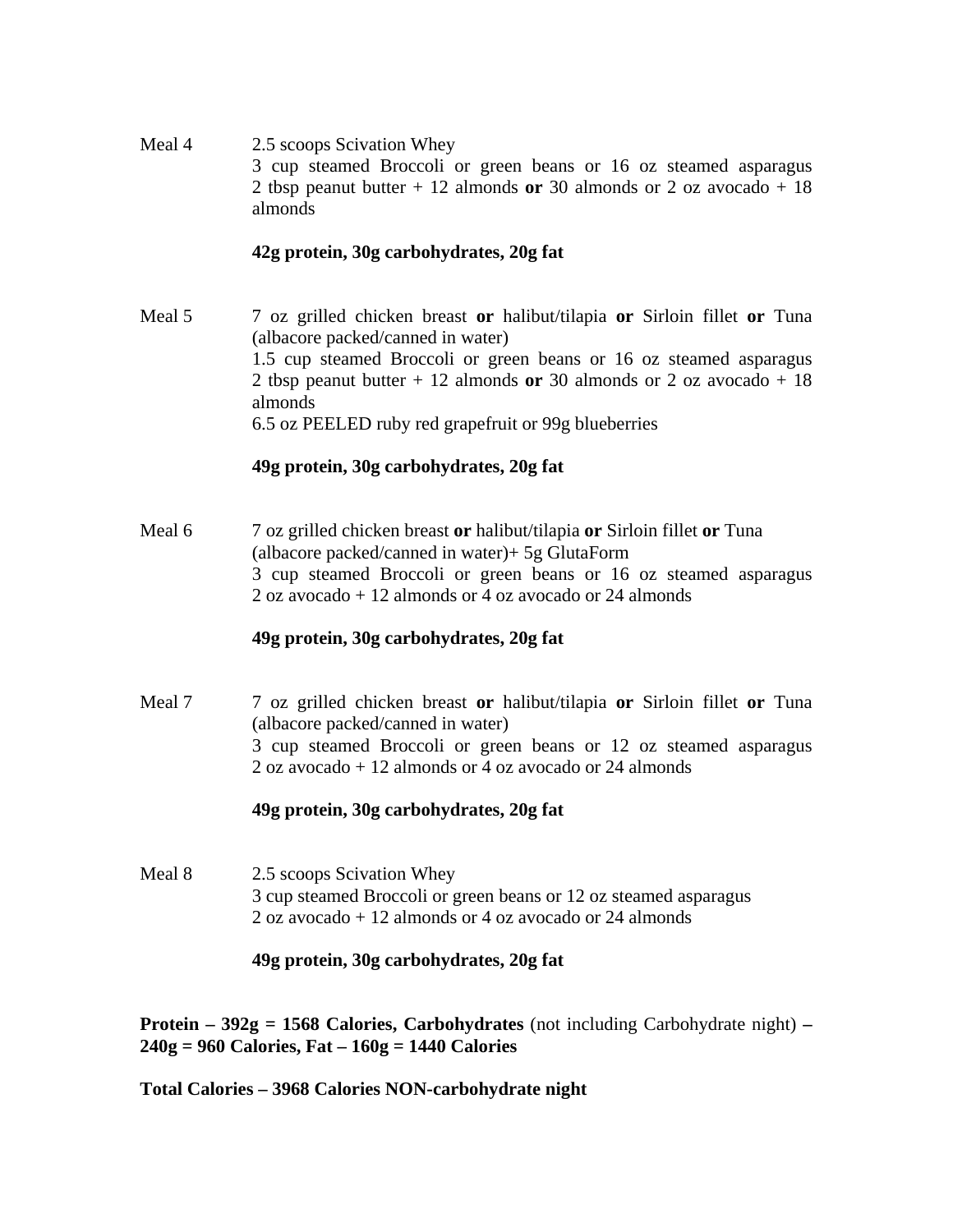#### **Total Calories – 4702 Calories – Carbohydrate nights**

## Every 24<sup>th</sup> meal is the Carb meal. It is the last meal and it replaces Meal 8. The **Carb Meal must be eaten in this order.**

1.5 cups steamed green beans or 12 oz asparagus = 15g carbohydrates

 1 cup oatmeal (measured dry then add water and microwave) = 60g carbohydrates 13 oz PEELED ruby red grapefruit or 198g blueberries**= 30g carbohydrates** 2 tbsp honey  $= 15$ g carbohydrates 4-6 packets splenda for sweetening  $18$  almonds =  $15g$  fat 14 oz sweet potato  $= 105$ g carbohydrates 2 tbsp peanut butter **or** almond butter = 15g fat 4-6 packets splenda for sweetening

225g Carbohydrates =  $900$  Kcals,  $30g$  Fat =  $270$  Kcals

#### **When to Use Certain Food Choices**

At four weeks out, it is SHOWTIME! Here are the preferred food choices for these critical weeks:

- Halibut
- Tilapia
- Chicken
- Egg Whites
- Asparagus
- Spinach
- Green Beans
- Avocado
- Almonds
- Almond Butter
- Peanut Butter (sparingly)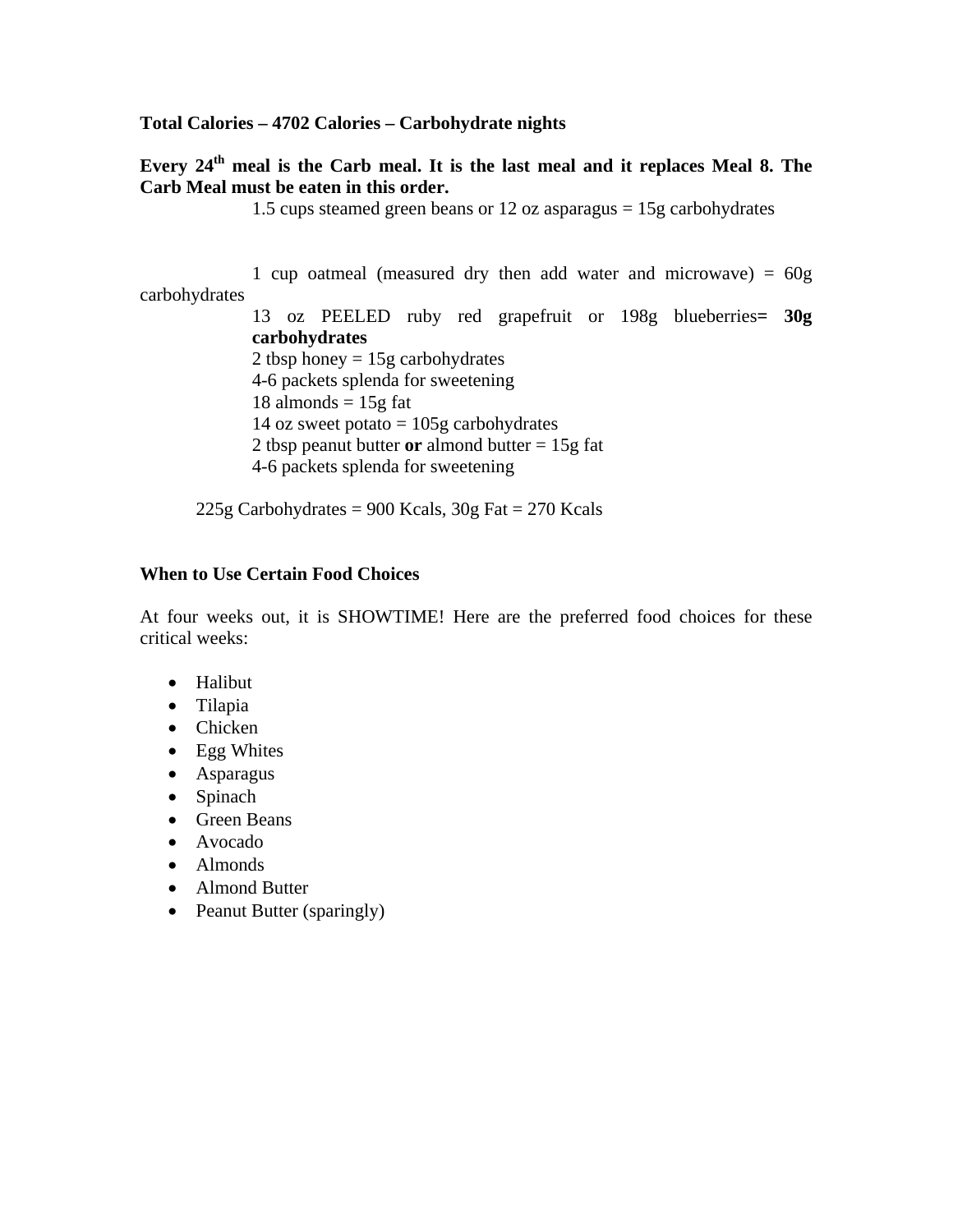# **Chapter 7 Dialing it in for The Big Day—Chuck Rudolph Reveals His Secret Technique**

Whether it's for a bodybuilding contest, a photo shoot or just to look as good as you can for one particular day, this is the best way to showcase your lean mass and lack of bodyfat. This is a 7 day program (considering you have been following the Cut Diet for the previous weeks leading to your target day) meant to get you looking your very best for that target day.

You may be asking why we eat certain foods leading into the show. Well, here are the reasons:

- Cheesecake is typically loaded with fat and sugar. At this point in the diet your body wants all the carbohydrates it can get. Since you are carb depleted and water depleted, this sugar/fat combo will begin to fill up your muscles with glycogen as well as any lingering water…making you very tight and vascular.
- The red wine is alcohol, a natural diuretic and as a bonus, it tastes damn good with the fillet!
- There is no water intake around this meal or with the cheesecake to avoid any possible "spill-over".

### **What to Eat if You're Lactose Intolerant Instead of the Cheesecake**

Scivation President Marc Lobliner competed using cheesecake as his carb up "goody" and found himself in a gastrointestinal battle with reality. This is *not* the time you want to disrupt anything "down there". Thus, we have scoured the internet and in his own hunt for a perfect chocolate, lactose-free cake, Marc found this recipe that not only had the fat, carbs and salt to fill him out, but didn't cause any negative side effects. If you can find a store-bought, lactose-free cake, go for it. But if you're like us and like to control the ingredients, this recipe just might be the thing you're after!

## **LACTOSE-FREE CHOCOLATE CAKE WITH CRUMB TOPPING**

1-1/2 cups all-purpose flour 1 cup sugar 1/4 cup Cocoa 1 teaspoon baking soda 1/2 teaspoon salt 1 cup water 1/4 cup plus 2 tablespoons vegetable oil or Enova Oil 1 tablespoon white vinegar 1 teaspoon vanilla extract CRUMB TOPPING (recipe follows)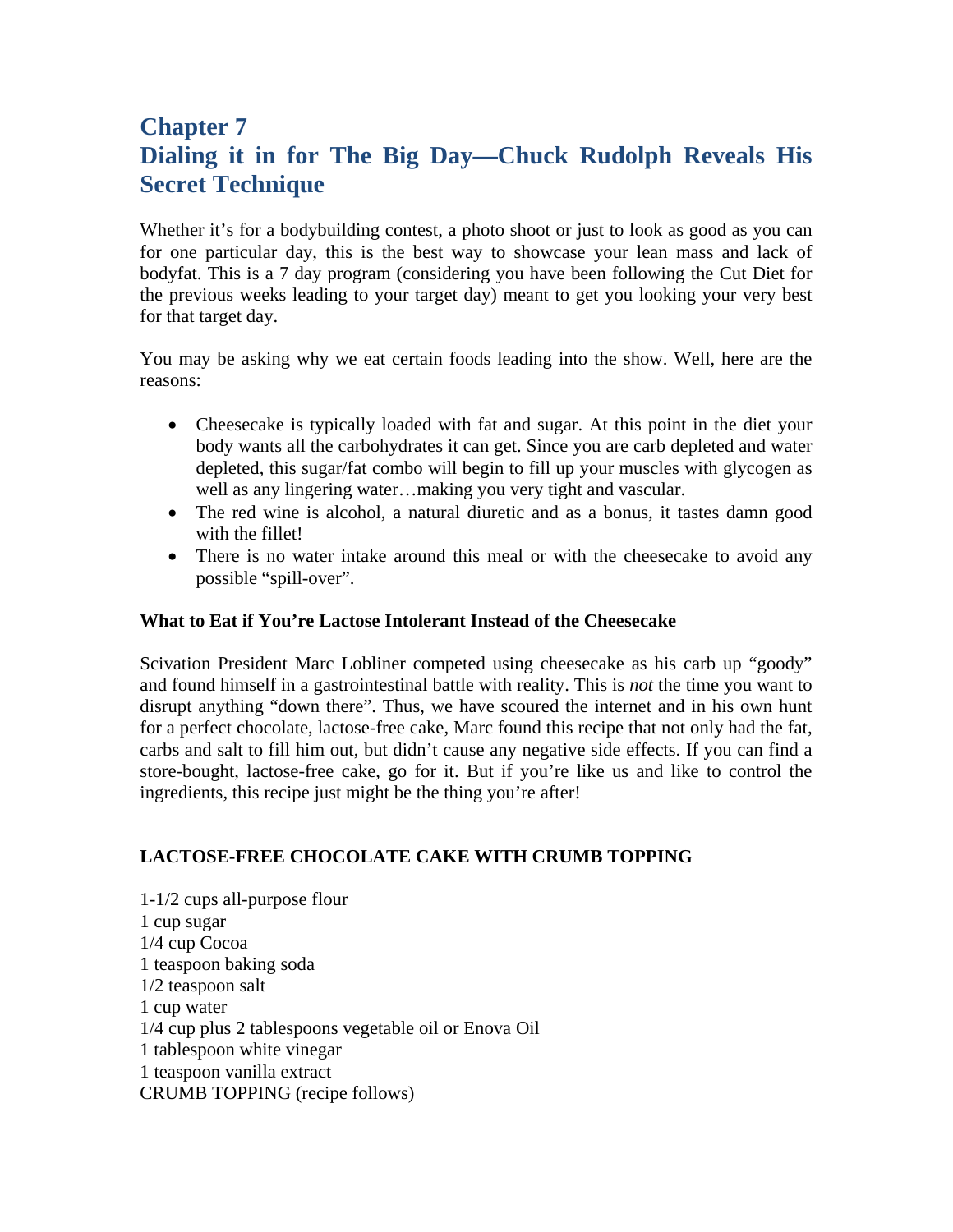Heat oven to 350°F. Grease and flour 9-inch square baking pan. In large bowl, stir together flour, sugar, cocoa, baking soda and salt. Add water, oil, vinegar and vanilla, beat with spoon or whisk just until batter is smooth and ingredients are well blended. Pour batter into prepared pan. Sprinkle CRUMB TOPPING over batter. Bake 35 minutes or until wooden pick inserted in center comes out clean. Cool completely in pan on wire rack.

**CRUMB TOPPING**: In small bowl, stir together 1/2 cup graham cracker crumbs, 1/4 cup chopped nuts and 2 tablespoons melted butter (salted or unsalted).

### **The Worst Two Words in Bodybuildng Contests, "Spill Over."**

At this point in the diet and exercise plan, "spill-over" will not likely occur until 24-36 hours after this sugar, carb, fat frenzy. What happens here is, because you have depleted your body of most of its water, now that you are loading up and eating these carbohydrate and fat laden foods, they go directly into your muscles and they bring in any left over water present, thus filling up the muscle for that "Full" look and "Drying Out" your skin. This helps provide the illusion of paper-thin skin and tight, full muscles.

#### **Week out from Show**

**7th Day out CARB LOAD –** This **Carb Meal** (the normal Carbohydrate Meal you have been doing the past 12-16 weeks) should be planned out so it occurs on the day one week prior to event. No water intake 60 minutes prior to the **Carb Meal** or after the **Carb Meal**. Get all of your water in 60 minutes before the Carb Meal. 60 minutes after the Carb Meal, you can drink four to six ounces of water.

**6th day out – C**hest, shoulders, legs and triceps workout – 8-10 reps with drop sets to total 25-30 reps, two sets each – Dumbbell bench press, pushups (until failure – one set), dumbbell military press, side lateral raise, triceps press down, leg press and seated calf raises. Perform your regular cardio routine.

Salt everything (10-12 shakes of a salt shaker **every meal**)

#### **99mg potassium every four hours**

2.5-3 gallons of water throughout the day

**Follow meal plan as normal with all fresh foods and switch all vegetable servings to asparagus or spinach and all fat servings to avocado or almond butter.** 

5<sup>th</sup> day out - Back, legs and biceps workout – 8-10 reps with drop sets to total 25-30 reps, two sets each – Lat pull down, Low rows, dumbbell shrug, standing barbell or cable curl, lunges and standing calf raises. Perform your regular cardio routine. Salt everything (10-12 shakes of a salt shaker **every meal**)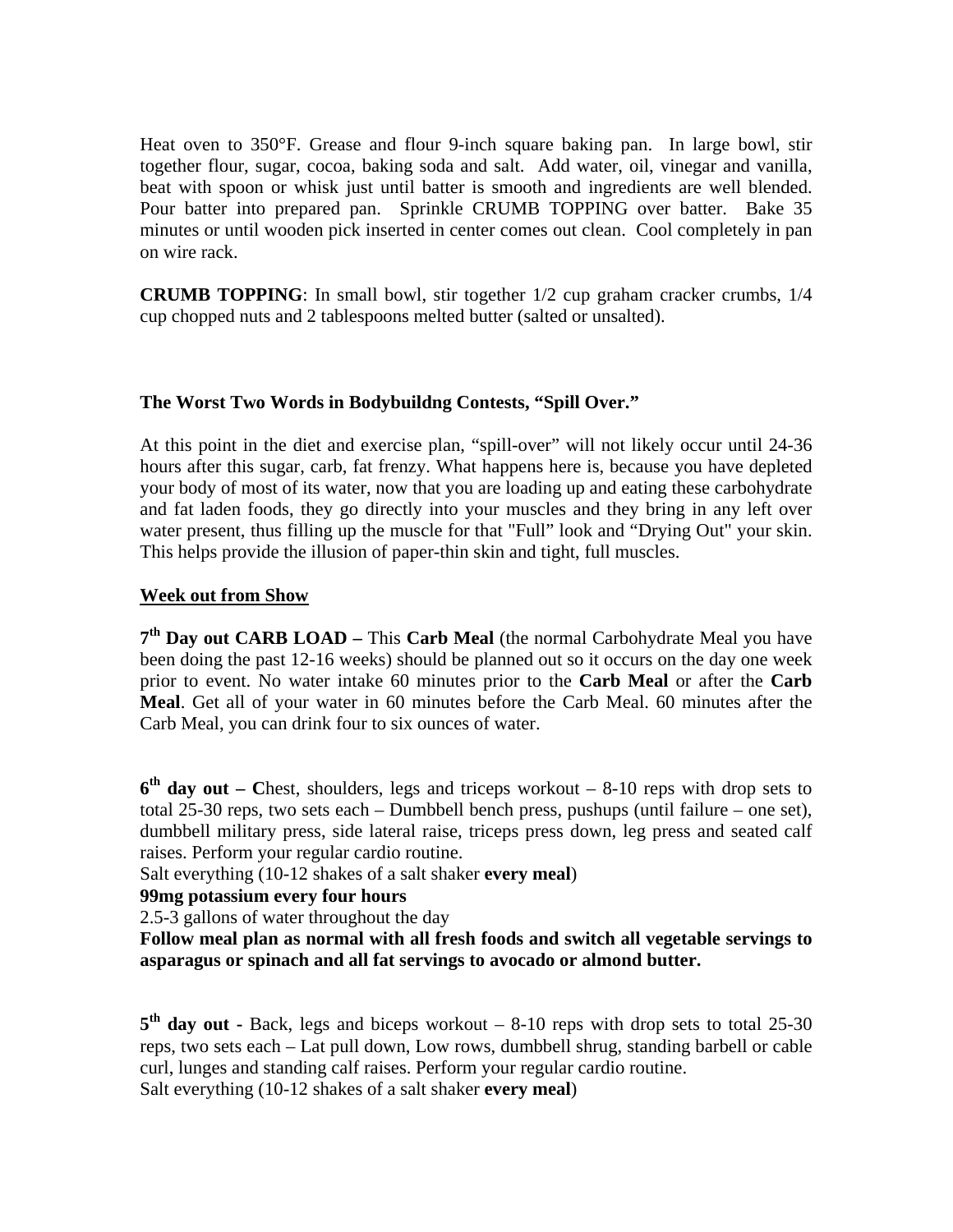#### **99mg potassium every four hours**

2.5 gallons of water throughout the day

Follow meal plan as normal with all fresh foods and switch all vegetable servings to asparagus or spinach and all fat servings to avocado or almond butter.

 $4<sup>th</sup>$  day out  $-$  - Can do  $6<sup>th</sup>$  day out routine which was Chest, shoulders, legs and triceps workout – 8-10 reps with drop sets to total 25-30 reps, two sets each – Dumbbell bench press, pushups (until failure – one set), dumbbell military press, side lateral raise, triceps press down, leg press and seated calf raises. Perform the following cardio routine:

#### Cardio 30-35 m**inutes + 10-15 minutes posing practice**

Salt everything (10-12 shakes of a salt shaker **every meal**) **99mg potassium every three hours** 

2 gallons of water throughout the day

100mg Vitamin B6 – three times per day

1000mg Dandelion – three times per day All taken together three times per day

625 mg Uva Ursi – three times per day

100mg caffeine – three times per day

Follow meal plan as normal with all fresh foods and switch all vegetable servings to asparagus or spinach and all fat servings to avocado or almond butter.

**CARB LOAD – NO WATER intake 60 minutes prior to the Carb Meal or 60 minutes after the Carb Meal.** 

3rd day out – Can do **5th day out weight routine without leg training which was:** Back, legs and biceps workout  $-8-10$  reps with drop sets to total 25-30 reps, two sets each  $-$ Lat pull down, Low rows, dumbbell shrug and standing barbell or cable curl, lunges and standing calf raises. Perform the following cardio routine:

Light Cardio 30-35 m**inutes + 20 min posing practice** 

We are not training legs to avoid any water retention or swelling of the legs for the big day.

Salt everything UP to 6:00 PM (10-12 shakes of a salt shaker **every meal up to 6 PM**)

#### **99mg potassium every two - three hours**

**1.5** gallons of water throughout the day 100mg Vitamin B6 – three times per day 625 mg Uva Ursi – three times per day 100mg caffeine – three times per day

1000mg Dandelion – three times per day All taken together **three-four** times per day

Follow meal plan as normal with all fresh foods and NO SALT and switch all vegetable servings to asparagus or spinach and all fat servings to avocado or almond butter.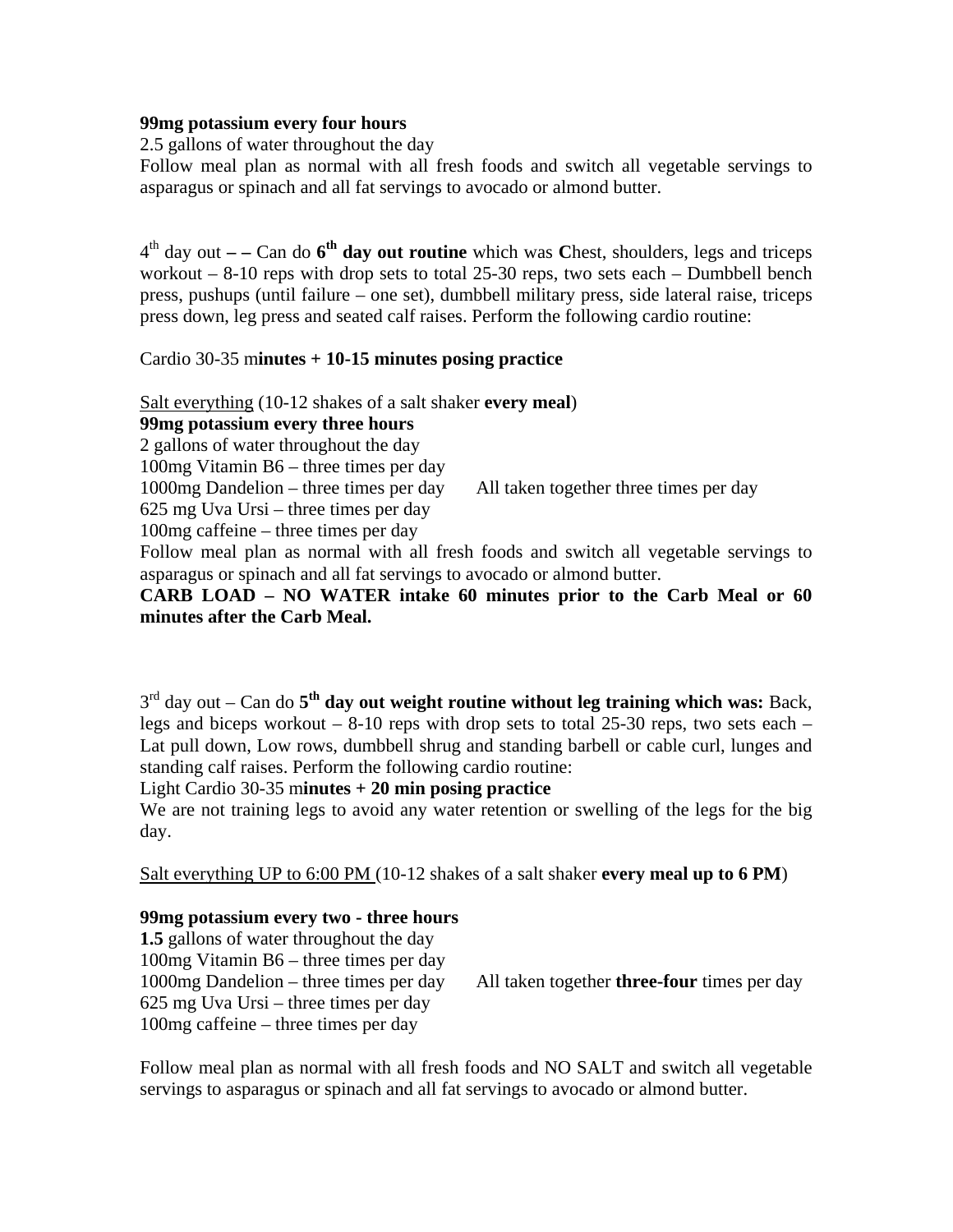$2<sup>nd</sup>$  day out

**15 – 20 minutes posing practice – NO Weights and 20-25 minutes of Cardio if Desired.**

#### **99mg potassium every two hours**

**1-1.5** gallons of water throughout the day 100mg Vitamin B6 – three times per day 1000mg Dandelion – three times per day All taken together three times per day 625 mg Uva Ursi – three times per day 100mg caffeine – three times per day 0.5 gallons of water throughout the day

Follow meal plan as normal with all fresh foods and NO SALT and switch all vegetable servings to asparagus or spinach and all fat servings to avocado or almond butter.

Day before Show **15 – 20 minutes posing practice – NO Weights, No Cardio. NO SALT AT ALL** – all foods are plain, fresh (not frozen or processed) and dry, dull, bland **99mg potassium every two hours 0.5-0.75** gallons of water throughout the day 100mg Vitamin B6 – three times per day 1000mg Dandelion – three times per day All taken together **three-four** times per day 625 mg Uva Ursi – three times per day

100mg caffeine – three times per day

**Night Time Meal:** Follow meal plan as normal with all fresh foods and NO SALT and switch all vegetable servings to asparagus or spinach and all fat servings to avocado or almond butter.

**Please NOTE: This meal maybe started early and cut in half to be consumed over a 4-4.5 hr period. It maybe too much food at one time and the "nibbling" effect has indicated better results.** The last meal **(INSTEAD OF NORMAL CARB LOAD)** is the following:

Six to ten oz LEAN Fillet or Halibut - no salt, no seasoning, no marinade. One to two cup steamed asparagus/spinach - NO SALT 12-15 oz baked potato or sweet potato - NO SALT One to Two tbsp UNSALTED butter or almond butter Six to Ten oz Red Wine **(if applicable)**

• **1.5 Hrs AFTER this meal** - One large slice DENSE cheesecake **(If not lactose intolerant)** or RICH chocolate cake that is sugary, fatty and salty (last bite 45-60 minutes before lying down to sleep). The **size should NOT bloat you nor stuff you. This should be eaten slowly and enjoyed as well as leave you "wanting**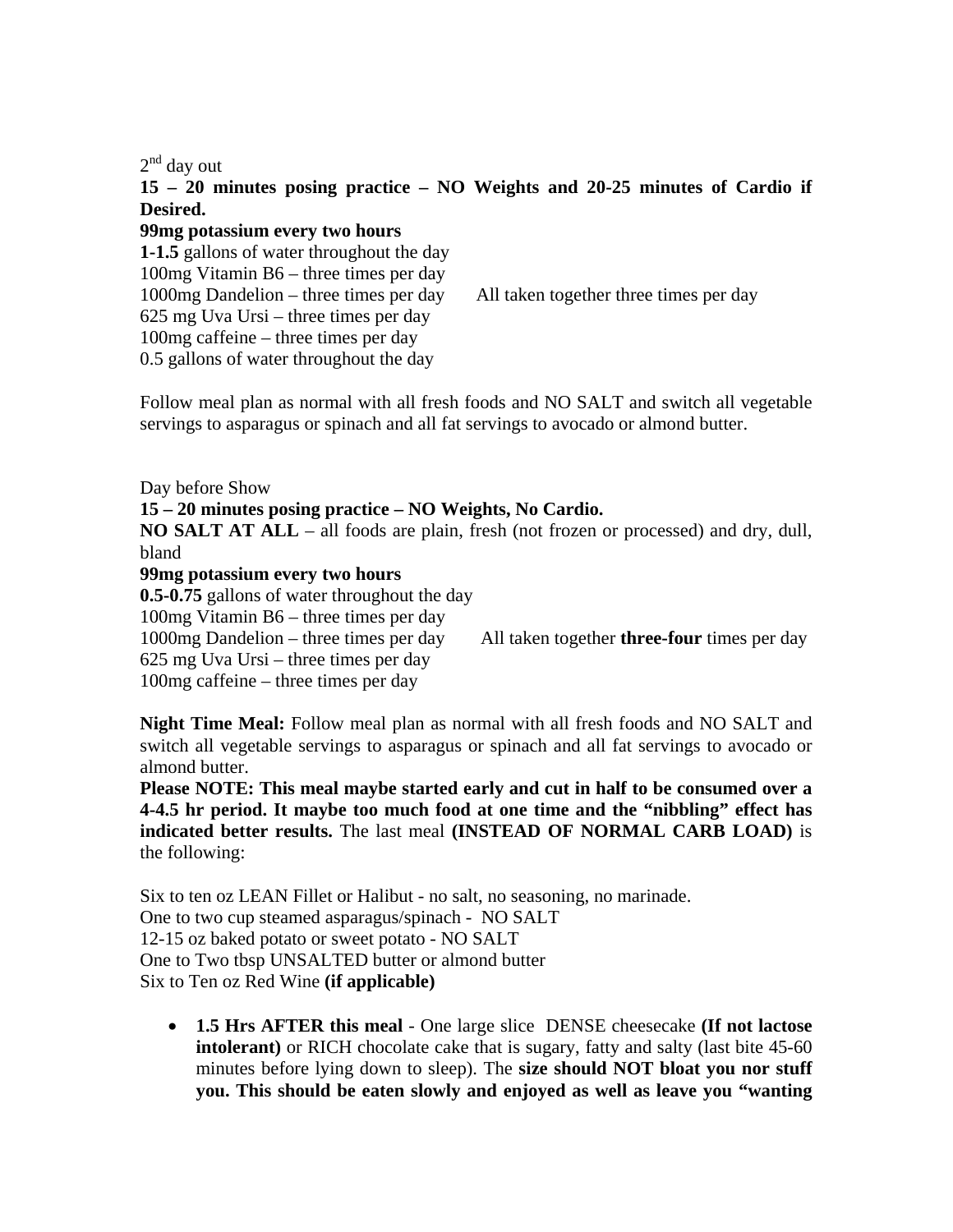**more" so you are not too full.** BE SURE TO HAVE AN ADDITIONAL STEAK/CHICKEN/HALIBUT AND SLICE OF CHEESECAKE or CHOCOLATE CAKE for the morning.

#### **EARLY Breakfast Day of Show: To be nibbled on to avoid bloated feeling**

1-2 whole eggs Three to five oz steak ½ - ¾ cup oatmeal **or 4-6 oz baked sweet potato** ½ of the cheese cake or chocolate cake Two tbsp honey

#### **99mg potassium every two hours**

**0.5-0.75** gallons of water throughout the day – Here is the tricky part. Your body needs water to FILL UP the muscles; however it's a fine line of when you add salt to foods as well as begin to gradually add water on competition day. The rule of thumb is if you feel great about how you look keep water minimal and away from food intake. If you feel flat then consume water three to five oz every 45-60 minutes and three to five salt shakes onto nibbled food or you can use Gatorade (with the electrolytes and sodium) four to six oz every 45-60 minutes. PLEASE NOTE: These are tips that may work for you or you may try different approaches as you learn your body. The key is PAYING ATTENTION TO DETAIL, especially the last week.

100mg Vitamin B6 – three times per day 1000mg Dandelion – three times per day All taken together three times per day 625 mg Uva Ursi – three times per day 100mg caffeine – three times per day

## **Food to bring with Day of Show (nibbled on – YOU DO NOT WANT TO FEEL STUFFED OR BLOATED:**

#### **Other half of cheese cake/chocolate cake**

Gatorade – 4-6 oz can be consumed every 45-60 minutes if desired. Keep away from food intake. This is loaded with carbohydrates and electrolytes and can help fill you back up.

Baked sweet potatoes Lean protein (boiled chicken or more of the steak/halibut) Almond butter Snickers candy bar – eat 30-45 minutes prior to getting on stage of both prejudging (morning show) and finals (night show)

#### **Playing it Safe**

Some of us got into this lifestyle and regardless of purposes of filling out and looking good for one day, like to maintain our healthy lifestyle and avoid things like cake!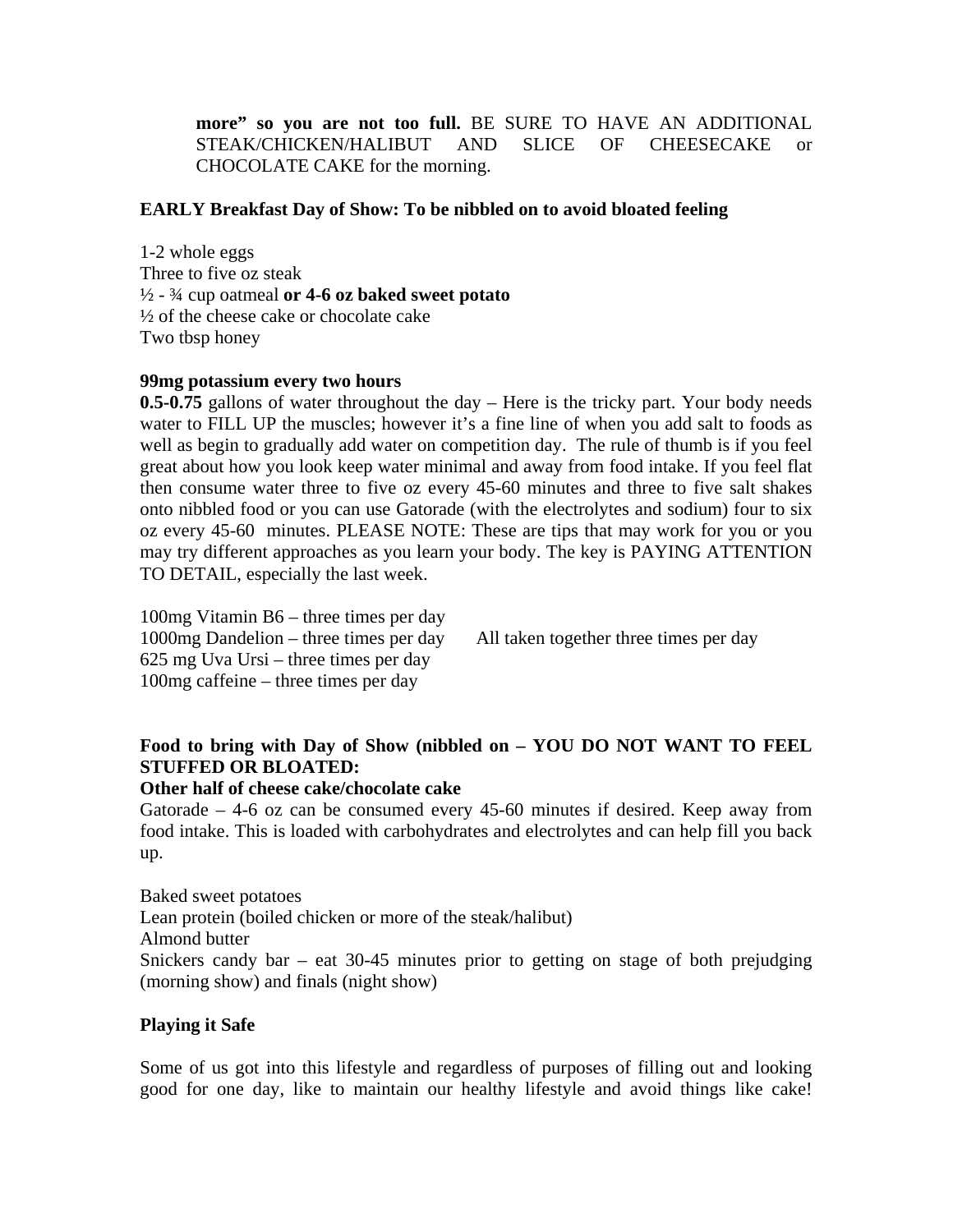Scivation President Marc Lobliner found out there was a reason he didn't eat cheesecake beyond a fear of getting fat before his first show—lactose intolerance! By subjecting yourself to foods you are not used to, you can elicit a reaction that can be unpredictable. Well, Scivation has a solution for this and the program is right here!

## **The CLEAN Night-Before Carb Up, Lobliner-Style!**

**CLEAN Night Time Meal:** Follow meal plan as normal with all fresh foods and NO SALT and switch all vegetable servings to asparagus or spinach and all fat servings to avocado or almond butter.

**Please NOTE: This meal may be started early and cut in half to be consumed over a 4-4.5 hr period. It might be too much food at one time and the "nibbling" effect has indicated better results.** 

The last meal **(INSTEAD OF NORMAL CARB LOAD)** is the following:

Six to ten oz LEAN Fillet/Halibut/Chicken - no salt, no seasoning, no marinade. One to two cup steamed asparagus/spinach - NO SALT 12-15 oz sweet potato - NO SALT Two tbsp of almond butter Six to Ten oz Red Wine (optional, but recommended)

• **1.5 Hrs AFTER this meal** – More sweet potato and almond butter with NO protein to avoid insulin spike.

### **CLEAN EARLY Breakfast Day of Show: To be nibbled on to avoid bloat feeling**

1-2 whole eggs Three to five oz steak/chicken/halibut  $\frac{1}{2}$  -  $\frac{3}{4}$  cup oatmeal Two tbsp honey

#### **99mg potassium every three hrs**

1 – 1.5 gallons of water throughout the day 100mg Vitamin B6 – three times per day 1000mg Dandelion – three times per day All taken together three times per day 625 mg Uva Ursi – three times per day 100mg caffeine – three times per day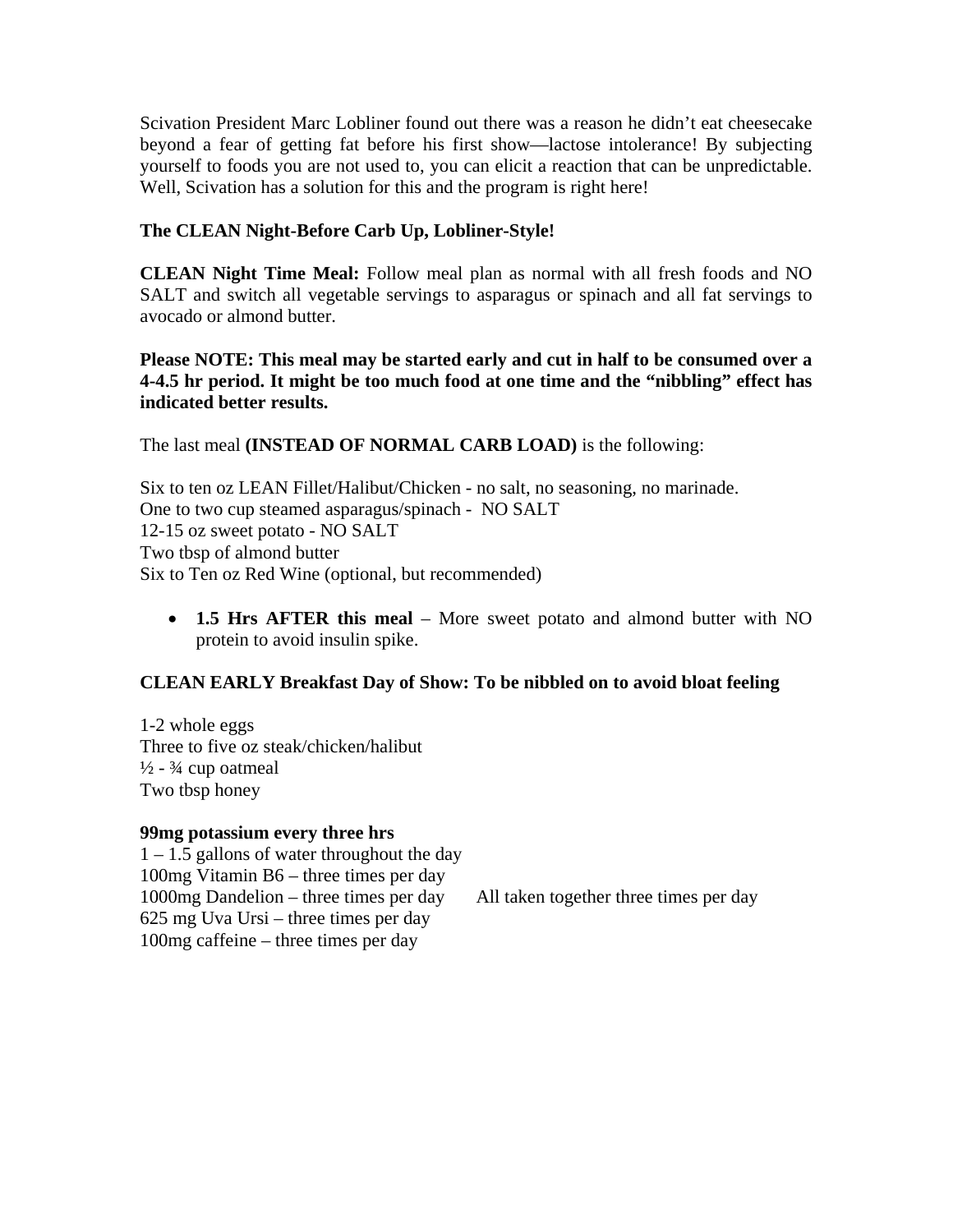### **Food to bring with Day of Show (nibbled on – YOU DO NOT WANT TO FEEL STUFFED OR BLOATED):**

Gatorade – 4-6 oz can be consumed every 45-60 minutes if desired. Just keep away from food intake.

Baked sweet potatoes

Lean protein (Steak/Boiled Chicken/Halibut)

Almond butter

Snickers candy bar – eat 30-45 minutes prior to getting on stage. If allergic to peanuts or you just don't like the idea of eating candy bars, simply have more sweet potato and almond butter.

### **The Big Day—Enjoy It!**

You've done it! The Cut Diet and training program has helped you get in SHOWTIME condition. Now get on stage and show those abs!

People all respond differently. If you need any advice or clarification on how to tweak the Cut Diet to your own needs, please visit http://www.scivation.com and go into the Cut Diet forums. Here, you can receive guidance and help from your peers as well as the authors of this book.

#### **What To Do AFTER The Show**

After the show, the diet must change to a more balanced/lifestyle approach to get you back to your maintenance calories or gradually get you to the caloric intake for your next goals without the DRASTIC BLOAT or severe weight gain. What we recommend is gradually adding 200 calories per day for a week on workout days and 100 calories per day for a week on non-workout days. Then each week add another 100 calories to workout days and 100 calories every other week on non-workout days until you reach your desired maintenance caloric intake. These calories can come from lean protein (one to three servings), healthy fats (one to two servings) and good carbohydrates (one to three servings). When adding in carbohydrates, start with breakfast first and gradually add carbs up to meal three, then meals four and on should be vegetables, protein and fat. When you reach your desired caloric intake for your next goal, your non-workout day calories should be 400-600 calories less than your workout day calories and your carbohydrates should be reduced as well on this day.